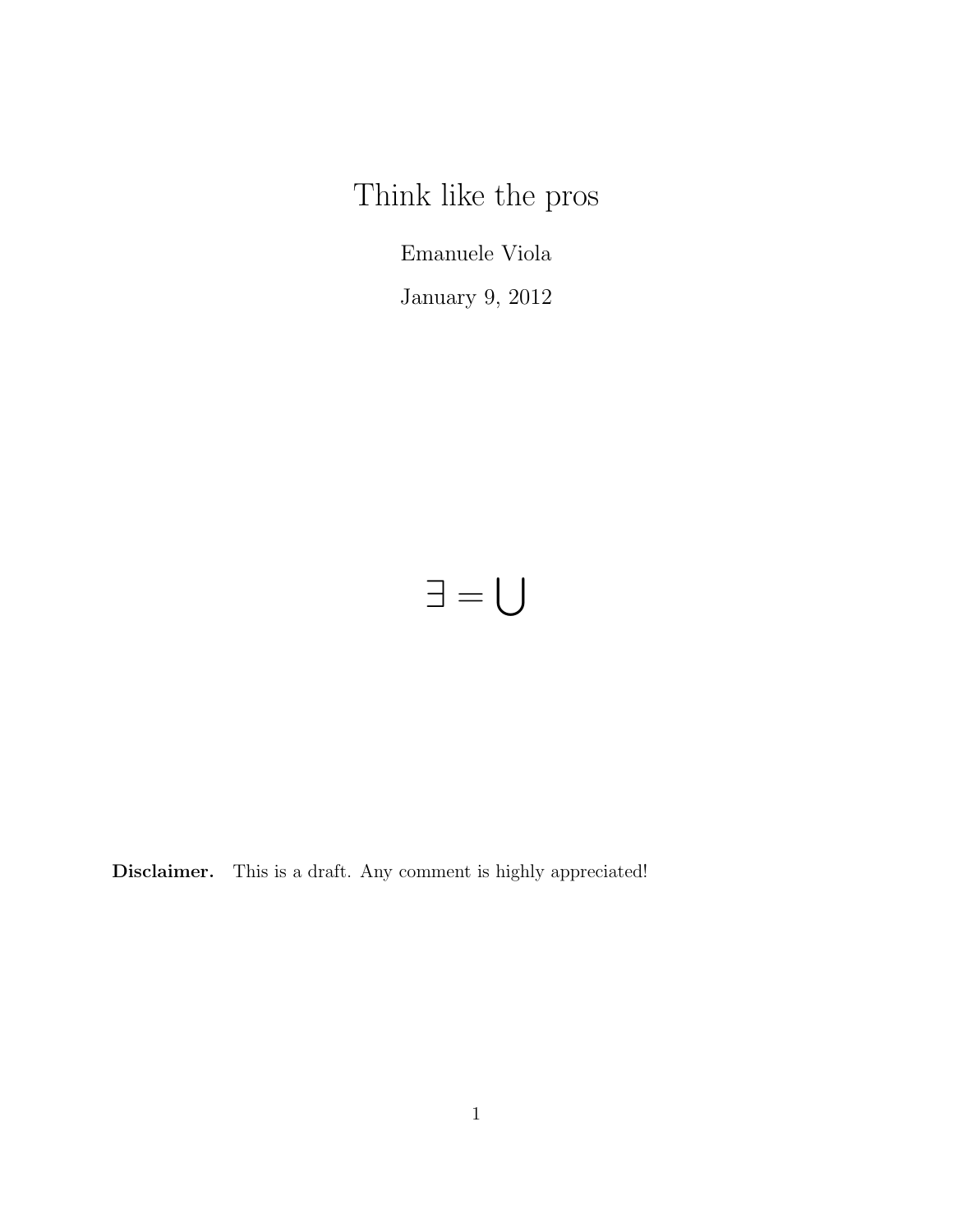# Contents

| $\mathbf{1}$   | Claims<br>3<br>3<br>1.1                                                                                                                                                                |
|----------------|----------------------------------------------------------------------------------------------------------------------------------------------------------------------------------------|
|                | $\overline{5}$<br>1.2<br>$\overline{5}$<br>1.3<br>6<br>1.4<br>6<br>Very important relationships $\dots \dots \dots \dots \dots \dots \dots \dots \dots \dots \dots$<br>1.5             |
| $\bf{2}$       | 6<br>Quantifiers<br>$\overline{7}$<br>2.1                                                                                                                                              |
| 3              | What is $x$ ?<br>8                                                                                                                                                                     |
| 4              | 8<br>Proofs by contradiction<br>8<br>Using the contrapositive $\dots \dots \dots \dots \dots \dots \dots \dots \dots \dots \dots \dots$<br>4.1<br>9<br>4.2                             |
| $\bf{5}$       | 11<br>Quantifiers as games<br>12<br>5.1<br>13<br>5.2<br>13<br>5.3<br>15<br>5.4                                                                                                         |
| 6              | 18<br>Practice: Regular sets (a.k.a. regular expressions)<br>19<br>The pumping lemma as a game $\dots \dots \dots \dots \dots \dots \dots \dots \dots \dots \dots$<br>6.1<br>20<br>6.2 |
| $\overline{7}$ | Induction<br>20<br>20<br>7.1<br>21<br>7.2<br>21<br>7.3<br>21<br>7.4                                                                                                                    |
|                | 8 Counting<br>23<br>23<br>8.1<br>24<br>8.2<br>Increasing subsequences (Erdös-Szekeres' theorem)<br>26<br>8.3<br>26<br>8.4                                                              |
| 9              | The probabilistic method<br>28<br>28<br>9.1<br><b>Basics</b><br>29<br>9.2<br>29<br>9.3                                                                                                 |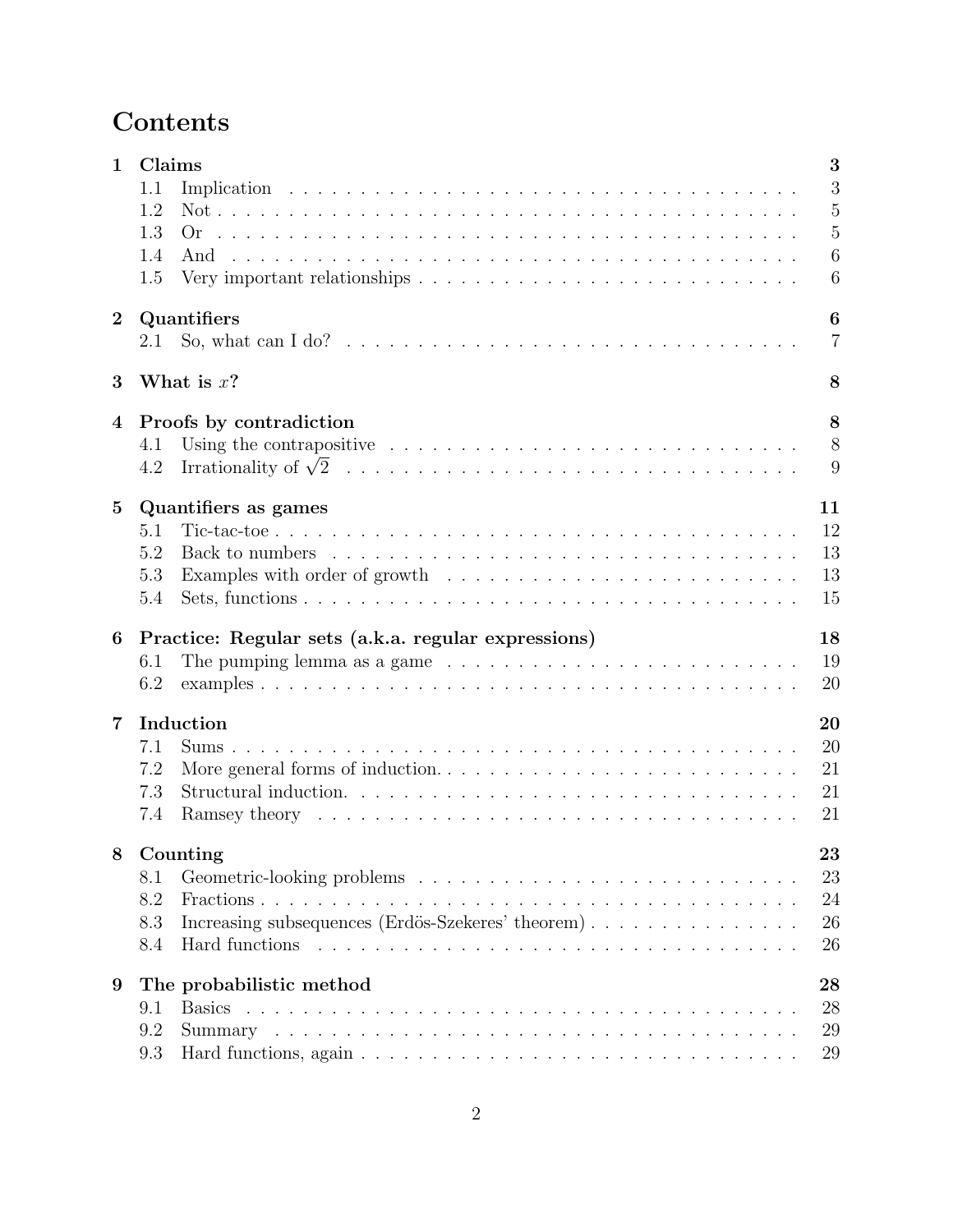|  |                                 | - 33 |
|--|---------------------------------|------|
|  |                                 |      |
|  | 10 Conditional probability      | 38   |
|  | A Summary of equivalences       | 39   |
|  | <b>B</b> Examples of bad proofs | 39   |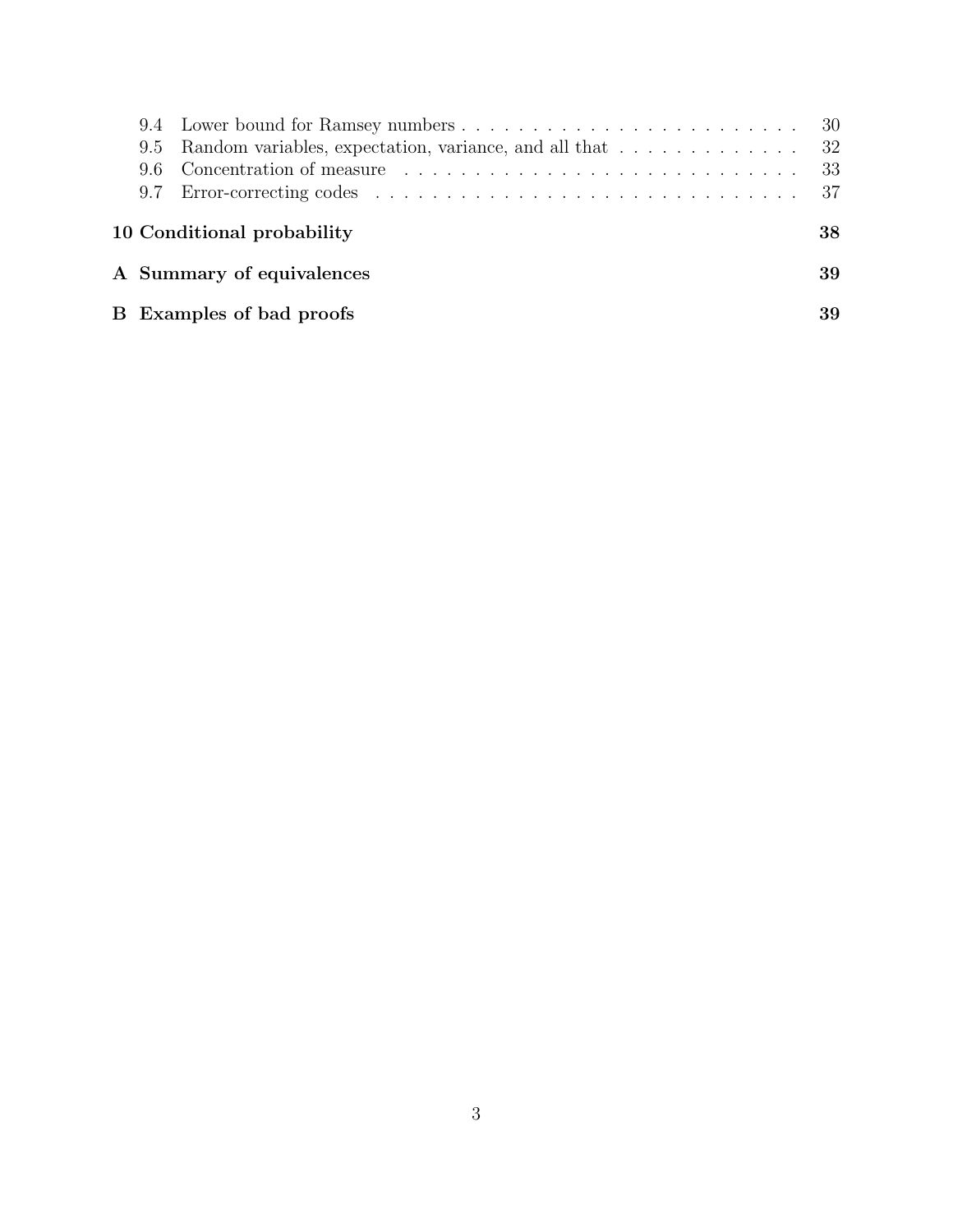# 1 Claims

Uniquely to our field, we make claims that are either true or false, but not both.

Equivalent ways of saying true and false:  $\begin{cases} \text{true} & \text{right} \quad \text{holds} \quad 1 \quad \top \quad \checkmark \quad \text{f. be} \quad \text{right} \quad \text{to} \quad \mathbb{R} \end{cases}$ false wrong does not hold  $0 \perp X$ . To jump-start things, I'll assume that you know simple facts about numbers, for example " $1+1=2$ ," " $17 \le 23$ ," and " $2^3=8$ ." All these are claims. We are going to represent claims using capital letters A, B, and so on. So for example A can stand for " $1+1=2$ ." In which case A is true. Similarly, B can stand for a false claim such as " $2 + 3 > 9$ ." In this case B is false.

One may fantasize about "doing everything from scratch:" defining even basic concepts such as numbers etc. Such enterprizes have indeed been attempted. But they are all disappointing, because in "doing everything from scratch" one appears to need to use the very concepts one is trying to define. So let's just assume we all know what an integer number is and move on.

Simple claims are combined with each other to make more interesting claims. The combination is achieved via the use of logical connectives and quantifiers. The logical connectives are: Implication , Or, And, Not. The quantifiers are There exists and For all. All these are absolutely crucial. We discuss these in turn.

### 1.1 Implication

Implication is a logical connective that is often misunderstood. To understand its meaning, we form a *truth table*. This shows when the claim "A implies  $B$ " is True depending on the truth of A and B.

|       |       | $A$ implies $B$ |
|-------|-------|-----------------|
| False | False | True            |
| False | True  | True            |
| True  | False | False           |
| True  | True  | True            |

For example, consider the claim "the earth is flat implies  $3 > 2$ ." Let's let A denote "the earth is flat" and B denote " $3 > 2$ ." A is false, while B is true. What is the truth of "A implies  $B$ ?" Let's look at the table. The second line says that in this case the implication is true. So that's it: "the earth is flat implies  $3 > 2$ " is a true statement.

You should construct examples by yourself corresponding of the other 3 possibilities.

Looking at the table, we see that there is **exactly one case in which implication is** false: when  $A$  is true and  $B$  is false. In every other case the implication is true!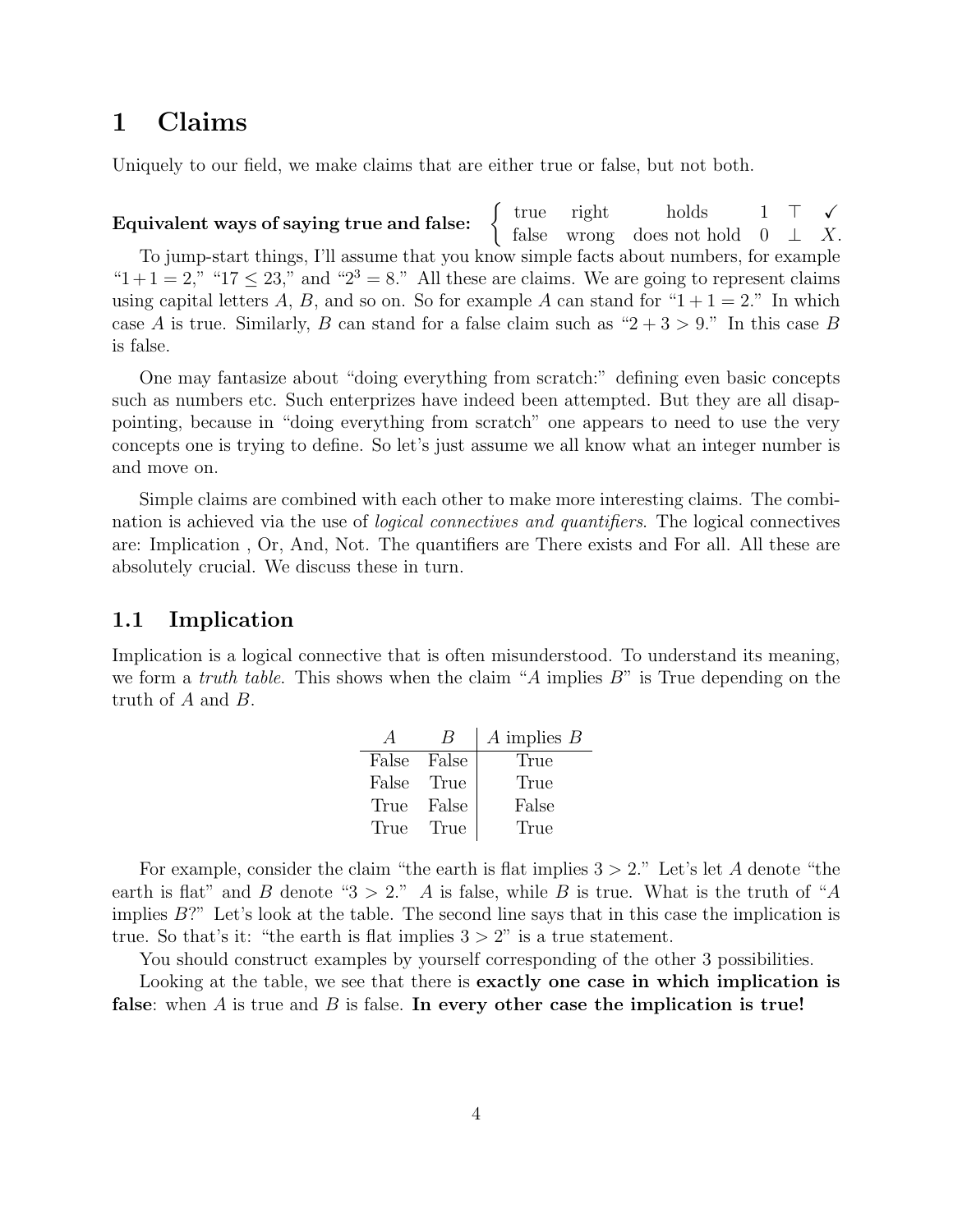Equivalent ways of saying A implies B:  $A \Rightarrow B$ ,  $A \rightarrow B$ , if A then B, A only if B, let/assume/suppose A then  $B$ ,  $(\neg A) \vee B$ ,

The last thing,  $(\neg A) \lor B$ , we will see later.

The reverse implication could be obtained by swapping A and B. But it's often useful to turn the arrow instead:

Equivalent ways of saying A is implied by B:  $A \leftarrow B$ ,  $A \leftarrow B$ , if B then A, A if B,  $A \vee (\neg B)$ .

When both the forward and the reverse implications hold, the two claims are said to be equivalent.

Equivalent ways of saying "A is equivalent to B":  $A \Rightarrow B$  and  $A \Leftarrow A \Leftrightarrow B, A \leftrightarrow B$ , A if and only if B, A iff B, A when and only when B.

Common mistakes: (1) confusing  $\Rightarrow$  and  $\Leftarrow$ , (2) confusing  $\Rightarrow$  and  $\Leftrightarrow$  People often confuse the meanings of  $\Rightarrow$ ,  $\Leftarrow$ , and  $\Leftrightarrow$ . The confusion derives from the fact that in everyday language, the word "if" is sometimes used to express a meaning that is different from its meaning in mathematics. Consider for example the informal claim:

#### You go out if you finish your homework.

If A stands for "You go out" and B for "finish your homework, one is tempted to think of the claim as A if B, that is  $A \Leftarrow B$ . But this is not the intended meaning.  $A \Leftarrow B$  means that if you finish your homework then you can go out. All this is saying is that if you finish your homework then you must go out, but it is perfectly allowed for you to go out without having finished the homework!

The intended meaning is precisely opposite: if you go out then you must have finished your homework. The intended meaning is A only if  $B, A \Rightarrow B$ .

When a pro hears "if" it asks herself if this is really "if" or rather "only if" or "if and only if" and then translates accordingly. In this case:

You go out **only if** you finish your homework.

A similar confusion arises between  $\Rightarrow$  and  $\Leftrightarrow$ .

Do you understand implication? Let's now test your understanding of implication via a quiz. Here are four cards:

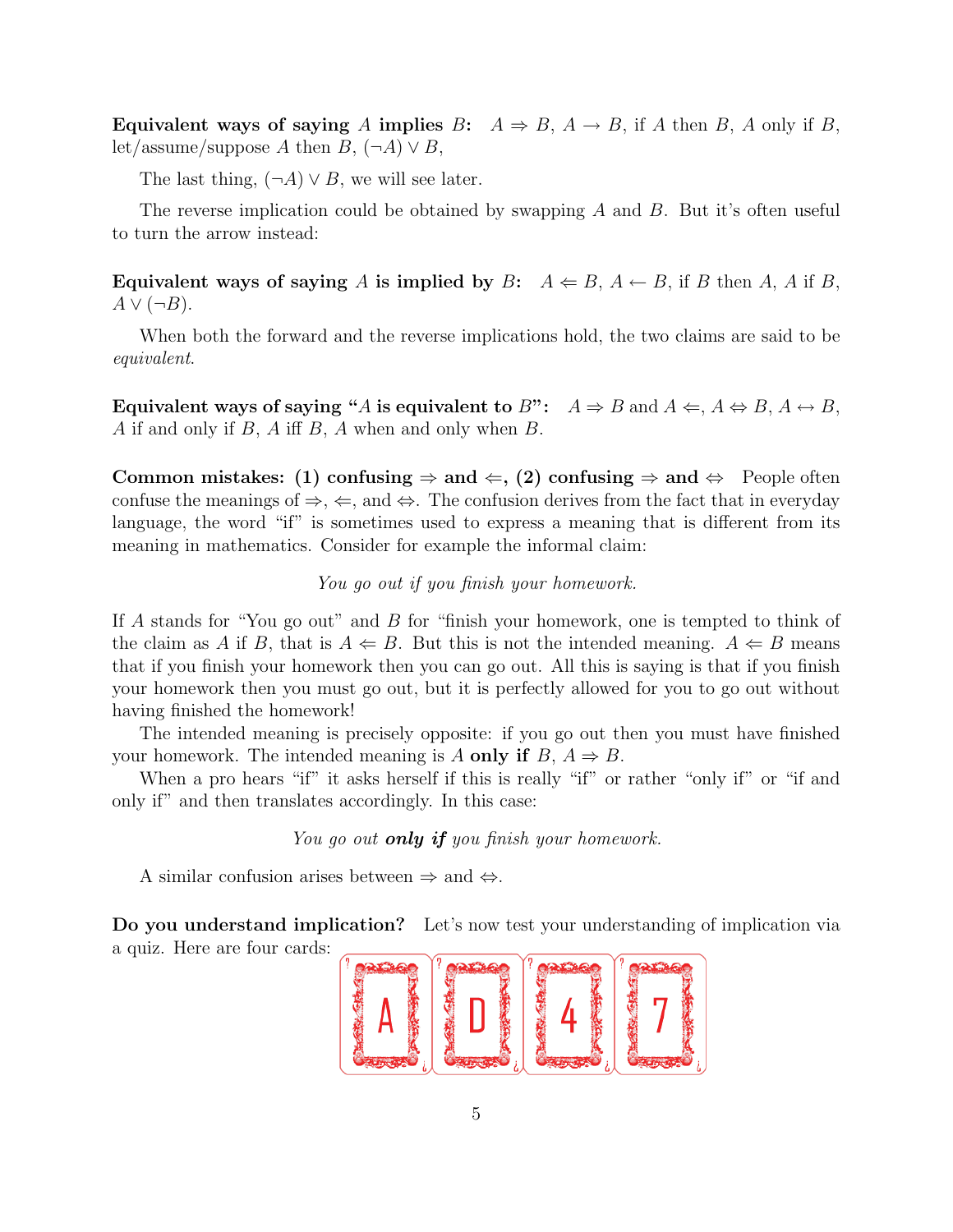You know for true that each card has a letter on one side and a number on the other. Right now, you are looking at only one side of the cards, and you do not know what is written on the other.

Quiz: Suppose I claim that

If a card has a vowel on one side, then it has an even number on the other side.

You task is to determine if my claim is right or wrong by turning over the **minimum** number of cards. That is: which of the cards you need to turn over to see if the statement is true or false?

### 1.2 Not

Equivalent ways of saying "not A": A is false, A is wrong,  $1 - A$ ,  $\neg A$ ,  $\overline{A}$ ,  $\overline{A}$ .

Writing  $1 - A$  for "not A" makes sense if you think of true as 1 and false as 0. Note that in this case things work beautifully! If A is 1 then  $1 - A$  is 0, and if A is 0 then  $1 - A$  is 1.

The important thing of Not is that Not (Not A) is equivalent to A. In fact,  $(1-(1-A))$  = A.

### 1.3 Or

Truth table.

We see Or is *commutative*.

Common mistake: confusing Or with Exclusive Or. Note that if  $p \vee q$  is true, it means that at least one of  $p$  and  $q$  must be true, and it may well be that both are true. For example, if p is "3 is odd" and q is "2 is even" then p and q are both true and  $p \vee q$  is true as well.

This apparently innocuous feature is actually source of great confusion. The confusion derives from the fact that in everyday language, the word "or" is often used to express a different meaning. Consider for example the informal claim:

We shall triumph or perish.

Here it is implied that we shall not both triumph and perish. We will do one or the other, but not both. Observe how different this is from the meaning above! This different type of "or" is called exclusive or, and is written xor. A pro would mentally translate the above claim into

We shall triumph xor perish.

When a pro hears "or" it asks herself if this is really "or" or rather "xor" and then translates accordingly. In mathematics, "or" usually stands for the non-exclusive type, where it's OK if both parts are true. However, sometimes people confuse it, so watch out for danger!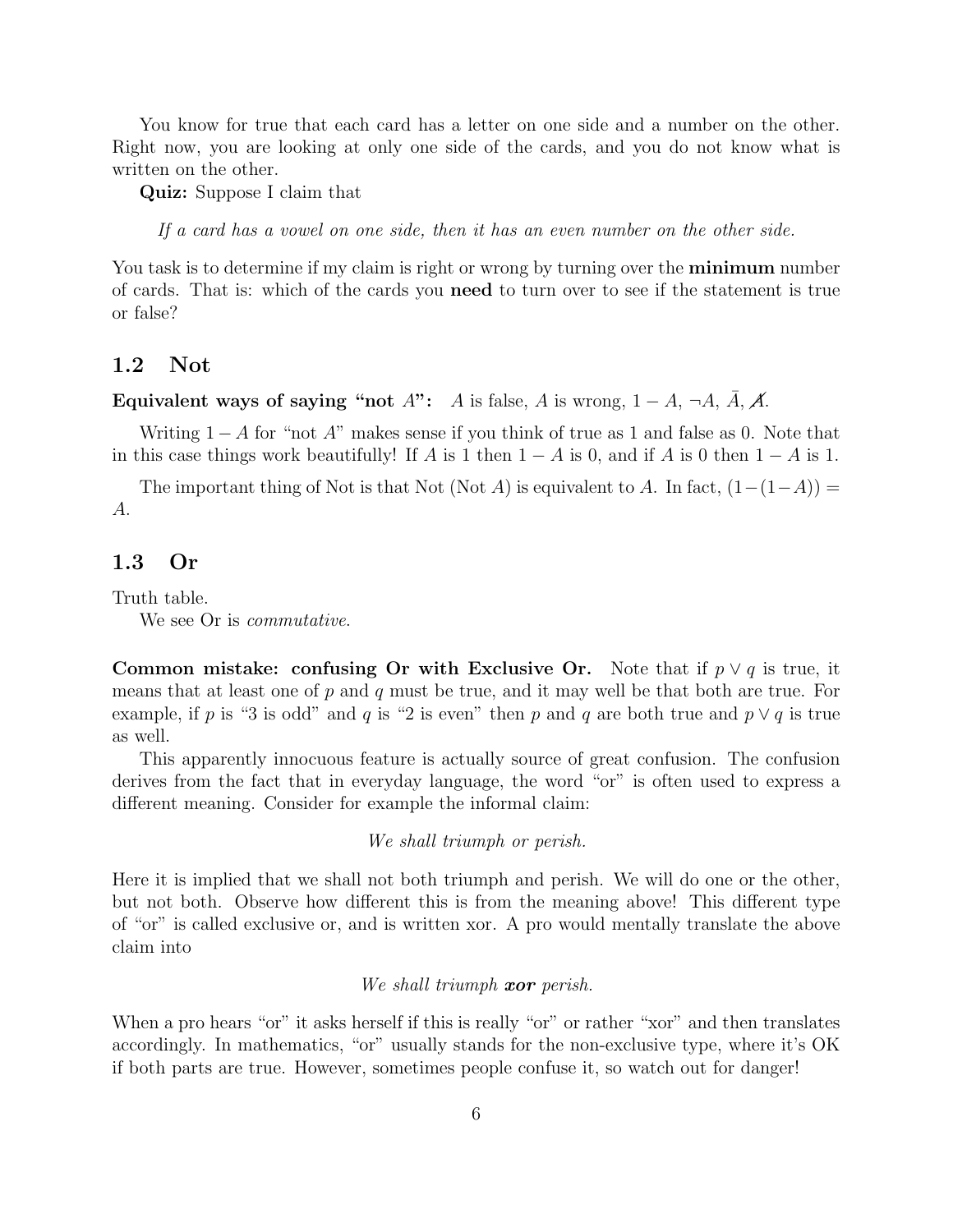### 1.4 And

Equivalent ways of saying "A and B":  $A \wedge B$ , "A, B", A&B,  $A \cdot B$ .

For the last one, think of true as 1 and false and 0, and note the truth of "A and B" indeed corresponds to the product of the truths of A and B.

Exercise 1. Look again at the four cards in Section 1.1. Which cards do you need to turn over to see if the next statement are true or false?

A card has a vowel on one side if it has an even number on the other side. A card has a vowel on one side if and only if it has an even number on the other side. A card has a vowel on one side or it has an even number on the other side. A card has a vowel on one side xor it has an even number on the other side.

### 1.5 Very important relationships

| Implication using Or and Not: $A \Rightarrow B$                                                   | is equivalent to | $(\neg A) \vee B$ . |
|---------------------------------------------------------------------------------------------------|------------------|---------------------|
| This equivalence is evident looking at the truth tables. The expression $(\neg A) \vee B$ also    |                  |                     |
| makes clear that implication is false exactly in one case, when $A$ is true and $B$ is false,     |                  |                     |
| because that's the only case in which $(\neg A) \lor B$ is false. When in doubt about the meaning |                  |                     |
| implication, go back to $(\neg A) \vee B$ .                                                       |                  |                     |

| Contrapositive: $A \Rightarrow B$ | is equivalent to                                                                                                                    | $(\neg B) \Rightarrow (\neg A)$                                                                                                           |
|-----------------------------------|-------------------------------------------------------------------------------------------------------------------------------------|-------------------------------------------------------------------------------------------------------------------------------------------|
|                                   |                                                                                                                                     | Looks weird? If so let's just look at the previous rule. What we are claiming is that                                                     |
|                                   |                                                                                                                                     | $(\neg A) \vee B$ is equivalent to $(\neg(\neg B)) \vee (\neg A)$ . Indeed, this is true because $(\neg(\neg B)) \Leftrightarrow B$ , and |
|                                   | so $(\neg(\neg B)) \vee (\neg A) \Leftrightarrow B \vee (\neg A) \Leftrightarrow (\neg A) \vee B \Leftrightarrow A \Rightarrow B$ . |                                                                                                                                           |

De Morgan's laws:  $\neg(A \lor B)$  is equivalent to  $(\neg A) \land (\neg B)$ .  $\neg(A \land B)$  is equivalent to  $(\neg A) \lor (\neg B)$ .

De Morgan's laws also give us an algebraic way to express

$$
A \lor B = \neg(\neg A \land \neg B) = 1 - ((1 - A) \cdot (1 - B)).
$$

### 2 Quantifiers

There are two quantifiers in mathematics, exists  $(\exists)$  and for all  $(\forall)$ . The  $\exists$  quantifier is nothing but a different way of saying Or, and the  $\forall$  quantifier is nothing but a different way of saying And.

$$
\forall = \forall
$$

Typically, quantifiers are used to range over many, usually infinitely many claims, while logical connectives range over few claims things, usually 1 or 2. We now illustrate this. To range over many claims, it is convenient to think of claims as having variables.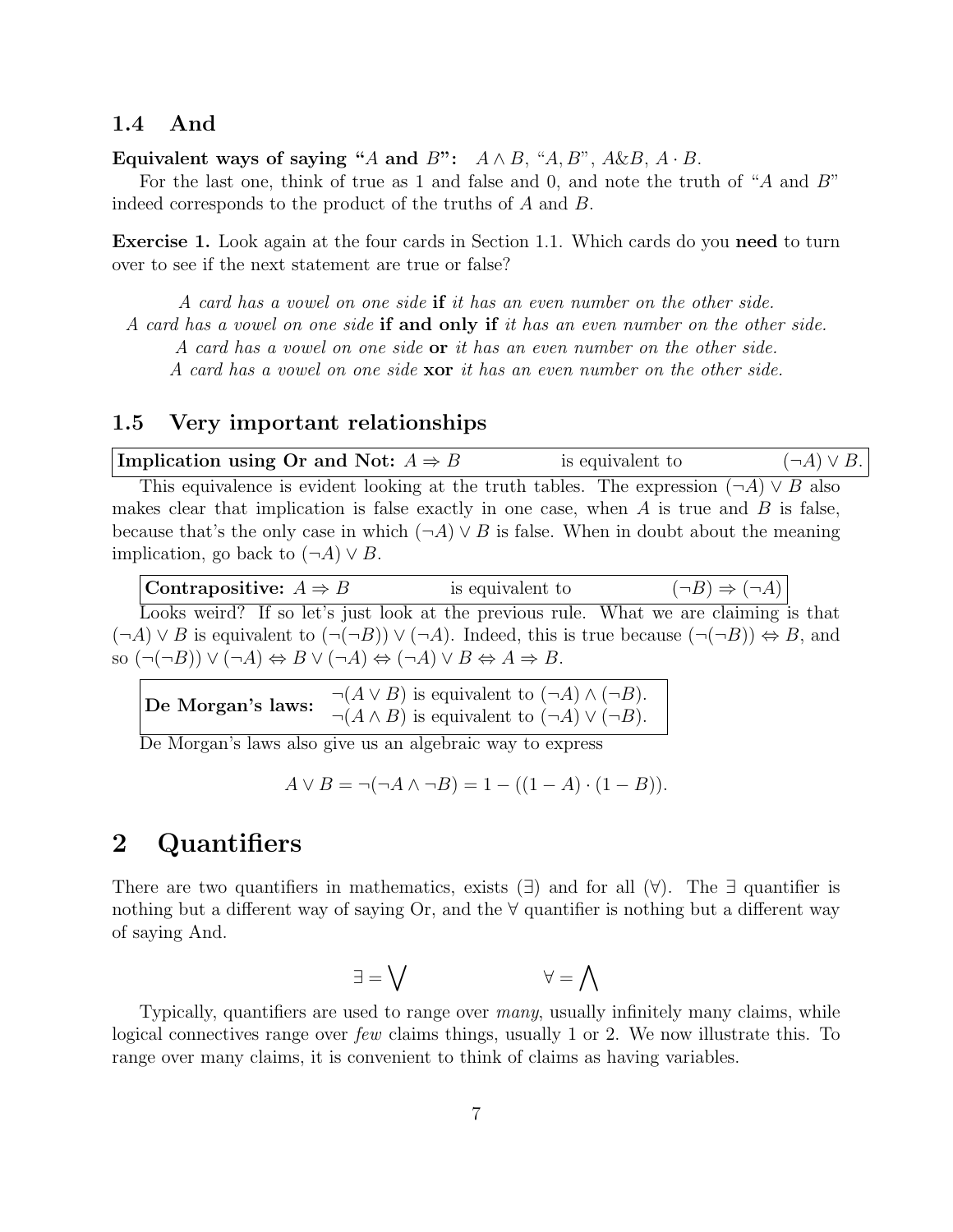Claims with variables. So far we considered claims such as "2 is even" and we represented them by symbols such as A. We now consider claims with some variables. For example "n is even." The truth of this claim depends on the value of  $n$ , so it is not defined until we define n. We represent such an "open-ended" claim by

A(n)

to indicate that has a variable n. We then can say  $A(2)$  is true,  $A(3)$  is false, and so on. Quantifiers are typically used to range over the variable  $n$ .

$$
\exists n : P(n) \qquad \Leftrightarrow \qquad P(1) \vee P(2) \vee P(3) \vee \dots \qquad \Leftrightarrow \qquad \bigvee_n P(n),
$$
  

$$
\forall n : P(n) \qquad \Leftrightarrow \qquad P(1) \wedge P(2) \wedge P(3) \wedge \dots \qquad \Leftrightarrow \qquad \bigwedge_n P(n).
$$

Warning The prosoften drop quantifiers when they are "clear from the context." This is often done because expressions with too many quantifiers are hard to read. However, you can be sure that the pros, when faced with some new definition of theorem where the quantifiers have been dropped, the first thing they do is to put back all quantifiers!

Note to take the negation you use De Morgan's law, which swap the quantifiers, so you'll end up moving at what was previously your opponent's turn.

| De Morgan's laws for quantifiers: | $\neg \exists x : A(x)$ is equivalent to $\forall x \neg A(x)$ . |
|-----------------------------------|------------------------------------------------------------------|
|                                   | $\neg \forall x : A(x)$ is equivalent to $\exists x \neg A(x)$ . |

Thus you can move negation across quantifiers swapping them.

### 2.1 So, what can I do?

If you know that certain claims are true, you can infer others. We also say, deduce, derive, etc. How? It's simple, you can infer any claim that must be true.

**Example:** Suppose you know that A is false, and that  $A \vee B$  is true. Then you can deduce B.

From  $A \wedge B$  you can deduce A, and also B.

If you know that both A and  $A \Rightarrow B$  are true you can deduce B. This case is so important that it has its own name: modus ponens.

End of the example.

**Example:** Suppose you know that  $\forall$  integer x,  $A(x)$ . Then you can infer  $A(5)$ .

End of the example.

Equivalent ways of saying define A to mean B: Say A if B, write A if B.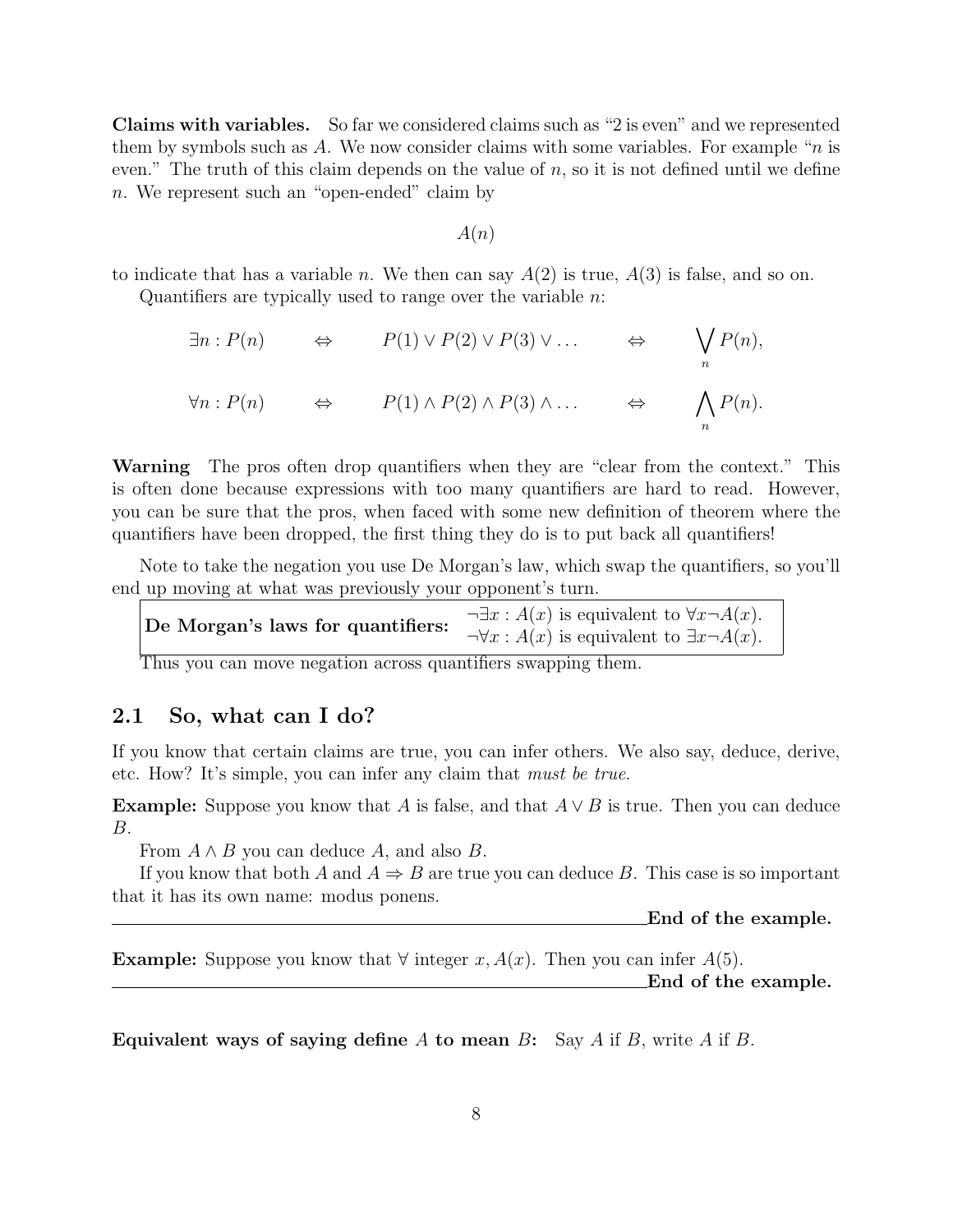### 3 What is  $x$ ?

Consider the game "Name the biggest number." Your opponent picks a number, then you pick another number. You win if your number is bigger than the one your opponent picked.

Of course, it is easy for you to win. You can for example add 1 to whatever your opponent picks. Here is how your strategy looks like:

| If the opponent picks 1, you pick 2. |
|--------------------------------------|
| If the opponent picks 2, you pick 3. |
| If the opponent picks 3, you pick 4. |
| If the opponent picks 4, you pick 5. |
| If the opponent picks 5, you pick 6. |
| If the opponent picks 6, you pick 7. |
|                                      |
|                                      |

Got the point? Good.

Now, how do we write your strategy more concisely? We cannot enumerate all choices of your opponent, since they are infinite. Still we want to specify your strategy no matter what the opponent picks. To do this, we let  $x$  be the opponent's pick.

If the opponent picks x, you pick  $x + 1$ .

The variable x represents a move, choice, or pick by your opponent. We do not quite know what this move is, but we can work with it, for example we can add 1 to it.

Here's how a proof that you can win the "Name the biggest number" game looks like.

Claim 1. You can win the "Name the biggest number" game.

**Proof:** Let x be the opponent's choice. You can pick  $x + 1$ .

End of the proof.

## 4 Proofs by contradiction

We see a couple of proofs by contradiction. The first is the use of the contrapositive. The second deduces a contradiction (not exactly a proof by contrapositive).

### 4.1 Using the contrapositive

**Claim 2** (Markov's inequality). Suppose you have *n* positive numbers  $a_1, a_2, \ldots, a_n$ . Let t be an integer. If  $a_1 + a_2 + \cdots + a_n \leq t$  then there are at most  $t/2$  integers that are bigger than 2.

**Proof:** The first thing we note is that all those "fancy" words like "Suppose you have" and "Let" are immaterial from a logical point of view: they all collapse to the  $\forall$  quantifier. The claim is: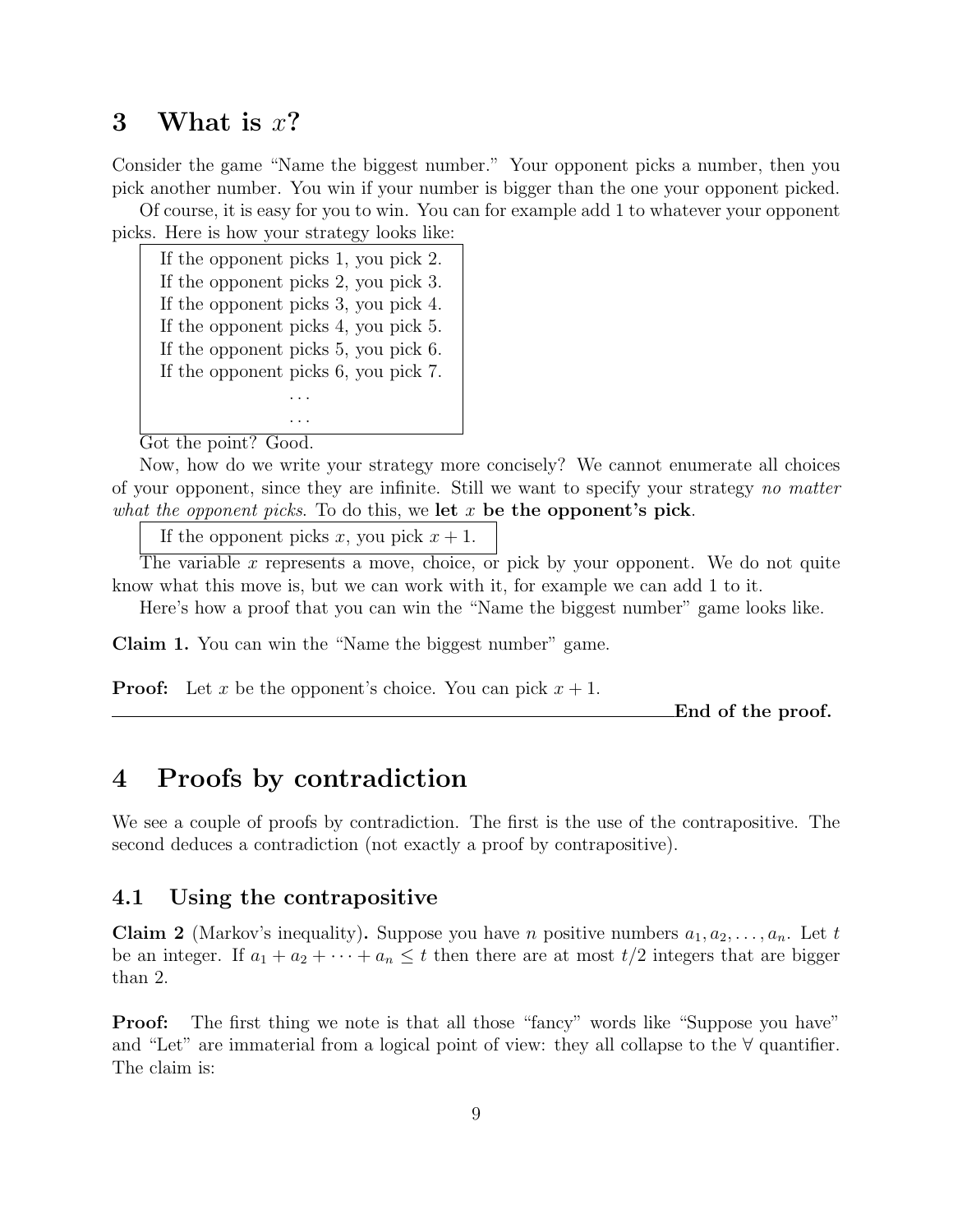$$
\forall n, a_1, \dots, a_n, t : A \Rightarrow B,
$$

where A stands for " $a_1 + a_2 + \cdots + a_n \leq t$ " and B for there are at most  $t/2$  integers that are bigger than 2.

To prove  $A \Rightarrow B$ , we prove the contrapositive:  $\neg B \Rightarrow \neg A$ . The negation of A,  $\neg A$ , is simply " $a_1 + a_2 + \cdots + a_n > t$ ." The negation of B,  $\neg B$ , slightly more complicated, is: "there are more than  $t/2$  integers that are bigger than 2."

Now you can finish the proof

End of the proof.

Is this result tight? Can we replace  $t/2$  by  $t/2.0001$ ? With such a substitution, the claim becomes false. How do we prove a claim false? Simple, you take the negation and you prove it true. In this case, the negation is

```
\exists integers n, a_1, a_2, \ldots, a_n, t \neg (A \Rightarrow B).
```
Internally, we have the negation of an implication. Using the previous rules, we rewrite it as

```
\exists integers n, a_1, a_2, \ldots, a_n, t : A \wedge \neg B.
```
So that's what we need to show. We need to exhibit numbers... that's easily done. Pick  $n = 3, a_1 = a_2 = a_3 = 2, t = 6$ . Their sum equals t and there are  $3 > 6.2.0001$  numbers (all of them) that are bigger than 2.

The pros always ask if a claim is tight:

If you don't ask if a claim is tight, you are not doing math

Summary of the things the pros ask: is it if, only if, or iff? Is it or or xor? Is it tight?

# 4.2 Irrationality of  $\sqrt{2}$

Let us make further practice with a beautiful proof by contradiction. We are going to prove the following claim.

**Claim 3.** There are no positive integers a and b such that  $2a^2 = b^2$ .

The pros call it the "irrationality of  $\sqrt{2}$ ." And the legend goes that the Pythagorean who proved the claim – this was quite a while back – was then drowned at sea.

Proof: Assume, towards a contradiction, that there are positive integers a and b such that  $2a^2 = b^2$ . What are we going to do with this a and b? With the benefit of hindsight, let us make the following move: We further require that  $a$  is as small possible. Why can we do this? Well, we assumed that there are integers such that. While for all we know at this point there could be multiple choices for  $a$  and  $b$ , surely there has to be a smallest possible a for which this holds.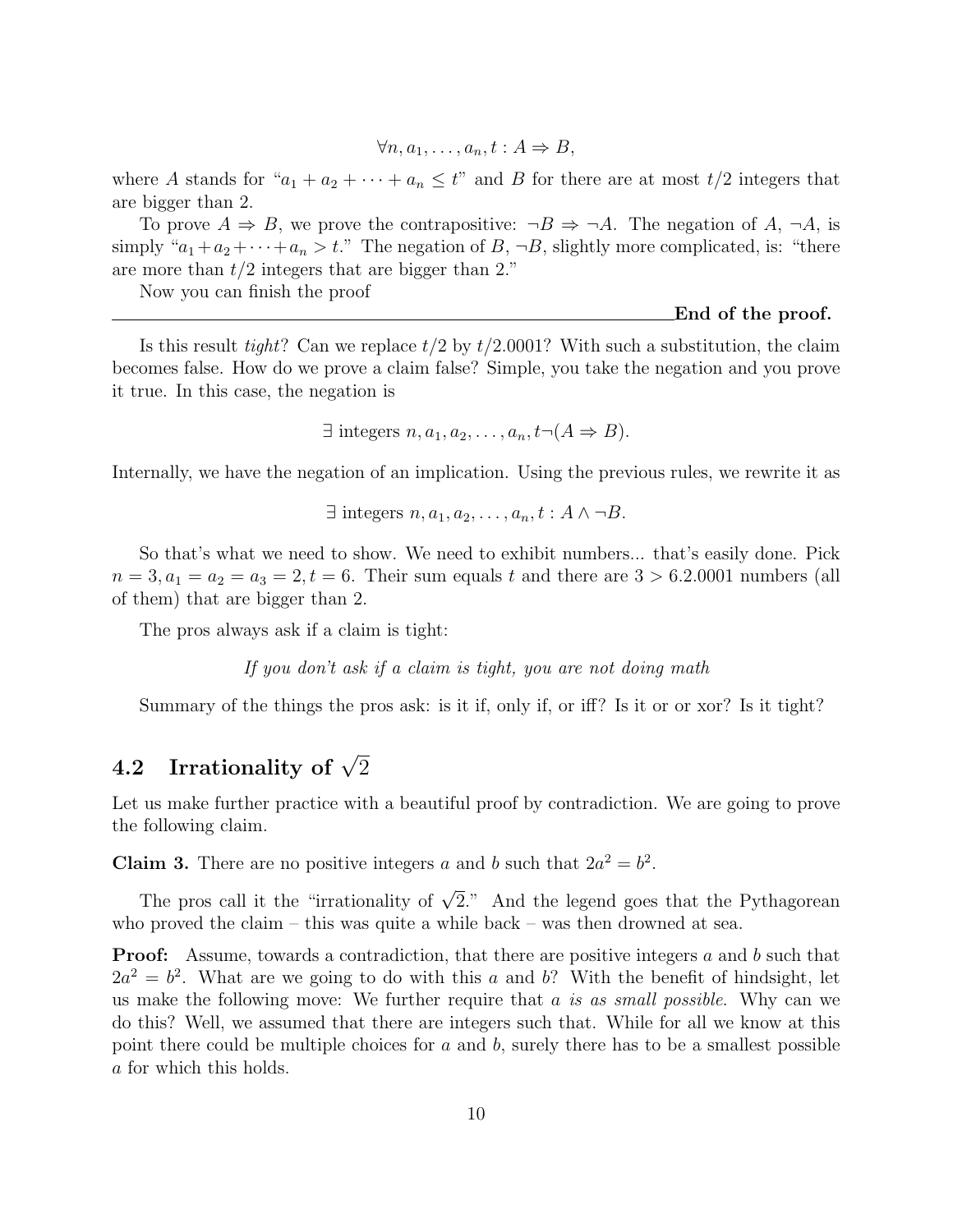OK, that was boring. Let's get to the action then. What does it mean that  $2a^2 = b^2$ ? It means that the number of discs in this square with side b







They must overlap. By symmetry, the overlap is a square . The two corners uncovered are also squares. So we have found a smaller configuration. This is a contradiction.

End of the proof.

This proof seems to use some "geometric intuition." Is it really correct, or are the pictures misleading? Also, what is exactly the contradiction obtained?

Proof: We start the same.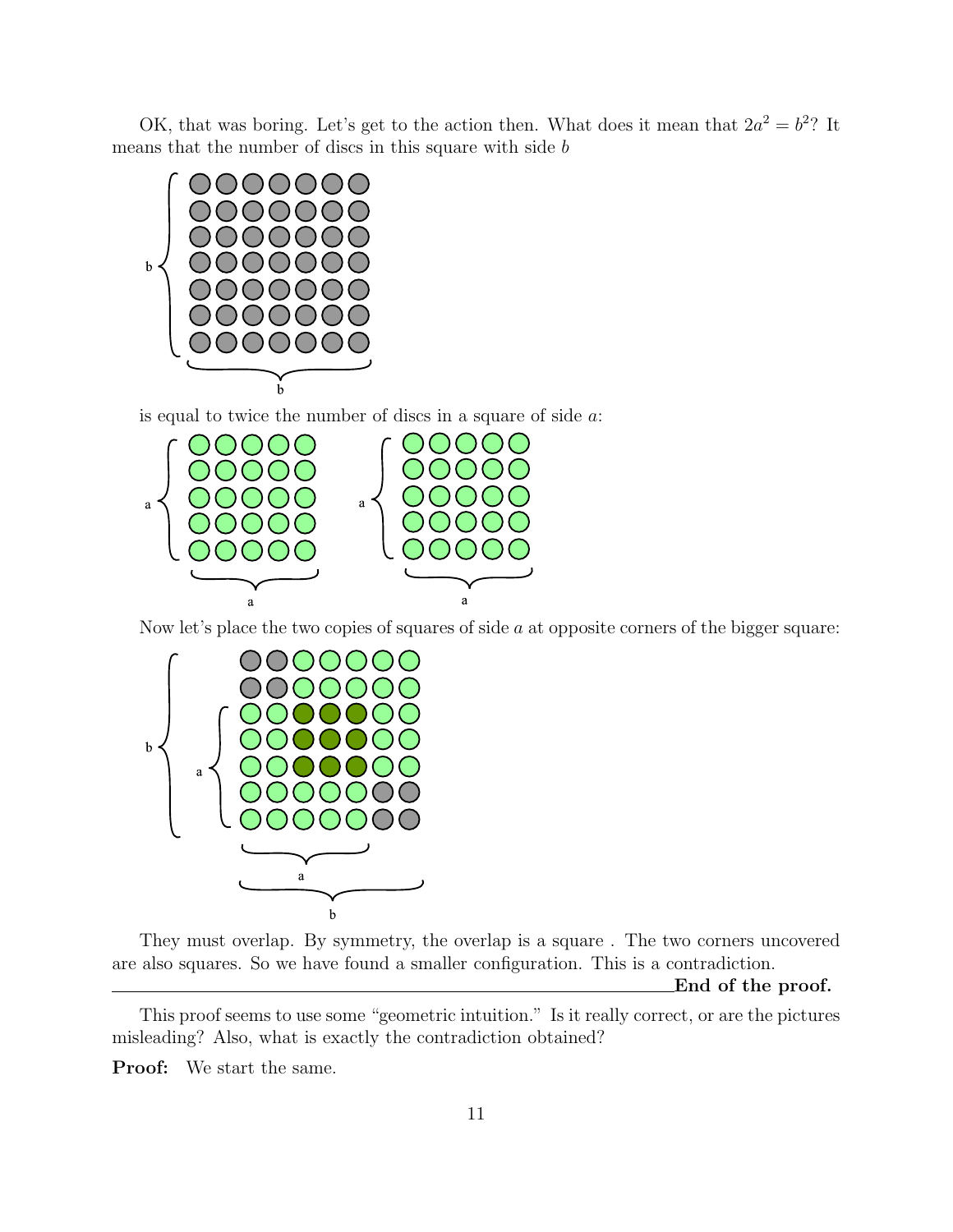Our assumptions: (1)  $2a^2 = b^2$ , (2) among all pairs yielding (1),  $(a, b)$  is one with the smallest possible a.

Now consider the numbers  $a' := (b - a)$ , and  $b' := (2a - b)$  (the idea of considering these two numbers comes from looking at the previous picture).

We want to prove two things: (i)  $a' < a$  and (ii)  $2a'^2 = b'^2$ . (i) + (ii) contradicts (2).

To prove (i), note that if  $a' > a$  then  $b \geq 2a$  and so  $b^2 \geq 4a^2 > 2a^2$ . This contradicts (1). So if this is the case we already reach a contradiction and we are done. It's a "mini" proof by contradiction inside a large proof by contradiction. So now we know (i) is true.

For (ii), first note that

$$
2a'^2 = 2(b^2 + a^2 - 2ab),
$$
  

$$
b'^2 = 4a^2 + b^2 - 4ab.
$$

Simplifying, we see that

$$
2a'^2 = b'^2 \Leftrightarrow 2a^2 = b^2.
$$

This is true by (2). Hence we contradicted (1). This concludes the proof.

Let's have a look at the steps structure of the proof.

(a) Assume that there is a pair  $a, b : 2a^2 = b^2 \Rightarrow$ 

(b) There is a pair  $a, b : 2a^2 = b^2$  and among all such pairs, a is smallest.  $\Rightarrow$ 

(c) Define  $a', b'$ .

(d) Note that  $a' < a$ . This is because if  $a' > a$  we contradict (a) and we are done. So we can assume  $a' < a$ .

(e) Using (a) prove that  $2a^2 = b^2$ .

 $(d)+(e)$  contradict  $(b)$ .

This contradicts (b).

End of the proof.

### 5 Quantifiers as games

The vast majority of claims in mathematics starts with a sequence of nested quantifiers, typically 4 or 5 looking like:

 $\exists a \forall b \exists c \forall d \dots$  Something  $(a, b, c, d, \dots)$ .

Such a format is often not evident, because quantifiers have been dropped (see above) or are hidden under various definitions. But that's what the claim "really looks like," and when in doubt the pros write it that way.

It is of crucial importance that you think of such a claim with nested quantifiers as a game between two players:

 $P$ <sup>∃</sup> and  $P$ <sup> $\forall$ </sup>.

The players alternate making moves as described in the claim.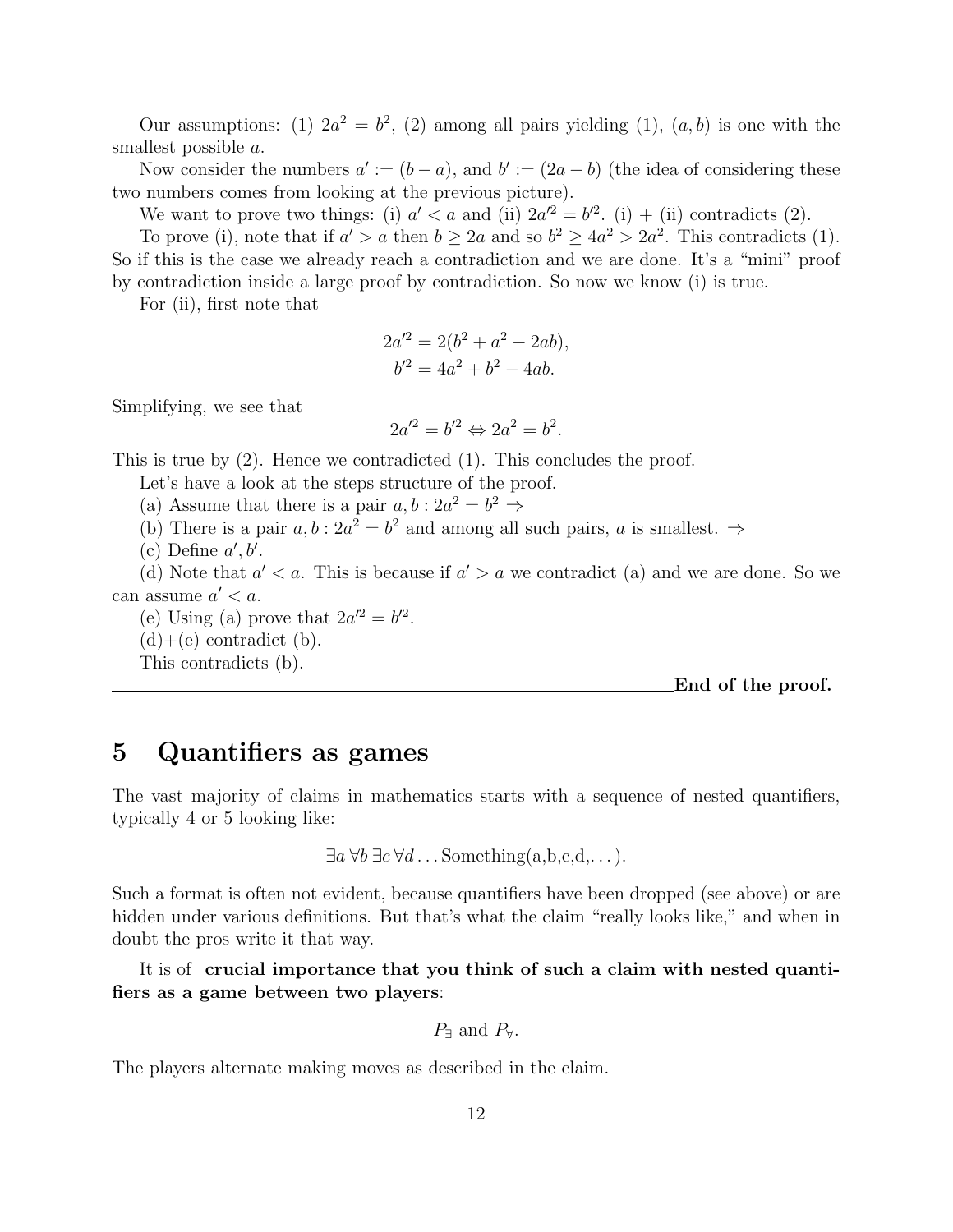### 5.1 Tic-tac-toe

To explain, we consider the tic-tac-toe game. This is played by two players,  $X$  and  $O$ , on a 3x3 grid. For convenience we number the cells:

$$
\begin{array}{c|c|c}\n1 & 2 & 3 \\
\hline\n4 & 5 & 6 \\
\hline\n7 & 8 & 9\n\end{array}
$$

The players alternate in placing  $X$  or  $O$  on one of the empty cells. The first to get 3 straight in a row, column, or diagonal, wins.

Some board configurations are a win for player  $X$ . That is  $X$  has a winning strategy: no matter how  $O$  plays,  $X$  can win. This type of reasoning is exactly what goes on with quantifiers. Let's make a formal claim.

Claim 4. Suppose the board is



and it is  $O$ 's turn to move. Then X has a winning strategy.

**Proof:** The proof is a series of cases which analyze all possible moves of O and show that, in any case,  $X$  can win.

First, if O does not play 8, X wins by playing 8. Hence the claim is proved in this case. All that is left is to prove the claim in the case in which  $O$  does not play 8. So we are going to assume that O plays 8 and continue. The board at this point is:

$$
\begin{array}{c|c}\n & X & \\
 \hline\n & X & 0 \\
 \hline\n & 0 & \\
 \end{array}
$$

X plays 1. The board at this point is:

$$
\begin{array}{c|c}\nX & X \\
\hline\nX & O \\
\hline\nO\n\end{array}
$$

Now if O plays 3, X plays 9 and wins. If O does not play 3, then X plays 3 and wins. This covers all cases. So X has a winning strategy.

End of the proof.

The previous proof exactly corresponds to analyzing quantifiers. We have shown that  $X$ has a winning strategy by showing that the following claim is true:

 $\forall$  move of O ∃ move of X  $\forall$  move of O ∃ move of X : X wins the game.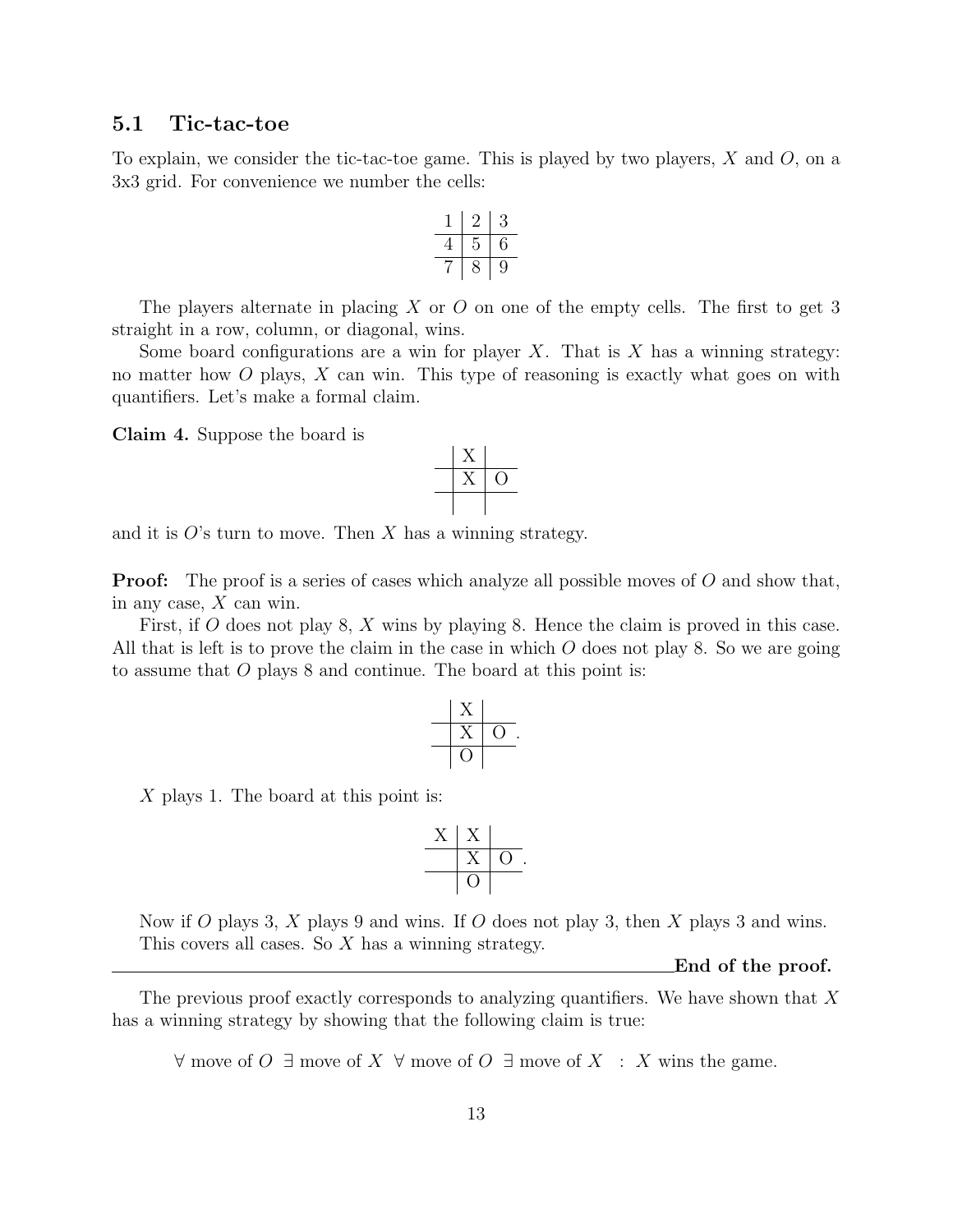Note how each quantifier has a corresponding part in the proof. The first  $\forall$  is the first move of O. If that is not 8, then in the next  $\exists$  we can pick 8 and X wins. If it is 8, then we pick 1. Then we analyze the next  $\forall$  quantifier, etc.

99% of mathematics can be viewed as analyzing boards of games that are only slightly more complicated than tic-tac-toe.

### 5.2 Back to numbers

If you want to show that a claim is true, you should think of impersonating the player  $P_{\exists}$ . The claim is true if and only if you can always win no matter how  $P_\forall$  plays, that is if you have a winning strategy. Important note: when proving the claim, you do **not** get to pick the moves corresponding to ∀. Those belong to your opponent. The moves you do get to pick are those of the ∃ quantifier.

**Example:** Consider the claim " $\forall n, n = 2 \lor n = 5$   $\exists m, m = 3 \lor m = 4 : n + m$  is even ."

In the corresponding game,  $P_\forall$  plays first, picking either  $n = 2$  or  $n = 5$ . Then it's  $P_\exists$ turn to pick either  $m = 3$  or  $m = 4$ .  $P_{\exists}$  wins if  $n + m$  is even, and loses otherwise.

Let's prove this claim true. So you play  $P_{\exists}$ . First, our opponent picks n. We have no control over this. Now it's our turn to pick m. We must show that no matter how n is picked, you can pick m so that  $n + m$  is true. Indeed, if  $n = 2$  you can pick  $m = 4$  and  $n + m = 6$  is even. While if  $n = 5$  you can pick  $m = 3$  and  $n + m = 8$  which is also even. We have covered every possible move of the opponent  $P_\forall$ . In any case you win. Therefore you have just proved this claim correct.

End of the example.

Want to prove that some claim is wrong? No problem. Let's take the negation of the claim and prove that is right. For this, you again impersonate  $P_{\exists}$ .

Example:

$$
\neg \exists x \forall y \exists z : A(x, y, z) \Leftrightarrow \forall x \exists y \forall z : \neg A(x, y, z).
$$

End of the example.

### 5.3 Examples with order of growth

Big-Oh:

Claim 5.  $\exists c, n_0 : \forall n \in \mathbb{N}, n \ge n_0 : 2n^2 + n + 1000 \le cn^2$ .

We write  $2n^2 + n + 1000 = O(n^2)$ .

Let's make this more interesting:

Claim 6.  $\forall a \geq 0 : an^2 + n + 1000 = O(n^2)$ .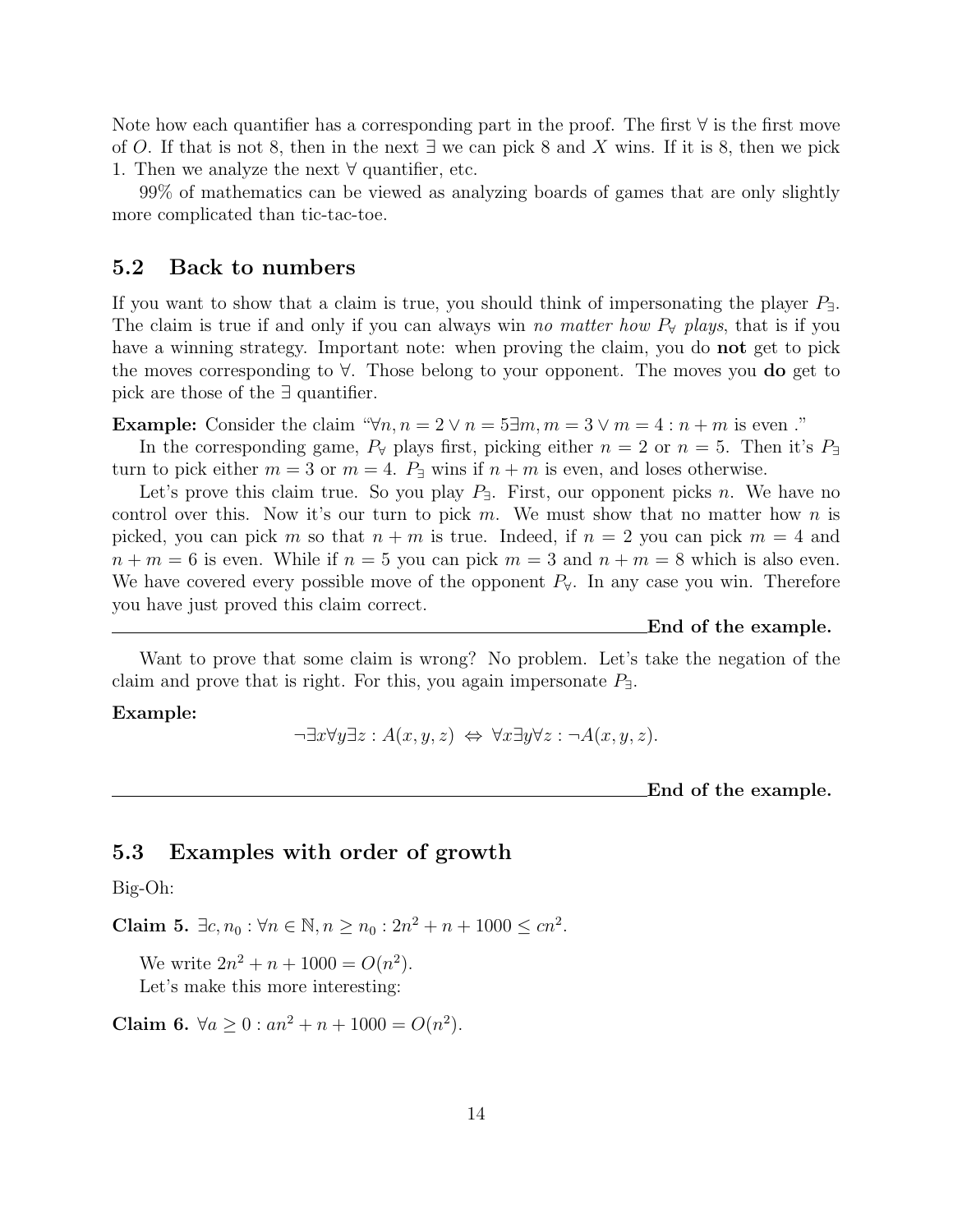Note that we suppressed quite a bit of quantifiers using the  $O(\cdot)$  notation. What this really means is:

 $\forall a \ge 0 \exists c, n_0 : \forall n \in \mathbb{N}, n \ge n_0 : an^2 + n + 1000 \le cn^2.$ 

You see why the pros drop quantifiers in their claims, it makes them more readable.

Proof: Adversary: pick a.

You pick  $c := a + 1$ .

Little-oh:

Claim 7.  $\forall c > 0 \exists n_0 : \forall n \in \mathbb{N}, n \ge n_0 : 15n^2 ≤ (n^2 \lg n)/c$ .

**Proof:** Adversary move: chooses  $c$ .

Your move: Pick  $n_0 := 2^{15c}$ .

You win because for  $n \ge n_0$ ,  $(n^2 \lg n)/c \ge (n^2 2^{15c})/c \ge 15n^2$ .

Since we consider an arbitrary move c of the adversary, and we showed how you win in any case, the claim is true.

End of the proof.

This is an example of "little-oh." We write  $15n^2 = o(n^2 \lg n)$ . Similarly we can write  $n^{10} = o(2^n)$  etc.

We also write  $n^2 + 15n = n^2 + O(n)$  etc.

 $\Omega, \omega$  are like O, o with inequalities swapped and c instead of  $1/c$ .

Claim 8.  $n^{\sqrt{\lg n}} = n^{\omega(1)}$ .

Example: The pros hardly ever prove claims they know are true. Instead, they *attempt* to prove a claim in the hope it is true. Since the truth of the claim is unknown, the pros often try both ways, they try to prove it true, and try to prove it wrong. Consider for example the claim:

$$
10n = \omega(n).
$$

This means

$$
\forall c \ge 0 \exists n_0 \forall n \ge n_0 : 10n \ge cn.
$$

Let's say we try to prove it true. Again, we play the game. If our opponent  $P_\forall$  picks  $c = 1, 2, \ldots, 10$  we are good, we can win. But if the opponent picks  $c = 11$  things seem to fail.

So, let's try to prove the claim *false*. We take the negation of the claim:

$$
\exists c \ge 0 \forall n_0 \exists n \ge n_0 : 10n < cn.
$$

Now life is easy. It's our move to pick c. We pick  $c = 11$  and it is easy to see we win:  $10n < 11n$  no matter what  $n_0$  is chosen (for example we can pick  $n = n_0$ ).

Hence the claim is false.

End of the example.

We say  $\Theta$  if both O and  $\Omega$ .

End of the proof.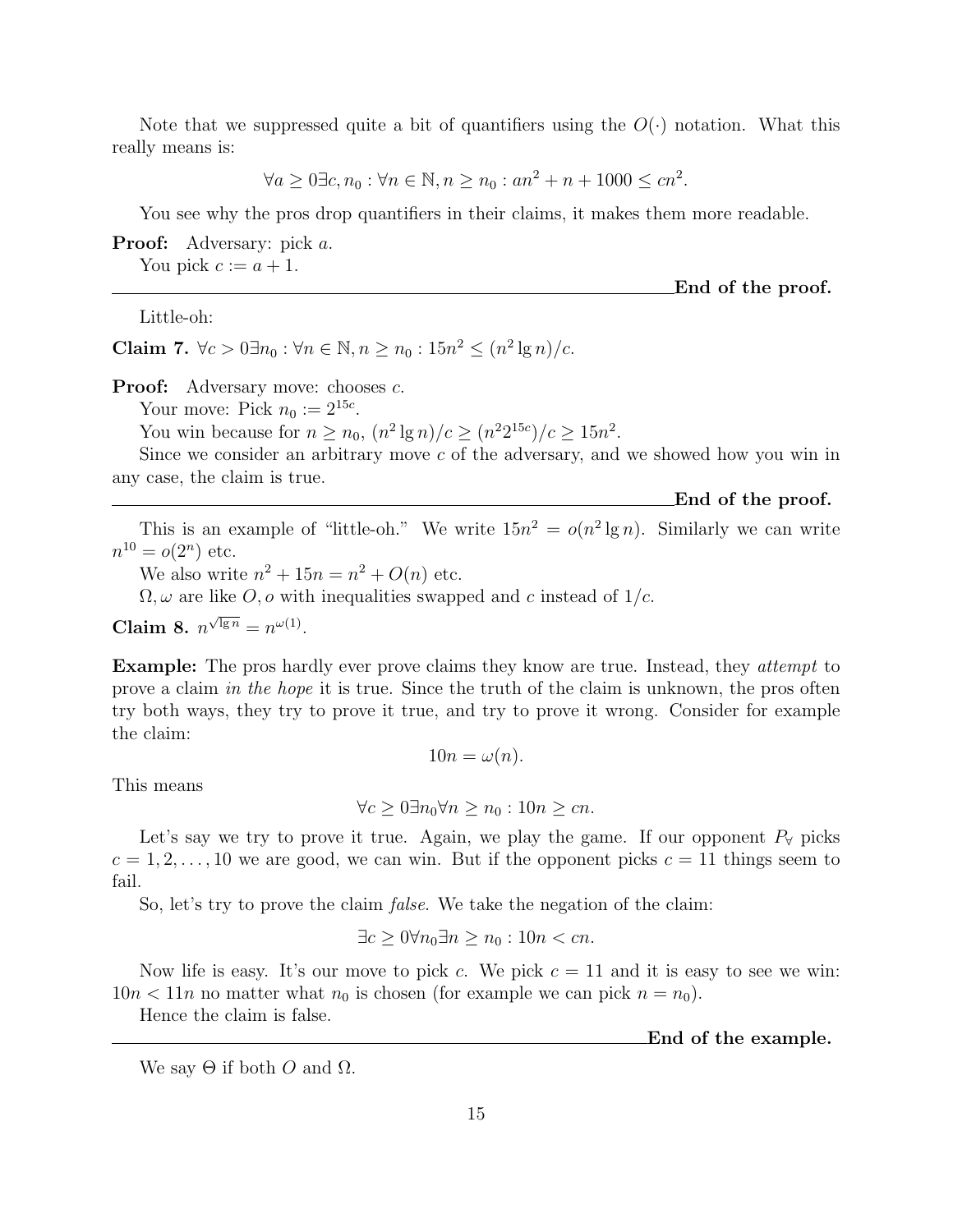**Arbitrarily large.** A claim  $P(\cdot)$  holds for arbitrarily large n if, no matter how an adversary picks a threshold t, you can always find a value  $n > t$  for which  $P(n)$  is true. This is written as

$$
\forall t \exists n > t : P(n).
$$

An equivalent way of saying arbitrarily large is saying "infinitely many."

For all sufficiently large. A claim  $P(\cdot)$  holds for all sufficiently large n if there exists some "threshold" t such that for  $n > t$  the claim is true:

$$
\exists t \forall n > t : P(n).
$$

**Claim 9.** For all sufficiently large  $\Rightarrow$  for arbitrarily large. Specifically, let  $P(\cdot)$  be a claim. If P holds for all sufficiently large  $n$ , then P holds for arbitrarily large  $n$ .

The proof is a basic example of a very important concept: how to use a winning strategy in a game to win in another game.

**Proof:** Our assumption is that  $\exists t \forall n \geq t P(n)$ . This means that we can win this game. That is, we have a move  $t^*$  such that no matter how the opponent plays  $n \geq t^*$ ,  $P(n)$  is true. We need to prove that  $\forall t \exists n > t P(n)$ .

The opponent moves first and picks t.

We need to show that we can pick  $n \geq t$  so that  $P(n)$  is true. Our move is  $n := \max\{t, t^*\},$ that is the bigger between t and  $t^*$ . This guarantees that  $n > t$ , which is the kind of move we must make. It also guarantees that  $n > t^*$ . Since  $t^*$  was a winning move in the first game,  $P(n)$  is true.

#### End of the proof.

We now show that the reverse implication does not hold. To show this, we exhibit a claim that holds for arbitrarily large  $n$ , but it does not hold for all sufficiently large  $n$ .

Let  $P(n)$  mean "n is even." Obviously,  $P(n)$  holds for arbitrarily large n. However, it does not hold for all sufficiently large n, because if n is even then  $n + 1$  is not.

You may want to work out the quantifiers in detail.

Note that "NOT  $(P(n)$  holds for all sufficiently large n)" is equivalent to "for arbitrarily large n, NOT  $P(n)$ ." Note how sufficiently large becomes arbitrarily large, when negated.

### 5.4 Sets, functions

Sets are just different notation to express the same claims we constructed using logical connectives and quantifiers. This redundant notation turns out to be useful.

| $x = 1 \vee x = 16 \vee x = 23$ | ⇔ | $x \in \{1, 16, 23\}$            |
|---------------------------------|---|----------------------------------|
| $x$ is even                     |   | $x \in \{x x \text{ is even }\}$ |
| A(x)                            |   | $x \in \{x A(x)\}\$              |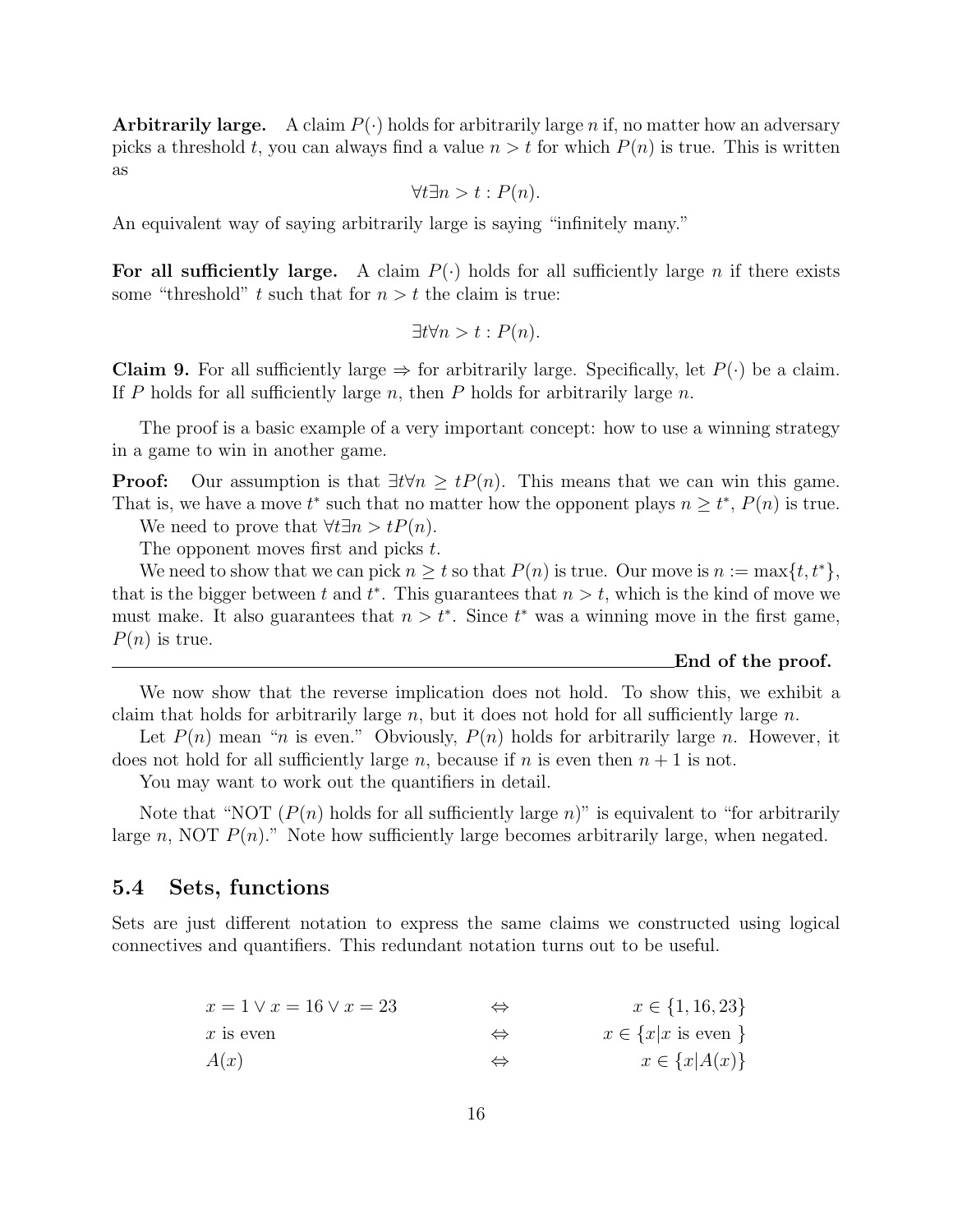With this in mind, sets become straightforward. When are two sets equal? When the defining claims are equivalent.

$$
\{x|A(x)\} = \{x|B(x)\}\qquad\qquad\Leftrightarrow\qquad\qquad A(x) \Leftrightarrow B(x)
$$

This shows that order and repetitions do not matter, for example  $\{b, a, a\} = \{a, b\}$ , because the claims  $x = b \vee x = a \vee x = a$  and  $x = a \vee x = b$  are equivalent.

When is a set contained in an another? When its defining claim implies the defining claim of the latter.

$$
{x|A(x)} \subseteq {x|B(x)} \qquad \Leftrightarrow \qquad A(x) \Rightarrow B(x)
$$
  

$$
{x|A(x)} \supseteq {x|B(x)}
$$
  $\Leftrightarrow \qquad A(x) \Leftarrow B(x)$ 

We also write

 $A \subseteq B$   $\Leftrightarrow$   $A \subseteq B \land A \neq B$ .

We construct new sets using set operations in entirely the same way as we construct new claims using logical connectives:

$$
{x|A(x)}\bigcup {x|B(x)} = {x|A(x) \vee B(x)}\n{x|A(x)}\bigcap {x|B(x)} = {x|A(x) \wedge B(x)}
$$

$$
\overline{\{x|A(x)\}}\qquad \qquad =\qquad \qquad \{x|\neg A(x)\}
$$

We also take unions and intersections of infinite families:

$$
\bigcup_{i} \{x | A_i(x)\} = \{x | \exists i : A_i(x)\}
$$
\n
$$
\bigcap_{i} \{x | A_i(x)\} = \{x | \forall i : A_i(x)\}
$$

The set that contains no elements is denoted  $\emptyset$ . One can think of it as the set of x's for which something false holds (which is never the case of course) such as  $\{x|1+1=5\}$ . This also shows that  $\emptyset$  is a subset of any set

- De Morgan's laws for sets
- Math primer. The size of a set is denoted by |A|. The number of subsets of size k of an math primer. The  $n$ -element set is  $\binom{n}{k}$  ${k \choose k}$ . It holds that for every integers  $n, k > 0$ :  $(n/k)^k \leq {n \choose k}$  ${k \choose k} \leq (en/k)^k,$ where  $e < 2.7183$ .

The powerset is the set of all subsets. Its size is  $2^n$  if the set has size *n*. So we get: The powerser<br>  $2^n = \sum_{i=0}^n {n \choose i}$  $\binom{n}{i}$ .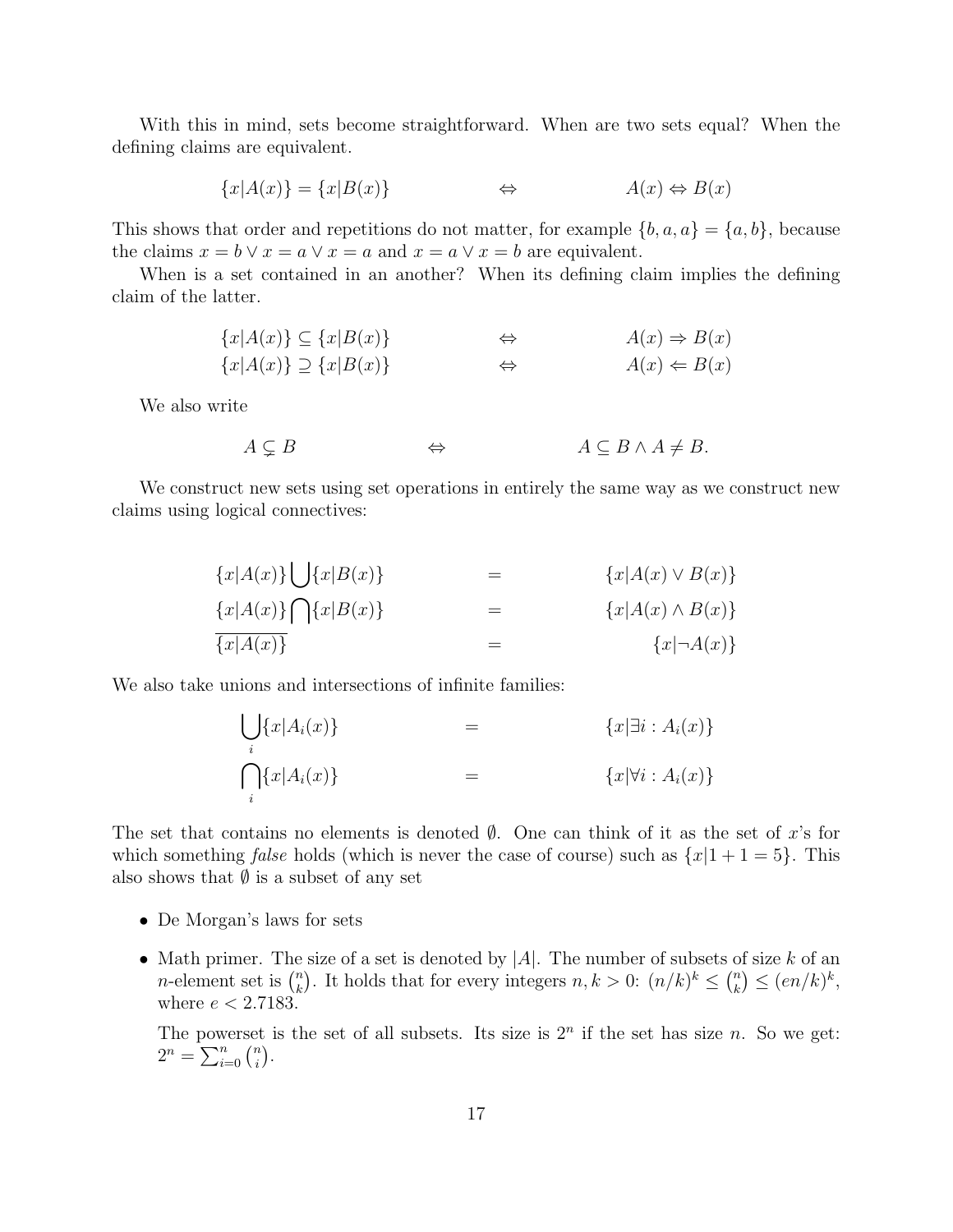- Tuples.  $(a, b) = \{\{a, b\}, \{a\}\}\$ .  $A \times B = \{(a, b) | a \in A, b \in B\}$ . We also write  $A^k$  for  $A \times A \times \cdots \times A$  (k times). A 2-tuple is called pair, a 3-tuple triple.
- Strings. A string is a tuple written without brackets and commas. The base set is called alphabet. The empty string is  $\epsilon$ . Concatenation is denoted  $\circ$ . Note  $\epsilon x = x \epsilon = x$ . A set of strings is also called language. x is a substring of y if  $y = z \circ x \circ z'$  for possibly empty strings  $z, z'$ . So  $\{0, 1\}$ <sup>n</sup> = binary strings of length n. The length of a string is denoted  $|x|$ .
- The Kleene  $\ast$ . For a set of strings,  $A^* = \{\epsilon\} \cup$  ${x_1x_2...x_k|k>0, x_i \in A\forall i}$ . So  ${0,1}^*$  $=$  all binary strings of any length.
- Functions:  $f : A \to B$  is a way to associate to every element  $a \in B$  exactly one element  $b \in B$ . 1-1, injective, onto, bijections.

Ways to think of functions. A function  $f : A \rightarrow B$  can be thought of in several equivalent ways:

(1) A "dynamic" process/transformation that "sends" any element  $a \in A$  to some element  $b = f(a) \in B$ .

(2) A partition or grouping of the elements of  $A$ , depending on which elements of b they map to. For example if  $A = \{1, 2, 3\}$  and  $B = \{0, 1\}$ , and  $f(a) =$  "is a odd?" the function partitions A in the sets  $\{1,3\}$  whose elements map to 1 and the set  $\{2\}$  whose element maps to 0. These two sets are denotes  $f^{-1}(1)$  and  $f^{-1}(0)$ , respectively.

(3) A sequence (or tuple or string) of length  $|A|$  over the alphabet B. For this, we fix some ordering of A, and list the images of the elements in order. Using the definitions in (2), the function f can be written as  $101 \in B^{|A|}$ . If  $A = B = \mathbb{N}$ , and f is squaring, we can write  $f = 1 \circ 4 \circ 9 \circ \ldots$ 

Indeed, there are  $|B|^{|A|}$  functions from A to B, and the set of these functions is conveniently denoted by  $B^A$ .

Sometimes the subscript notation  $f_a$  is used instead of  $f(a)$ . In the example where f is squaring, we can write  $f_i = i^2$ .

(4) A swap of quantifiers: For any sentence  $P(a, b)$  we have

$$
\forall a \exists b P(a, b) \Leftrightarrow \exists f : A \to B \forall a P(a, f(a)).
$$

Here the function f "commits" us to a choice for every  $a \in A$ .

(5) A set of tuples:  $f \subseteq A \times B$  where  $(a, b), (a, b') \in f \Rightarrow b = b'$ .

(6) A set: if the range of the function is  $\{0,1\}$ , we can think of  $f : A \to \{0,1\}$  as the set  $S \subseteq A$  defined as

$$
S = \{x | f(x) = 1\}.
$$

That is,  $f(x) = 1 \Leftrightarrow x \in S$ .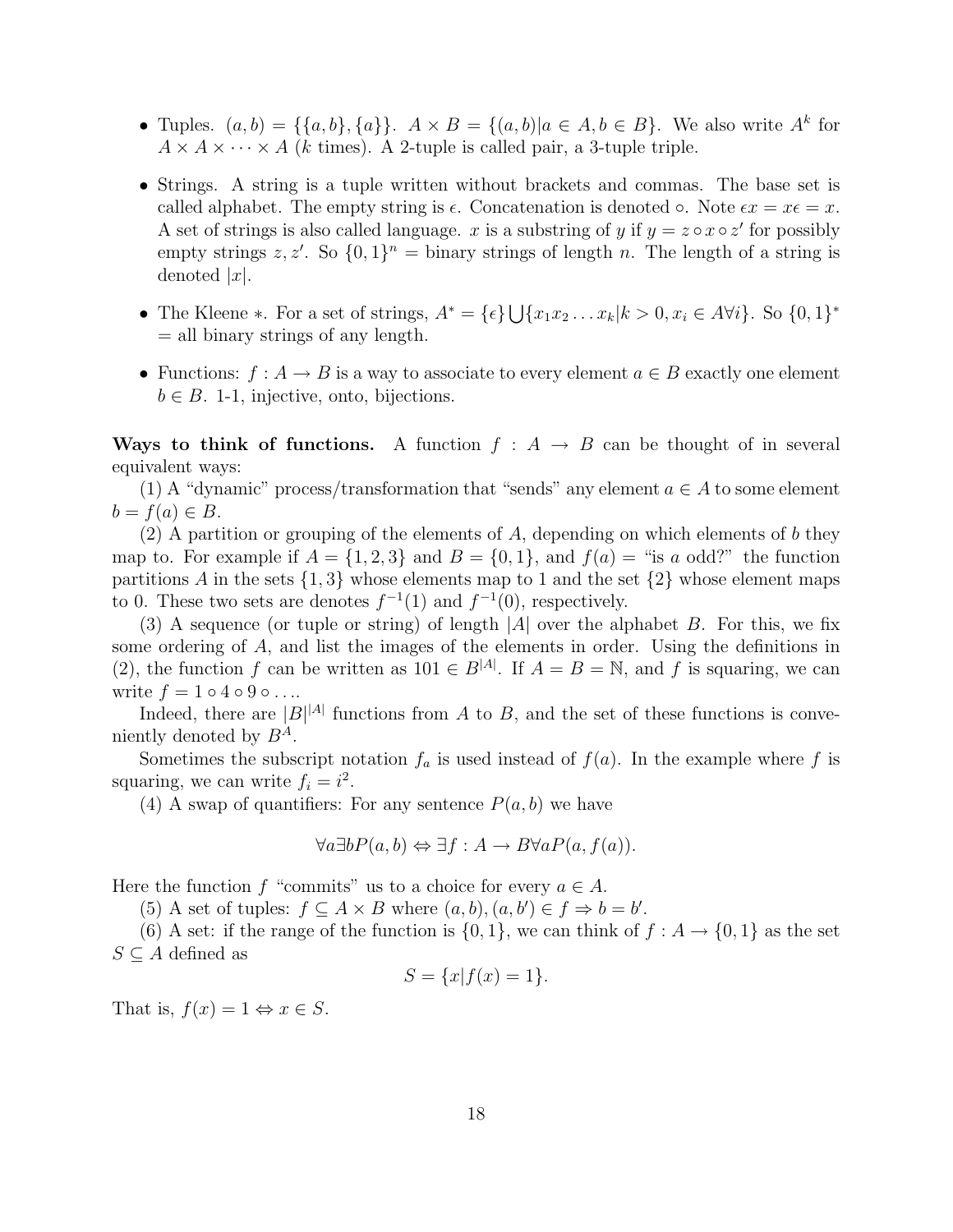Russell's paradox After playing a bit with sets, one (and even the pros...) is tempted to define sets with any combination of symbols, basically

 ${x|{\text{Anything you can think of }(x)}$ .

Actually, one cannot do that. For example, consider the expression

 ${x|x \text{ is a set and } x \notin x}.$ 

This may look like a definition of set that is valid, albeit strange. Actually, it is not valid. This set cannot be formed for it leads to a logical contradiction. To see this, suppose this set exists and call it A. Now let us ask the question, does  $A \in A$  hold?

If it does, then A should have the defining property of elements of  $A$ , which is precisely the property of not being a member of itself, so  $A \notin A$ , contradiction.

If it does not, then again by definition of A it should be the case that  $A \in A$ , which is a contradiction again.

Since we have a contradiction in any case, this is not a valid definition.

The problem with it is that x is supposed to range over "all sets." But there is no such thing as "all sets." Figuratively, the concept of "all sets" is so huge a concept that makes our definitions explode.

But to "think like the pros" you don't really need these huge things. As long as you make your variables range over "small things," such as integers, strings, etc., it is believed that you are free from such contradictions. To find out more, consider a career in metamathematics.

**Exercise 2** (Binomials and asymptotics). Prove that for every integer  $k > 0$ ,  $\binom{n}{k}$ k ¢  $\Theta(n^k) = \Theta(n^k).$ Let  $k : \mathbb{N} \to \mathbb{N}$  be a function. Suppose that  $k(n)$  is  $\omega(1)$ . Prove that  $\binom{n}{k(n)}$  $\binom{n}{k(n)} = o(n^{k(n)}).$ 

Let  $k : \mathbb{N} \to \mathbb{N}$  be a function. Suppose  $k(n)$  is both  $\omega(1)$  and  $O(\sqrt{n})$ . Prove that  $\frac{k(n)}{n}$  $\binom{n}{r}$  $\binom{n}{k(n)} = n^{\omega(1)}.$ ¢

Hint: use that for every integers  $n, k > 0$ :  $(n/k)^k \leq$  $\sqrt{n}$ k  $\leq (en/k)^k$ , where  $e < 2.7183$ .

**Exercise 3.** Let  $a = a_0, a_1, a_2, \ldots$  be a sequence of integers. Let us write  $a \to \infty$  if  $\forall t$ , for sufficiently large i,  $a_i \geq t$  (this is a definition).

Prove that, for any two sequences a and b, if  $a \to \infty$  and  $b \to \infty$ , then the sequence  $c = c_0, c_1, c_2, \dots$  defined as  $c_i := a_{b_i}$  also  $\to \infty$ .

**Exercise 4.** Let  $A = \{x | a(x)\}, B = \{x | b(x)\}$  be sets. Prove that

$$
A = B \Leftrightarrow \left(A \bigcap \overline{B}\right) \bigcup \left(\overline{A} \bigcap B\right) = \emptyset.
$$

### 6 Practice: Regular sets (a.k.a. regular expressions)

Regular sets are meant to capture some "very simple" subsets of  $\{0,1\}^*$ .

**Definition 10** (Regular sets). The regular sets over alphabet  $\Sigma = \{0, 1\}$  are: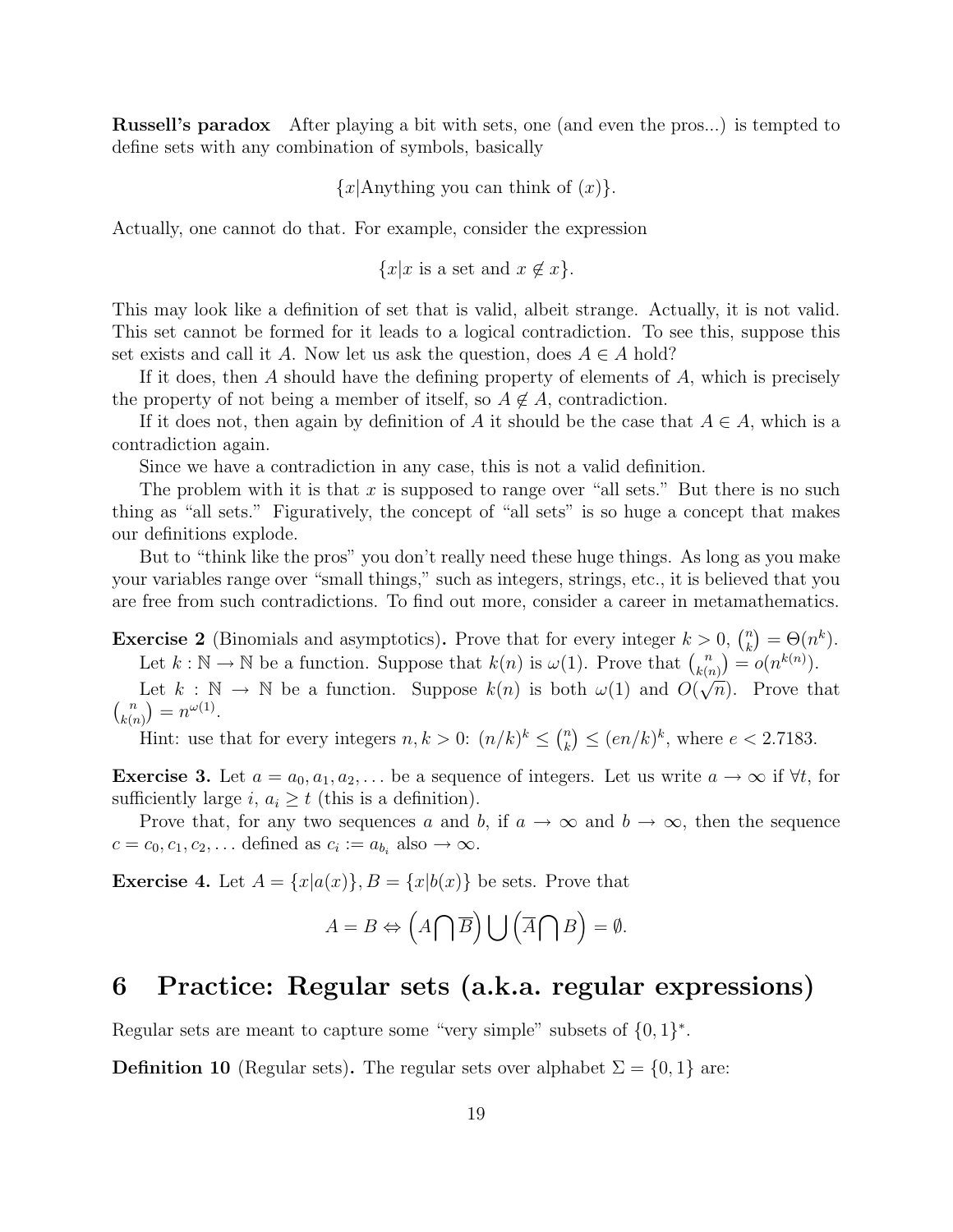- $\emptyset$ ,  $\{0\}$ ,  $\{1\}$ , and  $\{\epsilon\}$  are regular sets.
- If  $R_1, R_2$  are regular sets, then  $R_1$  $\bigcup R_2$ ,  $R_1 \circ R_2$ , and  $R_1^*$  are regular sets.

This is how you find this definition in books. What this definition really means is that regular sets are those that can be obtained applying a finite number of the rules in the definition. This point is important, for if we were to allow an infinite number of applications of the rules then *any* subset of  $\{0,1\}^*$  would be regular (prove this!). Let us see a more precise definition:

**Definition 11** (Regular sets, more precise definition). A set S is regular if  $\exists$  an integer  $k \geq 1$  and a sequence  $(S_1, S_2, \ldots, S_k)$  of sets such that:

(i)  $S_k = S$ , and (ii)  $\forall i \leq k$ , set  $S_i$  is either (ii.a) one of  $\emptyset$ ,  $\{0\}$ ,  $\{1\}$ , and  $\{\epsilon\}$  or (ii.b)  $\exists p, q \leq i$  such that  $S_i = S_p$ or<br>'  $S_q$  or  $S_i = S_p \circ S_q$  or  $S_i = S_p^*$ .

For conciseness we write  $S_pS_q$  instead of  $S_qS_q$ .

 $\overline{a}$ 

**Example:**  $S := \{0\}^* \cup (\{0\}^*\{1\}\{0\}^*)^*$  is a regular set. Here's the sequence of sets in the more formal definition:

$$
\{0\}, \{1\}, \{0\}^*, \{0\}^*\{1\}, \{0\}^*\{1\}\{0\}^*, \{0\}^*\{1\}\{0\}^*\{1\}, \{0\}^*\{1\}\{0\}^*\{1\}\{0\}^*,
$$

$$
(\{0\}^*\{1\}\{0\}^*\{1\}\{0\}^*)^*, \{0\}^*\bigcup (\{0\}^*\{1\}\{0\}^*\{1\}\{0\}^*)^* = S
$$

Note how each coordinate in the sequence indeed is either one of the sets in (ii.a) or follows from previous coordinates by applying the rules in (ii.b).

After playing a bit with the elements of this set, you guess that this is the set of strings with an even number of ones. You should prove this formally to verify you understand.

Is this the only way to obtain this set? Of course not. Here's a more compact expression:

$$
\left(\{0\}\bigcup\{1\}\{0\}^*\{1\}\right)^*.
$$

Your should prove the equivalence formally to verify you understand.

End of the example.

### 6.1 The pumping lemma as a game

The pumping lemma is a useful tool to show that certain sets are not regular. Here is the statement: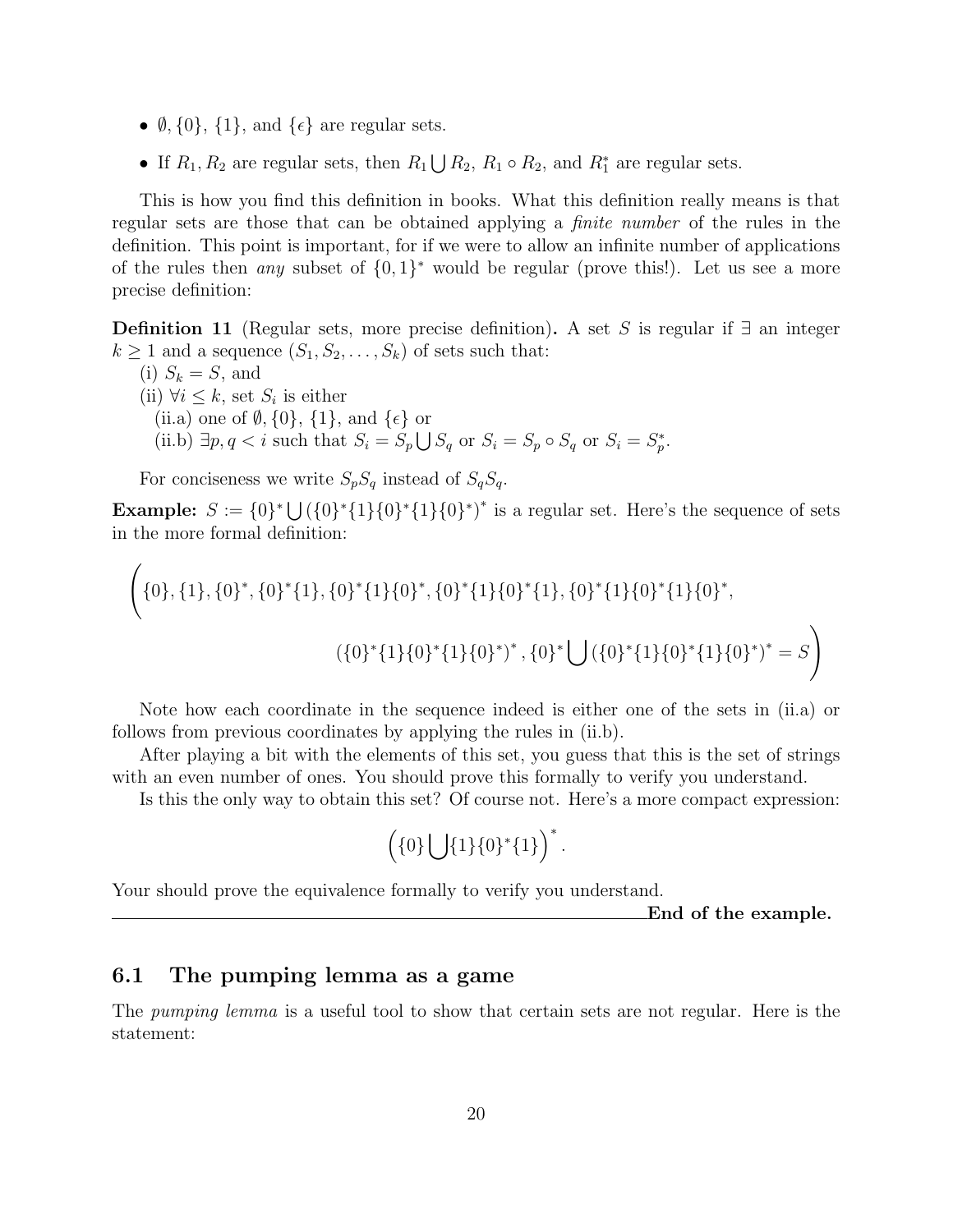**Lemma 12** (Pumping lemma). Let  $L$  be a regular language. Then there exists an integer  $p \geq 0$  such that for any  $w \in L$ ,  $|w| \geq p$ , there are strings x, y, z such that  $xyz = w$ ,  $|xy| \leq p$ , and  $|y| > 0$  and for every  $i \geq 0$ ,  $xy^i z \in L$ .

We are not going to prove this lemma now, we are just going to use it. Let's just accept the above is true and see what can we do with it, and how.

The pumping lemma is *not* useful to prove that a language is regular, but the pumping lemma is useful to prove that a language is not regular. To do this, let's first rewrite the pumping lemma in a starker way:

∀L

$$
\underbrace{L \text{ regular}}_A \Rightarrow \underbrace{\exists p \geq 0 \forall w \in L, |w| \geq p, \exists x, y, z, w = xyz, |xy| \leq p, |y| > 0, \forall i \geq 0 : xy^i z \in L}_{B}.
$$

So the pumping lemma is of the form  $\forall L(A \Rightarrow B)$ .

By the contrapositive, the pumping lemma is equivalent to  $\forall L(\neg B \Rightarrow \neg A)$ .

Note " $\neg A$ " is "L is not regular."

Therefore, to prove L not regular it is sufficient to prove  $\neg B$ . What is " $\neg B$ "? Using De Morgan's laws we see that:

$$
\neg B \Leftrightarrow
$$

$$
\forall p \geq 0 \exists w \in L, |w| \geq p, \forall x, y, z, w = xyz, |xy| \leq p, |y| > 0, \exists i \geq 0 : xy^{i} z \notin L.
$$

To recap: to prove L not regular it is enough to prove  $\neg B$ , and to prove  $\neg B$  means to win the above game, where recall we play ∃.

Let's see what this game is all about. Our opponent picks  $p$ . Then it's our turn to pick a word w in L that has length  $\geq p$ . Now the opponent decomposes w as  $w = xyz$  with certain restrictions on the decomposition, and finally it's our turn to pick an integer  $i$ , and we win the game if we can pick i so that  $xy^iz$  is not in the language.

That's the game you must play and win, in order to prove that  $L$  is not regular using the pumping lemma.

### 6.2 examples

## 7 Induction

### 7.1 Sums

Induction is a rule to prove claims of the type  $\forall n, P(n)$ . The basic formulation says that if

- The base case  $P(t)$  and,
- the induction step  $\forall i \geq t, P(i) \Rightarrow P(i+1),$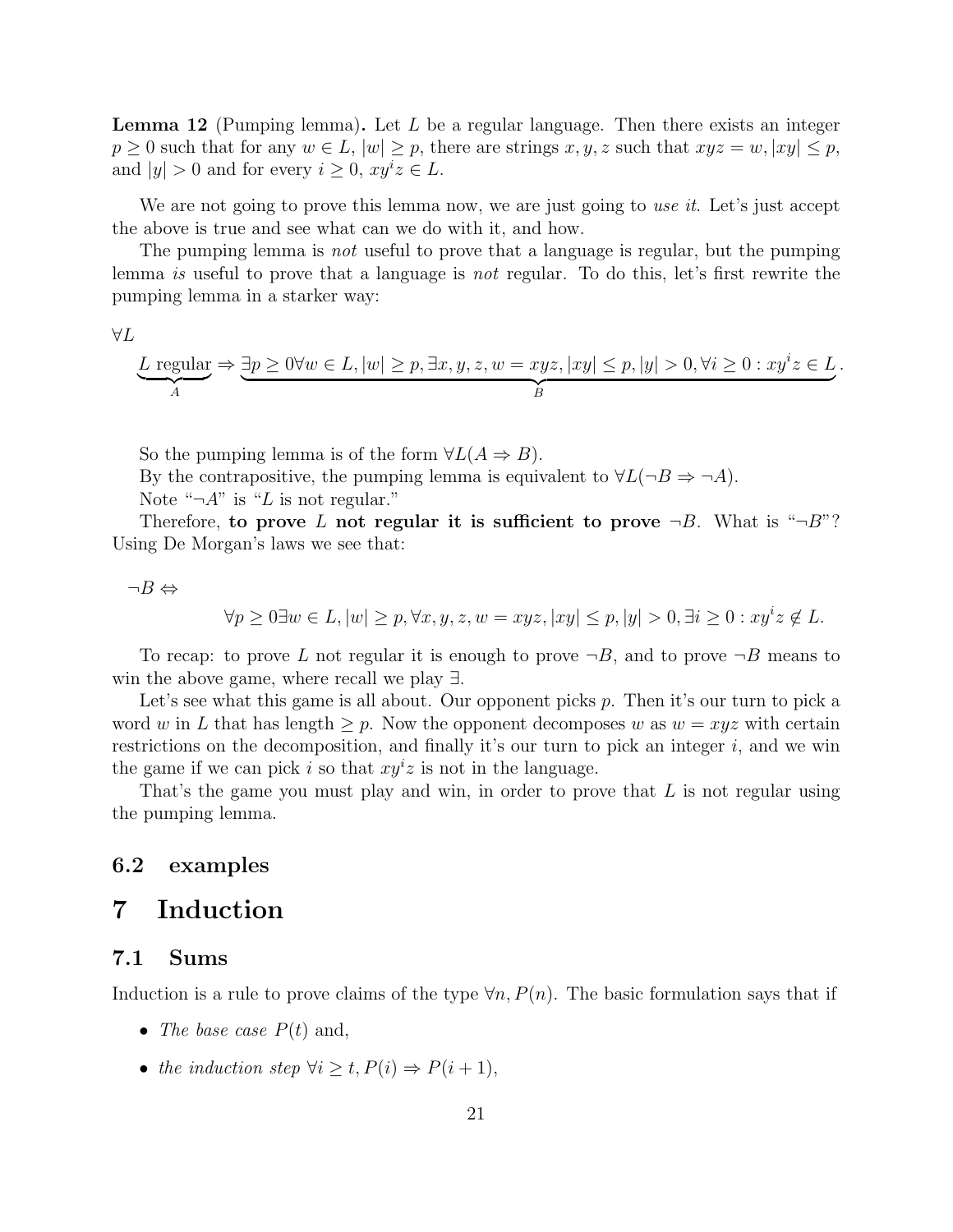then you can infer  $\forall n, P(n)$ .

Claim 13. ∀ integer  $n > 0$ ,  $1 + 2 + 3 + \cdots + n = n(n + 1)/2$ 

**Proof:** Let  $Q(n)$  be the claim " $1+2+3+\cdots+n=n(n+1)/2$ ." We need to prove that  $\forall n, Q(n)$ . We proceed by induction on n.

*Base case*  $n = 0$ : In this case we get  $0 = 0$  which is true. So  $Q(0)$  is true. Induction step. Assume  $Q(n-1)$  is true. So  $1+2+3+\cdots+n-1=(n-1)n/2$ . Hence  $1 + 2 + 3 + \cdots + n - 1 + n = (n - 1)n/2 + n = n(n + 1)/2$ . Thus  $Q(n)$  is true. End of the proof.

**Exercise 5.** Prove by induction that  $1^3 + 2^3 + 3^3 + \cdots + n^3 = (1 + 2 + 3 + \cdots + n)^2$ .

### 7.2 More general forms of induction.

### 7.3 Structural induction.

Example: The reverse of a regular set is regular ...

End of the example.

What these proofs really mean? In a proof by structural inductions such as those pointed to above, it's not exactly transparent what you induct on. Once again, to make things transparent we can use a more transparent definition such as Definition 11. If you work with such a definition, you prove by induction on integer  $i$  that every object in your sequence satisfies the claim.

### 7.4 Ramsey theory

Ramsey theory has been interpreted as "Total chaos is not possible."

Claim 14 (Ramsey's theorem).  $\forall k \geq 2 \exists R(k)$  such that any graph on  $n \geq R(k)$  vertices has k nodes every two of which are connected (a.k.a. a k-clique) or has k nodes every two of which are not connected (a.k.a. an independent set of size k).

We would like to prove this theorem by induction on  $k$ . However, some difficult arises if we try to come up with the numbers  $R(k)$  directly. The way to go is to consider a more refined quantity  $R(s, t)$ , prove its existence, and infer  $R(k)$ .

Claim 15 (Ramsey's theorem).  $\forall$  integers  $s \geq 2$ ,  $t \geq 2$  an integer  $R(s,t)$  such that any graph on  $n \geq R(s,t)$  vertices has s nodes every two of which are connected or has t nodes every two of which are not connected.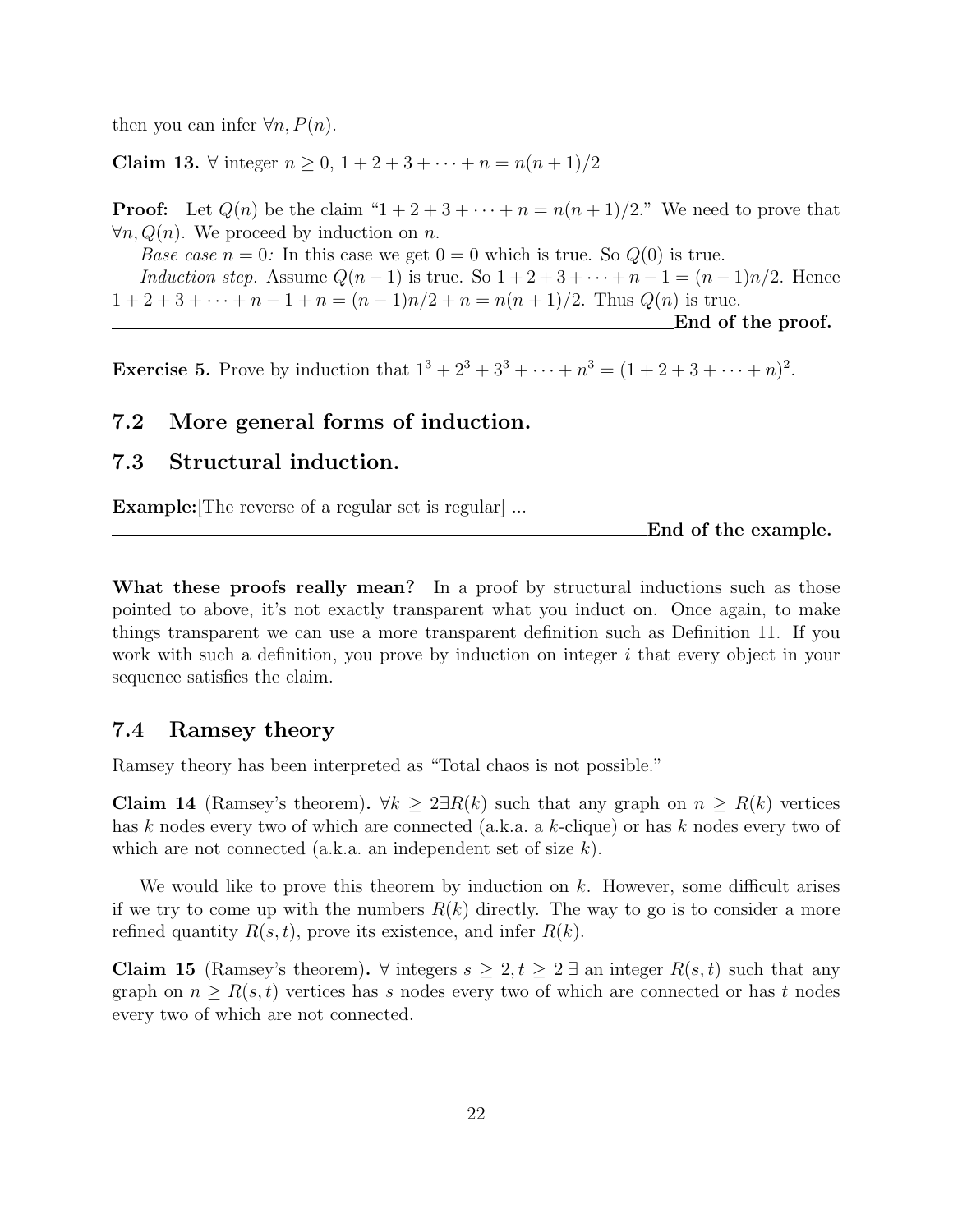Observe that Claim 15 implies Claim 14 simply by letting  $R(k) := R(k, k)$ .

**Proof:** [Proof of Claim 15] We prove this claim by induction. For the induction, consider the claim  $Q(w)$  " $\forall$  integers  $s \geq 2$ ,  $t \geq 2$  s +  $t = w \exists$  an integer  $R(s, t)$  such that any graph on  $n \geq R(s,t)$  vertices has s nodes every two of which are connected or has t nodes every two of which are not connected."

Our claim is equivalent to the claim that  $\forall w \geq 4, Q(w)$  is true. We prove the latter by induction on w.

- Base case:  $w = 4$ . In this case  $s = t = 2$ . We can pick  $R(s, t) := 2$ . This is the trivial statement that in any graph with at least two nodes, there are two nodes connected by an edge or there are two nodes not connected by an edge. Hence  $Q(4)$  holds.
- Induction step: Assume  $w > 4$ , and that  $Q(w 1)$  is true. Our goal is to show that  $Q(w)$  is true. There are several cases.
	- If  $s = 2$ , then pick  $R(s,t) := t$ . In any graph with at least  $R(s,t)$  nodes, consider the first t nodes. If there is an edge between two of them,  $Q(w)$  holds because  $s = 2$ . Otherwise, there is no edge between two of them, and since there are t such nodes,  $Q(w)$  holds.
	- If  $t = 2$ , reason similarly to the case  $s = 2$ .
	- $-$  If  $s > 2$  and  $t > 2$ . Pick  $R(s, t) := R(s-1, t) + R(s, t-1) + 1$ . Consider any graph with at least  $R(s,t)$  nodes. Let x be the first node. Say x has exactly q neighbors and h non-neighbors. So the number of nodes in this graph is  $g + h + 1$ , which we know is at least  $R(s-1,t) + R(s,t-1) + 1$ . This means that  $g \geq R(s-1,t)$ or  $h \geq R(s, t-1)$ . We now show that in either case,  $Q(w)$  is true.
		- $∗ g ≥ R(s-1,t)$ : Apply the induction hypothesis to the graph of the neighbors of x. This has  $g \geq R(s-1,t)$  nodes. Hence either it has  $s-1$  nodes all connected to each other – in which case by adding x we obtain s nodes all connected to each other – or t nodes no two of which are connected. In either case,  $Q(w)$  is true.
		- $\hat{\tau}$  k h ≥ R(s, t 1): Reason similarly to the case  $g \ge R(s-1,t)$ .

#### End of the proof.

It is a fascinating open problem to compute the (smallest possible) values of  $R(k)$ . It is known that  $R(3) = 6$  and  $R(4) = 18$ , and that's about it:

Imagine an alien force, vastly more powerful than us, demanding the value of  $R(5)$  or they will destroy our planet. In that case, we should marshal all our computers and all our mathematicians and attempt to find the value. But suppose, instead, that they ask for  $R(6)$ . Then we should attempt to destroy the aliens. Paul Erdös.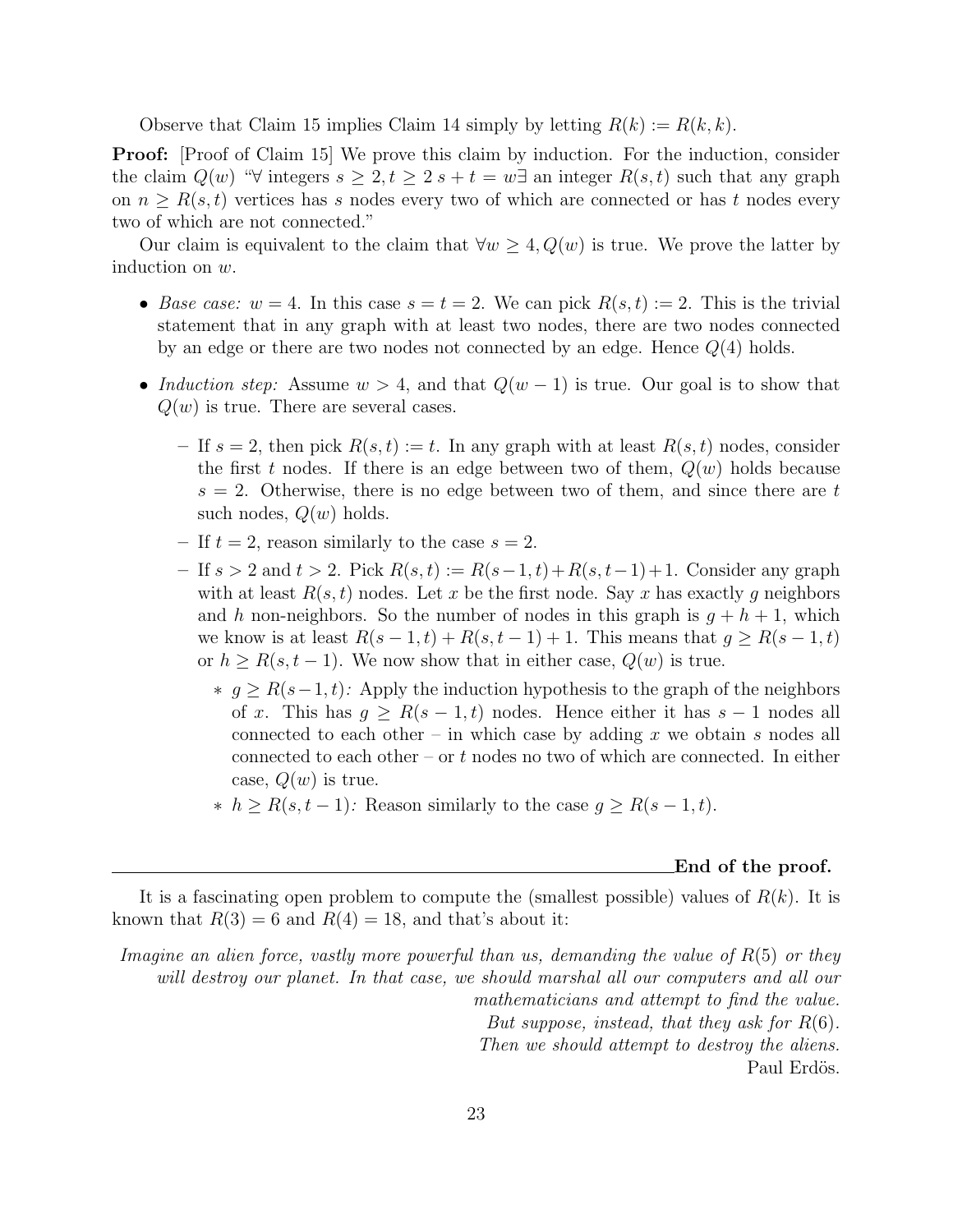**Exercise 6.** Ramsey theorem can be equivalently stated in terms of colors. Let  $K_n$  be the graph on  $n$  nodes with an edge between any two nodes. Ramsey theorem states that for any integers  $s \geq 2, t \geq 2$  there exists a number  $R(s, t)$  such that if we color the edges of  $K_n$ , where  $n \geq R(s,t)$  with two colors Red and Blue, there are either s nodes such that all edges between them are Red, or t nodes such that all edges between them are Blue.

The exercise asks you to prove an extension to three colors: for any integers  $s \geq 2, t \geq 1$  $2, u \geq 2$  there exists a number  $R(s, t, u)$  such that if we color the edges of  $K_n$ , where  $n \geq R(s,t,u)$  with three colors Red, Blue, and Green, there are either s nodes such that all edges between them are Red, or t nodes such that all edges between them are Blue, or u nodes such that all edges between them are Green.

### 8 Counting

Not everything that counts can be counted, not everything that can be counted counts.

Often you argue by counting. For example, if you have a bag with 10 objects, and you are told that at least 6 are cool and at most 4 are green, then you can deduce that there are at least  $6 - 4 = 2$  objects that are cool and not green. This is obvious. Less obvious is the fact that such innocent-looking arguments are the cornerstone of many fundamental results.

A particularly useful type of counting principle is the following:

The pigeonhole principle: If you put s sweaters in  $d$  drawers then some drawer must contains at least  $s/d$  sweaters. In particular, if  $s > d$  then some drawer contains at least 2 sweaters.

Again, the principle is obvious.

In this chapter we present several wide-ranging results proved using counting arguments.

### 8.1 Geometric-looking problems

**Claim 16.** Put  $n+1$  points on a segment of length 1. Then two must be at distance  $\leq 1/n$ .

**Proof:** Think of the segment divided up into n subsegments (or buckets) of length  $1/n$ . By the pigeonhole principle, two points fall in the same bucket. Hence they are at distance  $\leq 1/n$ .

End of the proof.

**Claim 17.** Put  $n^2 + 1$  points on a square of side length 1. Then two must be at distance  $\leq \sqrt{2}/n$ .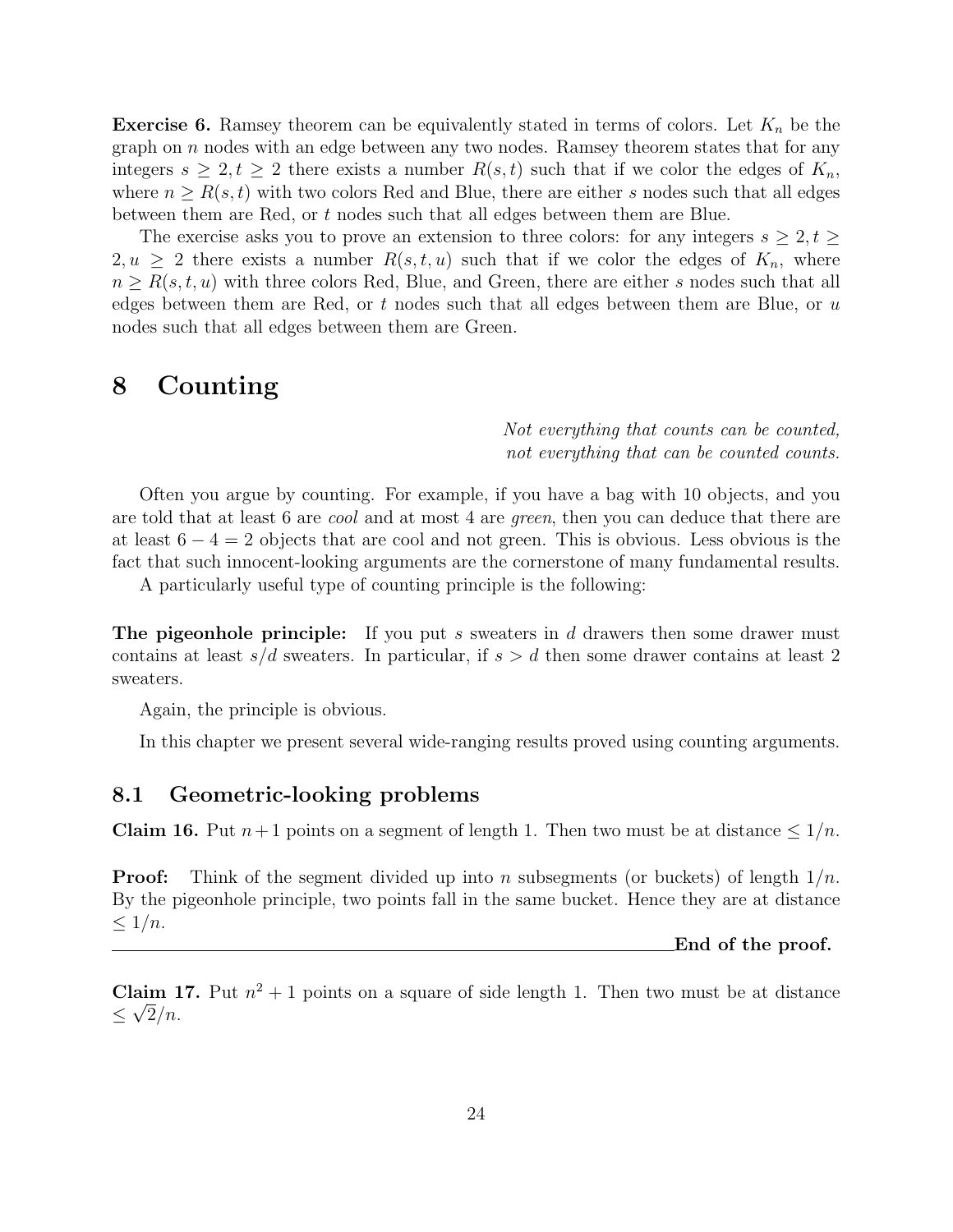**Proof:** Divide up the square into  $n^2$  subsquares of side length  $1/n$ . Two points must fall in the same subsquare. Hence they'll be at distance at most the length of the diagonal of in the same subsquare. Hence<br>the subsquare, which is  $\sqrt{2}/n$ .

End of the proof.

Proofs often require a bit more ingenuity, like in Exercise 7.

Note: The distance between two points x, y can be written as  $|x-y|$ . Try this out on the real line!

### 8.2 Fractions

Consider fractions such as

$$
\frac{15}{1}, \frac{50}{2} = 25, \frac{886537}{17452} = 50.7985..., \frac{49}{27} = 1.8148..., \frac{1}{3} = 0.3333...
$$

The symbol to denote such numbers is Q.

When given a fraction involving large numbers such as  $\frac{886537}{17452}$ , it is natural to ask if it can be written using smaller numbers. In particular we would like to reduce the denominators, since small denominators are easier to deal with. For certain fractions, you cannot reduce the denominator. For example  $\frac{57}{2}$  obviously cannot be written using small denominators. But what if we are just interested in approximating the fraction? For example, suppose given a fraction  $\alpha$  such as  $\alpha = \frac{886537}{17452}$  we want to write  $\alpha = \frac{p}{q} + \epsilon$  for some small error  $\epsilon$  that is at most  $1/n$ . How small can we pick q depending on n?

The following tradeoff is simple.

**Claim 18.** For every positive fraction  $\alpha \in \mathbb{Q}$ , for every integer  $q > 0$  there is an integer p such that  $\overline{a}$  $\overline{a}$ 

$$
\left|\alpha - \frac{p}{q}\right| \le \frac{1}{q}.
$$

**Proof:** The proof of this fact is straightforward. Consider the fractions  $\frac{0}{q} = 0$ ,  $\frac{1}{q}$  $\frac{1}{q}$ ,  $\frac{2}{q}$  $\frac{2}{q}, \ldots$  For some integer *i*, it must be the case that  $\frac{i}{q} \leq \alpha \leq \frac{i+1}{q}$  $\frac{+1}{q}$ . Hence, we can pick  $p := i$ . This gives the desired conclusion since

$$
\left|\alpha - \frac{i}{q}\right| \le \left|\frac{i+1}{q} - \frac{i}{q}\right| = \frac{1}{q}.
$$

#### End of the proof.

Can we improve on this claim? The proof looks so trivial that one may think the error bound of  $1/q$  in the claim cannot be improved. But in fact it is possible to improve it for certain values of q: The next claim shows that, for any n, we can get an error bound of  $1/q \cdot n$ for some denominator  $q \leq n$ . For the denominator q (which depends on n) given by the next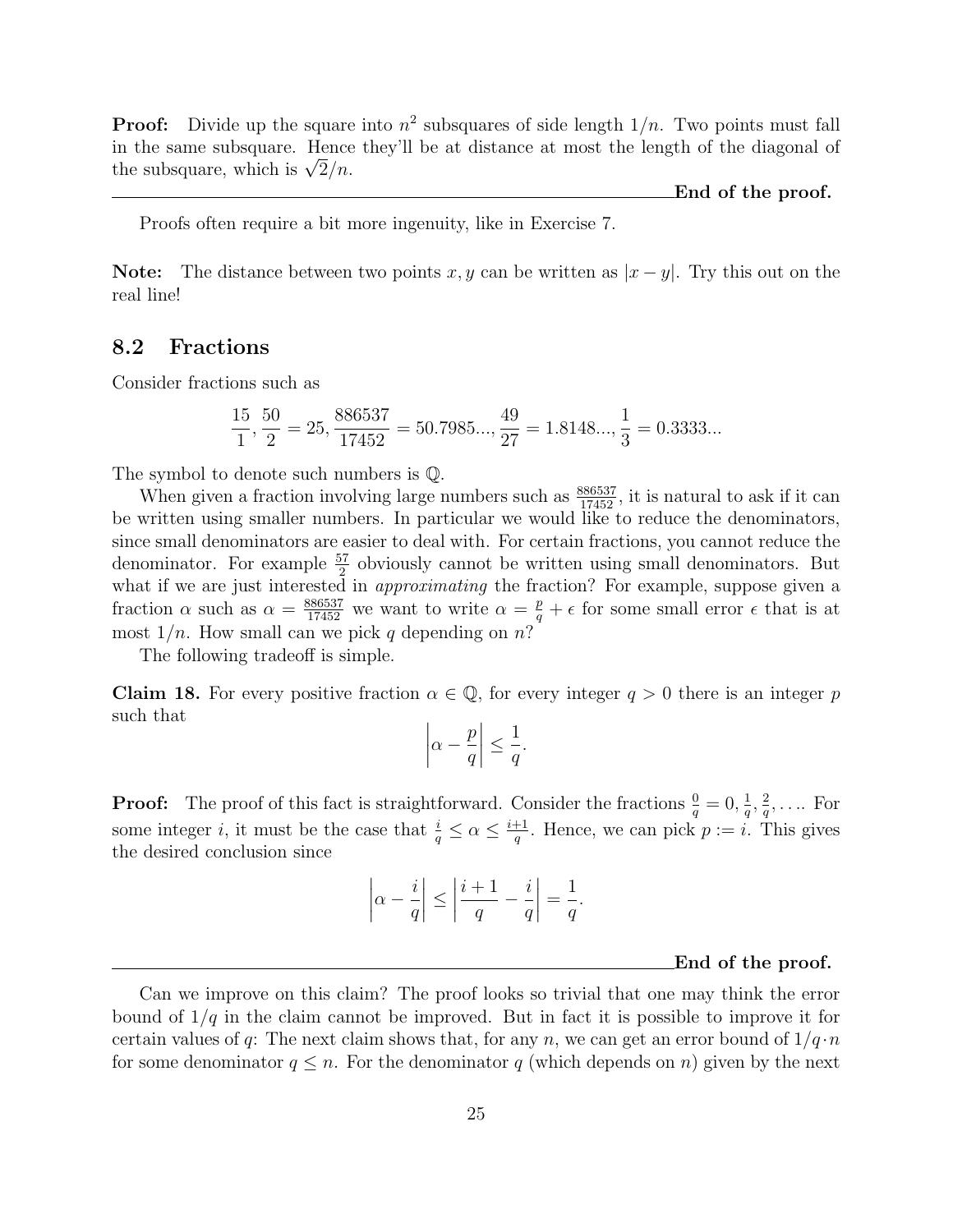claim, the previous claim could only guarantee an error bound of  $1/q$ . Now we guarantee  $1/q \cdot n \leq 1/q^2$ , so we have a *quadratic improvement* on the error bound. This improvement relies on the pigeonhole principle.

**Claim 19** (Dirichlet's approximation theorem). For every fraction  $\alpha \in \mathbb{Q}$ , for every  $n \geq 0$ , there is an integer p, and an integer q,  $0 < q \le n$  such that

$$
\left|\alpha - \frac{p}{q}\right| \le \frac{1}{q \cdot n}.
$$

**Proof:** First, we setup some convenient notation. Imagine multiplying  $\alpha$  by an integer i, and consider the *decimal part* of the product, denoted by  $DP(i \cdot \alpha)$ . For example, if  $\alpha = 13/7$ and  $i = 3$ , then  $i \cdot \alpha = 39/7 = 5.5714...$  and thus DecimalPart $(i \cdot \alpha) = 0.5714...$  Note that, by definition, the decimal part is always between 0 and 1, and any fraction  $\alpha$  can always be written as  $\alpha = DP(\alpha) + t$ , for some integer t. We will exploit this later.

Now, divide the interval from 0 to 1 into n subintervals  $I_1 := [0, 1/n), I_2 := [1/n, 2/n), \ldots$ Thus,  $I_i$  is the interval between  $(i-1)/n$  and  $i/n$ .

Now consider the  $n+1$  decimal parts  $DP(0 \cdot \alpha)$ ,  $DP(1 \cdot \alpha)$ , ...  $DP(n \cdot \alpha)$ .

Since there are  $n+1$  decimal parts, but only n intervals, by the pigeonhole principle two decimal parts are in the same interval.

Let us call  $i < j$  the two corresponding integers such that  $DP(i \cdot \alpha)$  and  $DP(j \cdot \alpha)$  are in the same interval. This means that there are integers  $t_i$  and  $t_j$  such that

$$
i \cdot \alpha = t_i + \epsilon_i,\tag{1}
$$

$$
j \cdot \alpha = t_j + \epsilon_j, \text{and} \tag{2}
$$

$$
|\epsilon_i - \epsilon_j| \le 1/n. \tag{3}
$$

This last equation (3) is the key; it holds because  $\epsilon_i$  and  $\epsilon_j$  are in the same interval.

We get by subtracting (1) to (2) that

$$
(j - i)\alpha = t_j - t_i + \epsilon_j - \epsilon_i,
$$

and so

$$
|(j - i)\alpha - (t_j - t_i)| = |\epsilon_j - \epsilon_i| \le 1/n.
$$

We now let  $p := (t_j - t_i)$  and  $q := (j - i)$ . Note that  $0 < q \le n$ , because  $0 \le i < j \le n$ . So dividing by  $q > 0$  we obtain  $\overline{a}$  $\overline{a}$ 

$$
\left|\alpha - \frac{p}{q}\right| \le \frac{1}{q \cdot n},
$$

as desired.

End of the proof.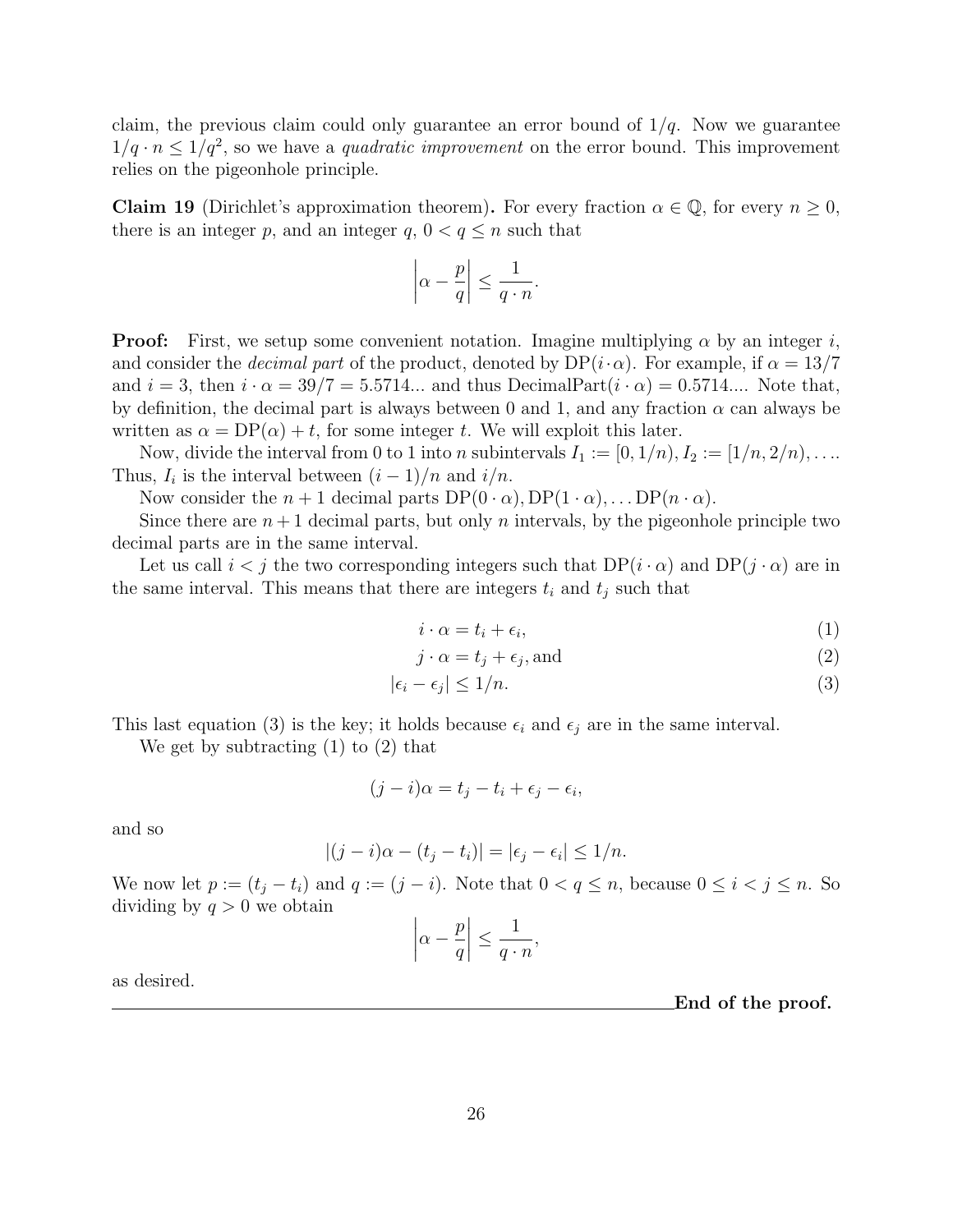### 8.3 Increasing subsequences (Erdös-Szekeres' theorem)

A sequence is a subsequence of another if can be obtained by dropping some elements. For example  $(2, 7)$  is a subsequence of  $(1, 2, 3, 4, 5, 6, 7, 8), (2, 13, 7),$  and  $(2, 7)$ . Formally, a sequence  $(a_1, \ldots, a_k)$  is a *subsequence* of a sequence  $(b_1, \ldots, b_n)$  if there are increasing indices  $i_1 < i_2 < \cdots < i_k$  such that  $a_j = b_{i_j}$  for every j.

A sequence  $(a_1, \ldots, a_k)$  is increasing (decreasing) if  $i < j \Rightarrow a_i < a_j$   $(a_i > a_j)$ .

**Claim 20.** Let  $(a_1, \ldots, a_n)$  be a sequence of *n* distinct integers. Then either there exists an increasing subsequence of length  $\geq \sqrt{n}$  or there exists a decreasing subsequence of length  $\geq \sqrt{n}$ .

The proof of this cool result amounts to a clever definition and the pigeonhole principle.

**Proof:** For every i define  $x_i \geq 1$  as the length of the longest increasing subsequence ending with  $a_i$ , and  $y_i \geq 1$  as the length of the longest decreasing subsequence starting with  $a_i$ .

Note that  $(x_i, y_i) \neq (x_j, y_j)$  for  $i \neq j$ . Indeed, if  $a_i < a_j$  then  $x_j > x_i$ , while if  $a_i > a_j$ then  $y_i > y_j$ .

So each pair  $(x_i, y_i)$  can only be assigned to one *i*. But there are less than *n* pairs  $(x_i, y_i)$ with both  $1 \leq x_i < \sqrt{n}$  and  $1 \leq y_i < \sqrt{n}$ . So some pair with one component larger must be assigned to some i.

End of the proof.

### 8.4 Hard functions

We now use the pigeonhole principle to prove the existence of functions that are very hard to compute in your favorite programming language, say C.

Consider a function  $f: \{0,1\}^n \to \{0,1\}$ . You can think of an input x to this function as being an array of  $n$  bits, which is given as input to a C program. The C program is supposed to return  $f(x)$ . We say a C program P computes f if

$$
\forall x \in \{0,1\}^n, P(x) = f(x).
$$

Some functions have short, compact C programs. All those you ever coded up have reasonable-length C programs. We are going to prove that there exist functions however that require an astronomical amount of C code to be computed. A leading goal of theoretical computer science is to "get our hands" on such functions. This goal has proved elusive. Oversimplifying, the best technique we have available is the following argument, based on the pigeonhole principle, which shows the *existence* of such functions without actually telling us which these functions are.

**Claim 21.** For every *n*, there is a function  $f: \{0,1\}^n \to \{0,1\}$  which requires at least  $2^n/8$ characters in any C code computing it.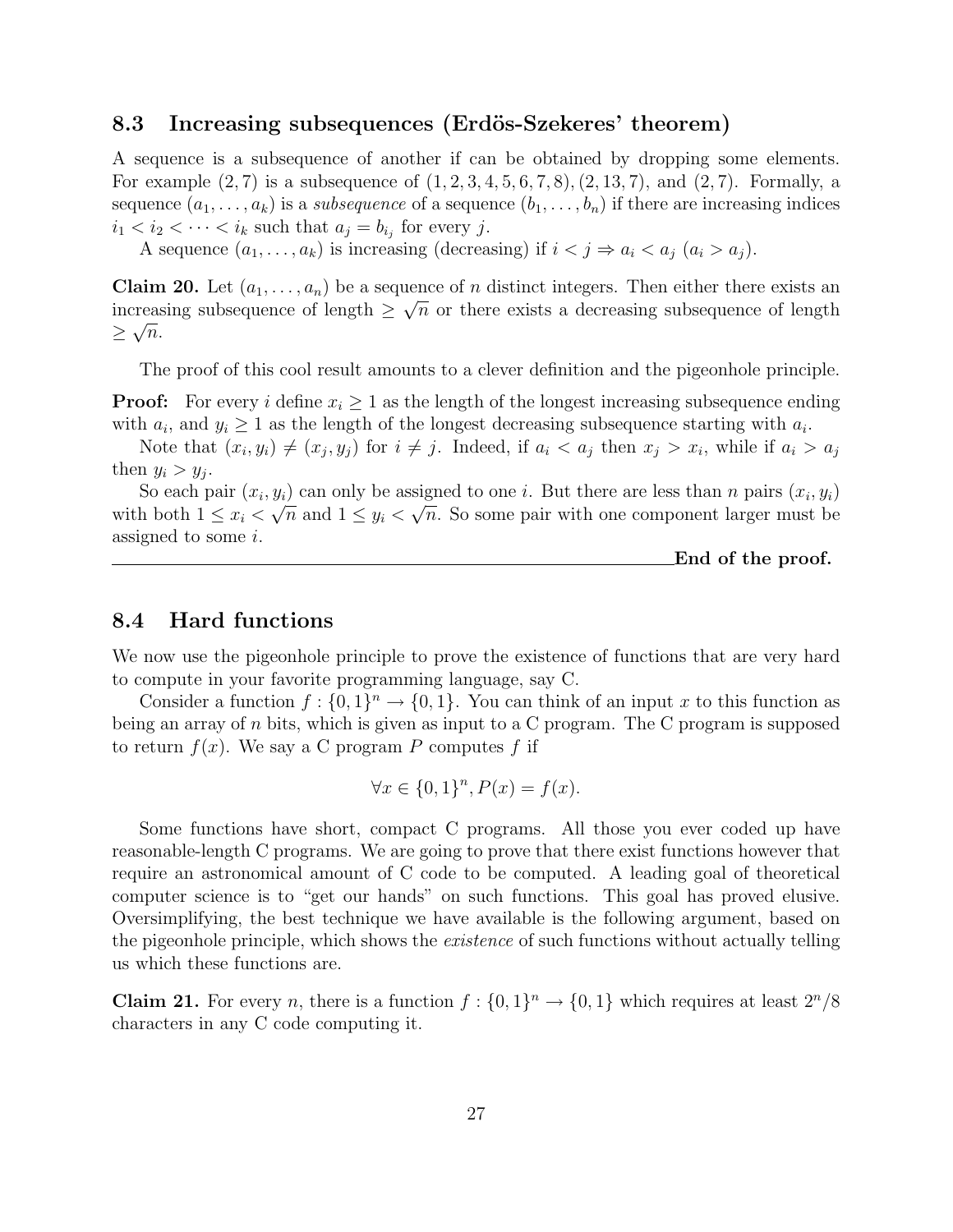Even for n as small as 300, the bound in the claim is an astronomical  $2^{297}$ . This is larger than the estimated number of atoms in the observable universe, which is  $10^{80}$ .<sup>1</sup> Even if you managed to store an ASCII character in an atom, you still couldn't store the C program for some function on 300 bits.

Note this claim is not far from being tight, because any function  $f: \{0,1\}^n \to \{0,1\}$  can be computed by a C code of size  $O(2^n)$ , which has an array of size  $2^n$  with all outputs of the function.

Proof: Each ASCII character is one of at most 256. So the number of C programs of length t is at most the number of strings of length t, which is  $(256)^t = 2^{8t}$ . Most of these strings won't even be syntactically correct, or will crash when you execute them. We don't care. All we need is an upper bound on the number of programs of length  $t$ , and counting strings of length t does it.

Now observe that the number of functions from  $\{0,1\}^n$  to  $\{0,1\}$  is  $2^{(2^n)}$ .

Now suppose by contradiction that every such function can be computed by some C program. If  $2^{(2^n)} \geq 2^{8t}$  then by the pigeonhole principle two functions must be computed by the same program. This is a contradiction, for each program computes exactly one function. This last statement is clear: two different functions  $f, f'$  must differ on some input y:  $f(y) \neq f'(y)$ . But  $P(y)$  is either 0 or 1, so it can't agree with both.

Thus we reach a contradiction as soon as  $t < 2<sup>n</sup>/8$ .

End of the proof.

Of course, we are not using anything specific to the C programming language – the same proof would apply to any other language.

Exercise 7. Consider an equilateral triangle of side length 1.

Prove that no matter how you place 5 points inside it, two must be at distance  $\leq 1/2$ . Now generalize this to prove that for every integer  $k \geq 1$ , if you place at least  $4^k + 1$ points inside the triangle, two must be at distance  $\leq 1/2^k$ .

**Exercise 8.** Prove that in any graph with 2n nodes and at least  $n^2 + 1$  edges, there is a triangle (a.k.a. a 3-clique).

Hint: Induction + Pigeonhole principle.

Exercise 9. In this exercise you will show the existence of sets that are not regular without using the pumping lemma. Unlike the pumping lemma, the argument you will be using applies to a large number of definitions of "simple" sets. From a pedagogical point of view, this exercise is beneficial because lets you practice the pigeonhole principle and quantifiers and the distinction between finite and infinite.

Say that a set is t-regular if it is obtained as in Definition 11 where the integer  $k$  in that definition is constrained to be equal to t.

For  $D \subseteq \{0,1\}^*$ , say that a function  $f : D \to \{0,1\}$  is  $(t-)$ regular if there exists a  $(t-)$ regular set S such that  $\forall x \in D$ ,  $f(x) = 1 \Leftrightarrow x \in S$ .

 $1$ http://en.wikipedia.org/wiki/Observable\_universe.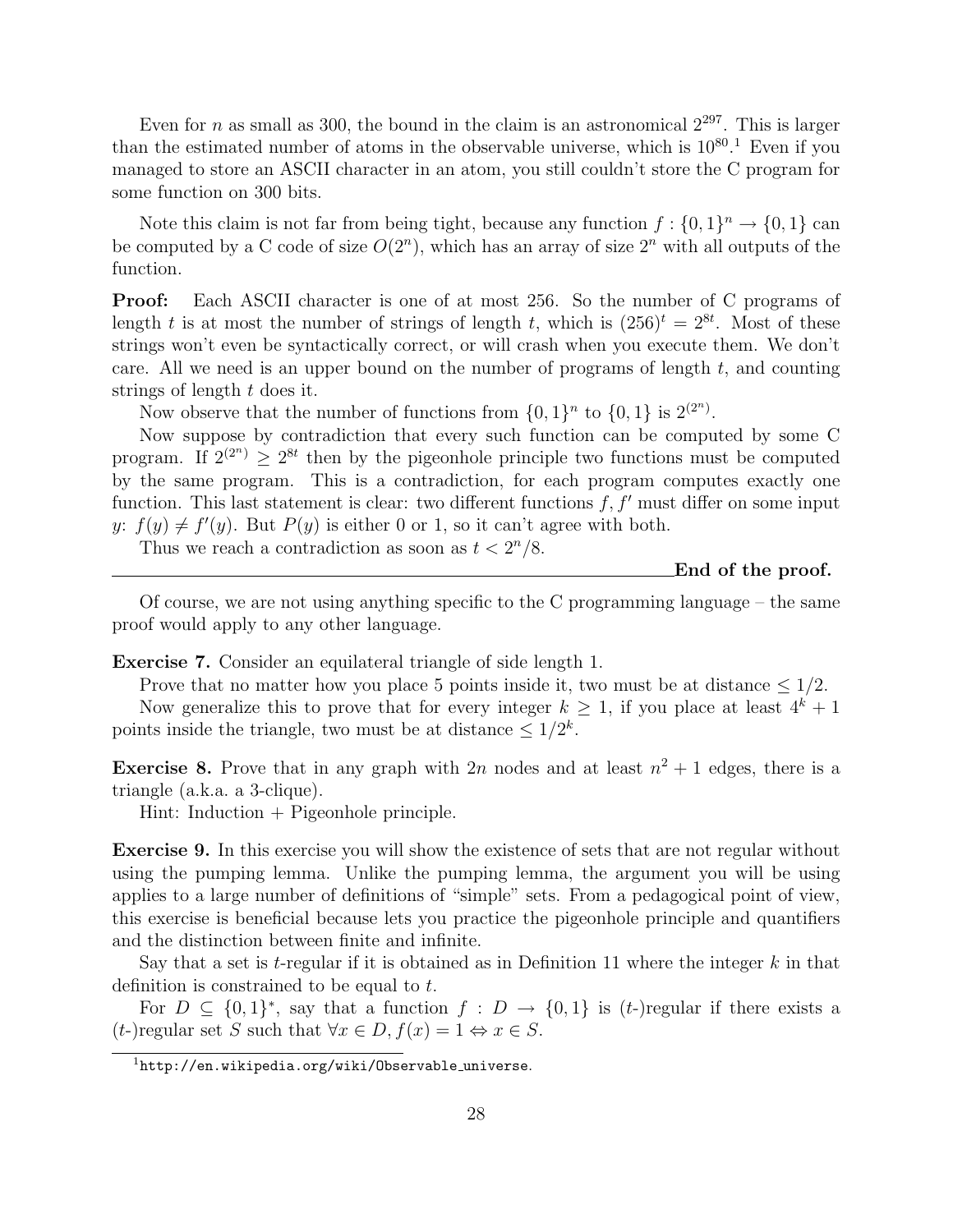(1) Prove that the number of *t*-regular sets is  $2^{O(t \lg t)}$ .

(2) Use (1) and the pigeonhole principle to prove that for sufficiently large  $t \exists f_t : \{0,1\}^t \rightarrow$ 

 $\{0, 1\}$  that is not *t*-regular.

(3) use (2) to prove that there exists a set  $S \subseteq \{0,1\}^*$  that is not regular.

**Exercise 10.** Prove that  $\{x | x = wtw \text{ for some } w, t \in \{0,1\}(\{0,1\}^*)\}$  is not regular (this is  $[S$  problem 1.46 d.

**Exercise 11.** Prove or disprove the claim: There exists a function  $f(n) = \omega(n)$ , with range the positive integers, such that  $\{1^{f(n)}|n>0$  is an integer} is regular.

### 9 The probabilistic method

We saw in the previous section that counting is key. Probability is "just" a convenient language for counting. You can think of probability as a "normalized" way of counting, where you always remember to normalize your quantities with respect to a common measure. Everything you do with probability you can do via direct counting without ever writing the symbol Pr.

### 9.1 Basics

To start, we have an experiment in mind. For example, tossing a die. The sample space  $(S)$  is the set of possible outcomes of the experiment. For example, in the tossing a die experiment, the sample space  $S = \{1, 2, 3, 4, 5, 6\}.$ 

A probability distribution is a map from  $S \to \mathbb{R}^+$  (so  $\forall s \in S$ ,  $\Pr[s] \geq 0$ ) such that  $\overline{ }$  $s \in S$  Pr [s] = 1. An event is a subset  $E \subseteq S$ .

For example, the event "the die is even" is given by  $E = \{2, 4, 6\}.$ 

The probability of an event is defined as

$$
Pr\left[E\right] = \sum_{s \in E} Pr\left[s\right].
$$

Note  $Pr[\neg E] = 1 - Pr[E]$ .

Fact 22 (Union bound).  $\forall E_1, E_2, Pr [E_1 \cup E_2] \leq Pr [E_1] + Pr [E_2]$ . If  $E_1 \cap E_2 = \emptyset$ , then this is tight equality.

Two events  $E_1$  and  $E_2$  are *independent* if  $Pr [E_1 \cap E_2] = Pr [E_1] \cdot Pr [E_2]$ . Note this implies  $\neg E_1$  and  $E_2$  are independent as well (try this out). To generalize to k events, we ask that *for every* subset of at most  $k$  events, the probability that all of them hold is the product of the probabilities that each holds.

The way to think of independent events is that you have an experiment in mind (e.g., tossing a coin) and then another experiment in mind (e.g., tossing a coin) that is unrelated. Then events talking about different experiments will be independent.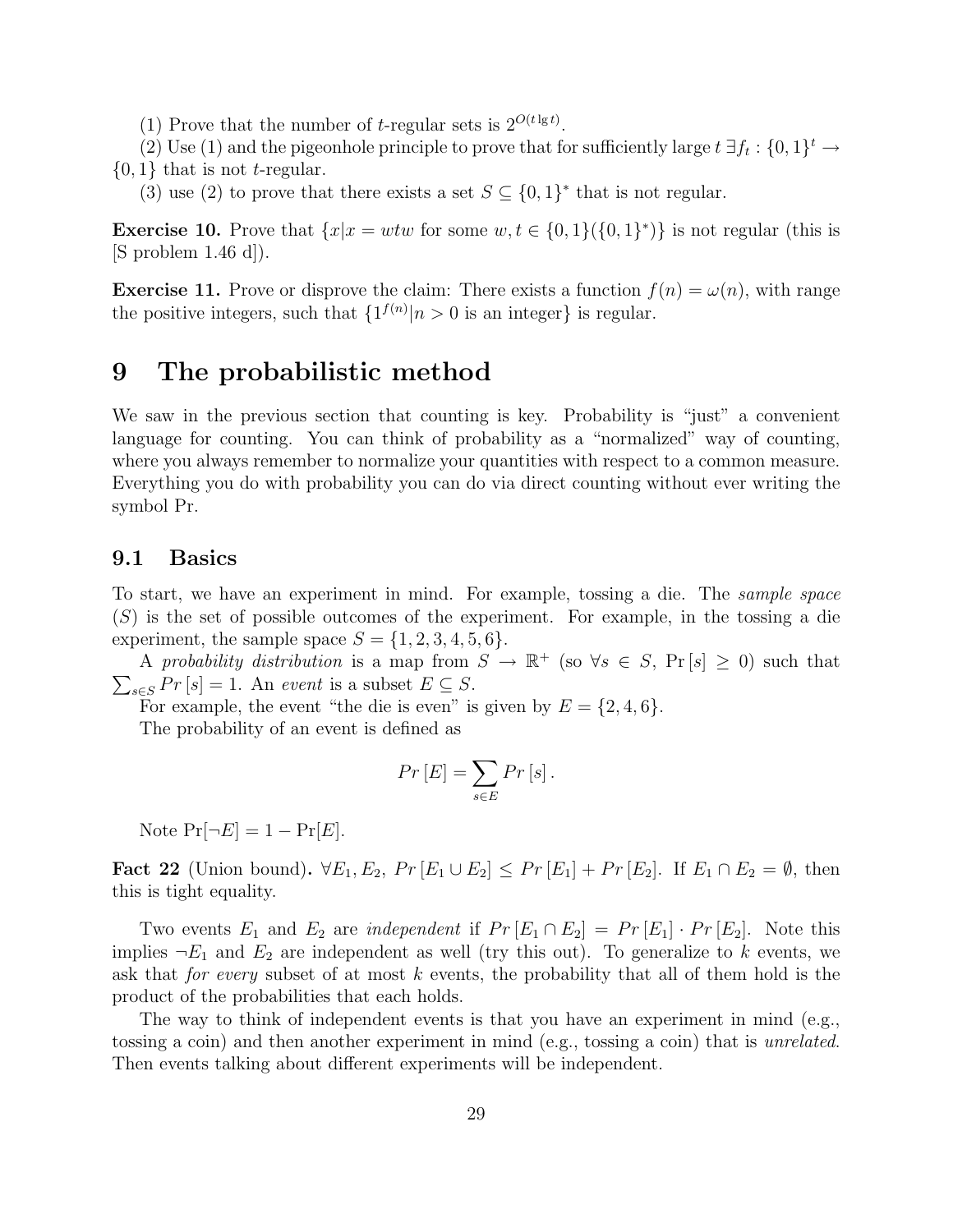**Example:** Toss *n* coins. The sample space is  $\{0, 1\}^n$ . Since the coins are independent, the probability of getting n heads is

End of the example.

**Probabilistic Method** Suppose that your task it prove that there is an object x that satisfies property A. One way to do that is to prove that  $Pr_x[x \in A] > 0$ , since this implies that  $\exists \bar{x}$  such that  $\bar{x} \in A$ . This is the basic form of the probabilistic method.

### 9.2 Summary

|                                             | if $A \Rightarrow B$ then | $Pr[A] \leq Pr[B]$                 |
|---------------------------------------------|---------------------------|------------------------------------|
| $Pr[\neg A]$                                |                           | $=1-\Pr[A]$                        |
| $\Pr[A \mid B]$                             |                           | $\leq Pr[A] + Pr[B]$               |
| A, B independent $\Rightarrow Pr[A \cap B]$ |                           | $=Pr[A] \cdot Pr[B]$               |
|                                             | $Pr[A(x) = 1] > 0$        | $\Rightarrow \exists x : A(x) = 1$ |

### 9.3 Hard functions, again

The bound in Section 8.4 can be proved via the probabilistic method as follows. Pick  $f: \{0,1\}^n \to \{0,1\}$  at random. What does this mean? Toss a coin independently for each output. Recall a function it's like a string of length  $2<sup>n</sup>$ , so we pick one such string at random. Now suppose  $t < 2^n/8$ .

Our goal is to show that there is a function such that there does not exist a code  $P$  of length t computing it. Following the probabilistic method, we pick  $f$  at random and we attempt to show that

 $Pr_{f}[\text{NOT} \exists \text{ code } P \text{ of length } t \text{ computing } f] > 0.$ 

To prove this bound, we actually consider the negation of the event we are interested in, and prove its probability to be  $< 1$ . This is sufficient because

 $Pr[\text{NOT} \exists \text{ code } P \text{ of length } t \text{ computing } f] = 1 - Pr[\exists \text{ code } P \text{ of length } t \text{ computing } f].$ 

Here is the derivation: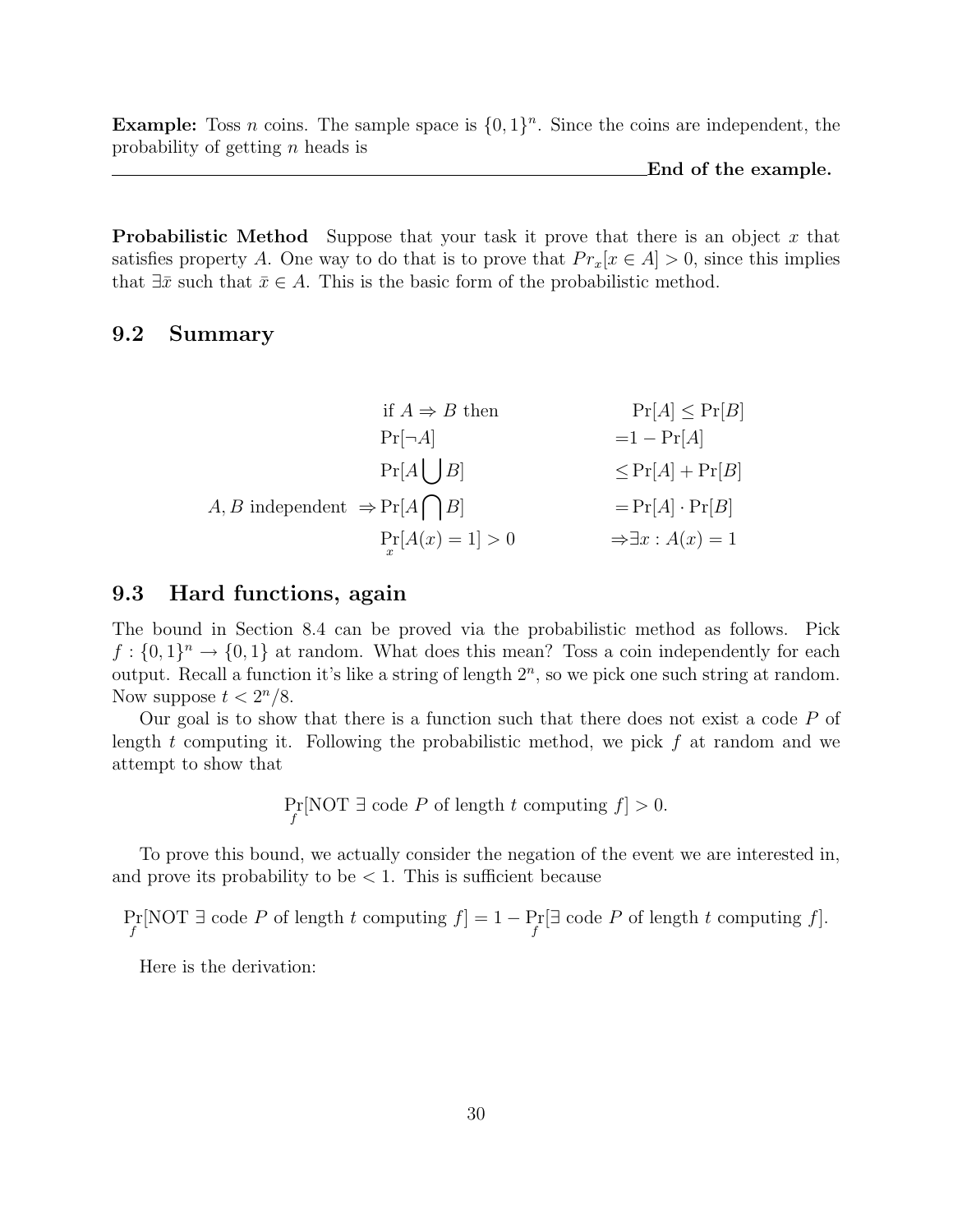$Pr_f[\exists \text{ code } P \text{ of length } t \text{ computing } f]$ ≤  $\overline{\phantom{a}}$ code  $P$  of length  $t$ Pr f (union bound) ≤  $\overline{\phantom{a}}$ code  $P$  of length  $t$  $1/2^{2^n}$  (1/2<sup>2<sup>n</sup></sup> is the probability that  $f = P$  (on every input))  $\leq (256)^t/2^{2^n}$  $< 1$   $(t < 2<sup>n</sup>/8).$ 

Therefore,

 $Pr_f[NOT \rexists code P \text{ of length } t \text{ computing } f] = 1 - Pr[\exists code P \text{ of length } t \text{ computing } f] > 0.$ 

In particular, there exists some function  $f$  such that

NOT  $\exists$  code P of length t computing f,

which is what we wanted to prove.

### 9.4 Lower bound for Ramsey numbers

**Claim 23.** There exists a constant c such that for all sufficiently large  $n$ , there exists a graph on *n* nodes with no clique or independent set of size  $\geq c \lg n =: k$ .

Similarly, there exists a constant  $\epsilon > 0$  such that for all large enough r we have  $R(r) \geq 2^{er}$ . Proof:

**Proof:** Pick a graph G on n nodes at random: toss a coin for each of its  $\binom{n}{2}$ 2 ¢ edges. Again, we want to show that

 $Pr_G[G]$  has k-clique or k-independent set] < 1.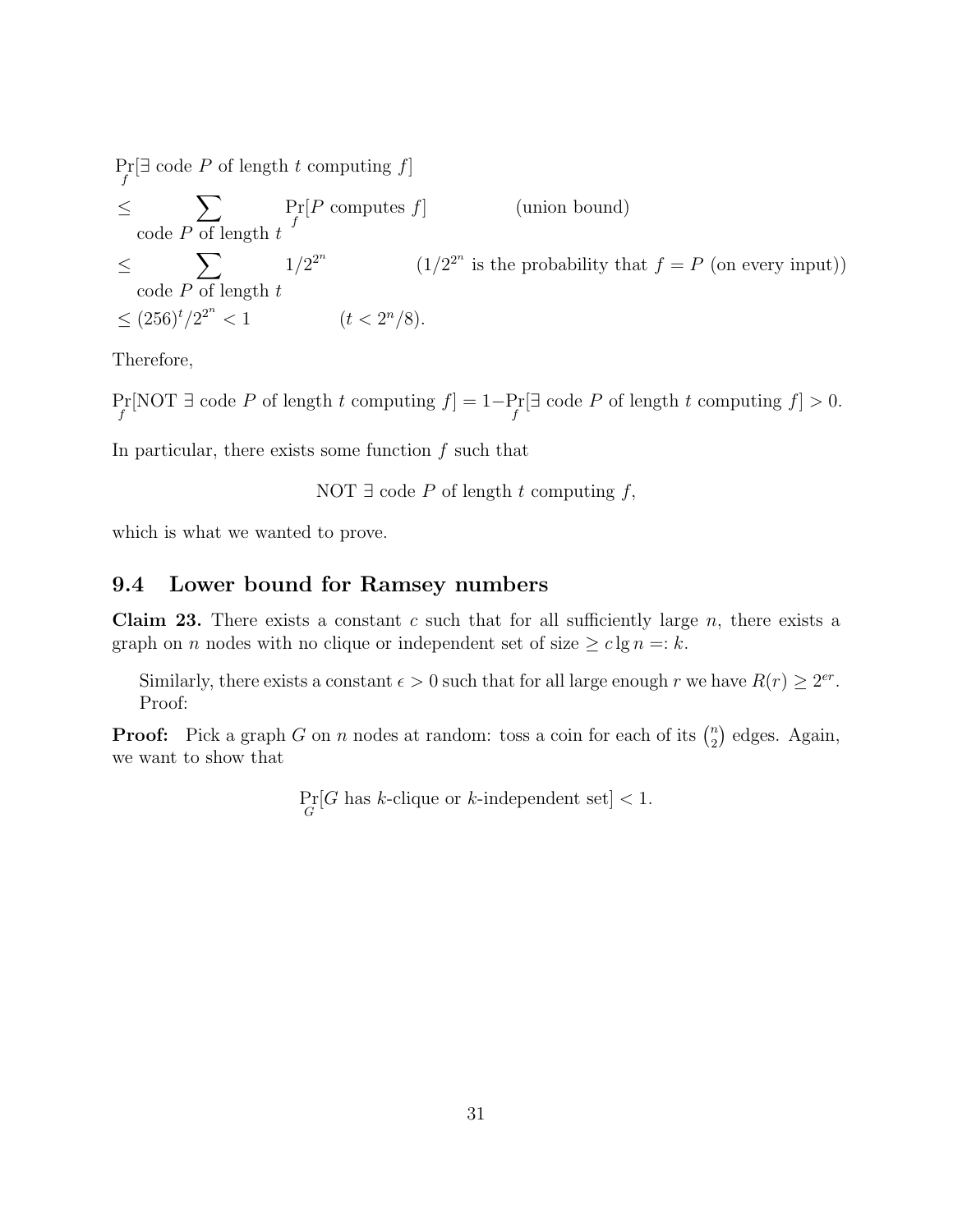We write the probability as follows, then apply a union bound:

$$
\Pr_{G} \left[ \exists v_1 < v_2 < \dots, v_k : (\forall i < j \leq k : v_i \text{ and } v_j \text{ are connected}) \bigvee (\forall i < j \leq k : v_i \text{ and } v_j \text{ are not connected}) \right]
$$
\n
$$
\leq \sum_{v_1 < v_2 < \dots, v_k} \Pr_{G} \left[ (\forall i < j \leq k : v_i \text{ and } v_j \text{ are connected}) \bigvee (\forall i < j \leq k : v_i \text{ and } v_j \text{ are not connected}) \right]
$$
\n
$$
\leq \sum_{v_1 < v_2 < \dots, v_k} \Pr_{G} \left[ (\forall i < j \leq k : v_i \text{ and } v_j \text{ are connected}) \right] + \Pr[(\forall i < j \leq k : v_i \text{ and } v_j \text{ are not connected}) \right]
$$
\n
$$
= \sum_{v_1 < v_2 < \dots, v_k} \frac{1}{2\binom{n}{k}} + \frac{1}{2\binom{n}{k}}
$$
\n
$$
\leq \binom{n}{k} 2 \cdot \frac{1}{2} \cdot \frac{1}{2}
$$
\n
$$
\leq 2^{k \lg(en/k) + 1 - k(k-1)/2} \qquad \text{(Using } \binom{n}{k} \leq (en/k)^k)
$$
\nwhich is  $\leq 1$  as seen as  $(h-1)/2 > \lg(\alpha n / k) + 1$ , which is true for  $h = \text{sign for a sufficiently } \text{supf}(x) \text{ is the right } \text{sup}(x) \text{ is the right } \text{sup}(x) \text{ is the right } \text{sup}(x) \text{ is the right } \text{sup}(x) \text{ is the right } \text{sup}(x) \text{ is the right } \text{sup}(x) \text{ is the right } \text{sup}(x) \text{ is the right } \text{sup}(x) \text{ is the right } \text{sup}(x) \text{ is the right } \text{sup}(x) \text{ is the right } \text{sup}(x) \text{ is the right } \text{sup}(x) \text{ is the right } \text{sup}(x) \text{ is the right } \text{sup}(x) \text{ is the right } \text{sup}(x) \text{ is the right } \text{sup}(x) \text{ is the right } \text{sup}(x) \text{ is the right$ 

which is  $\lt 1$  as soon as  $(k-1)/2 > \lg(en/k) + 1$ , which is true for  $k = c \lg n$  for a sufficiently large  $c$  independent of  $n$ .

#### End of the proof.

Once again, the probabilistic argument is nothing but counting. What the proof establishes is that the number of n-node graphs having a "large" clique or an independent set is smaller than the total number of graphs on  $n$  nodes. So obviously there exists a graph without "large" cliques or independent sets (cf. example at the beginning of the Counting Section 8).

**Proof:** [Proof by "direct counting"] Let k be a parameter for the size of the clique or independent set. How many graphs are there with a clique of size k? We need to specify maependent set. How many<br>the position of the clique,  $\binom{n}{k}$ by graphs are there with a chque of size  $\kappa$ : we need  $\kappa$ ). When we decided that, we need to decide for  $\binom{n}{2}$  $\binom{n}{2} - \binom{k}{2}$  $_{2}^{k}$ ) edges, where note we subtracted the edges we already know are in the clique.

Doubling the quantity to count for both independent sets and cliques, we get

$$
2\binom{n}{k} 2^{\binom{n}{2}-\binom{k}{2}}.
$$

Whenever this quantity is less than the total number of graphs, which is

 $2^{\binom{n}{2}},$ 

we have the desired conclusion by the pigeonhole principle.

You can verify this indeed happens for k as small as  $k = O(\lg n)$ . This concludes the proof.

End of the proof.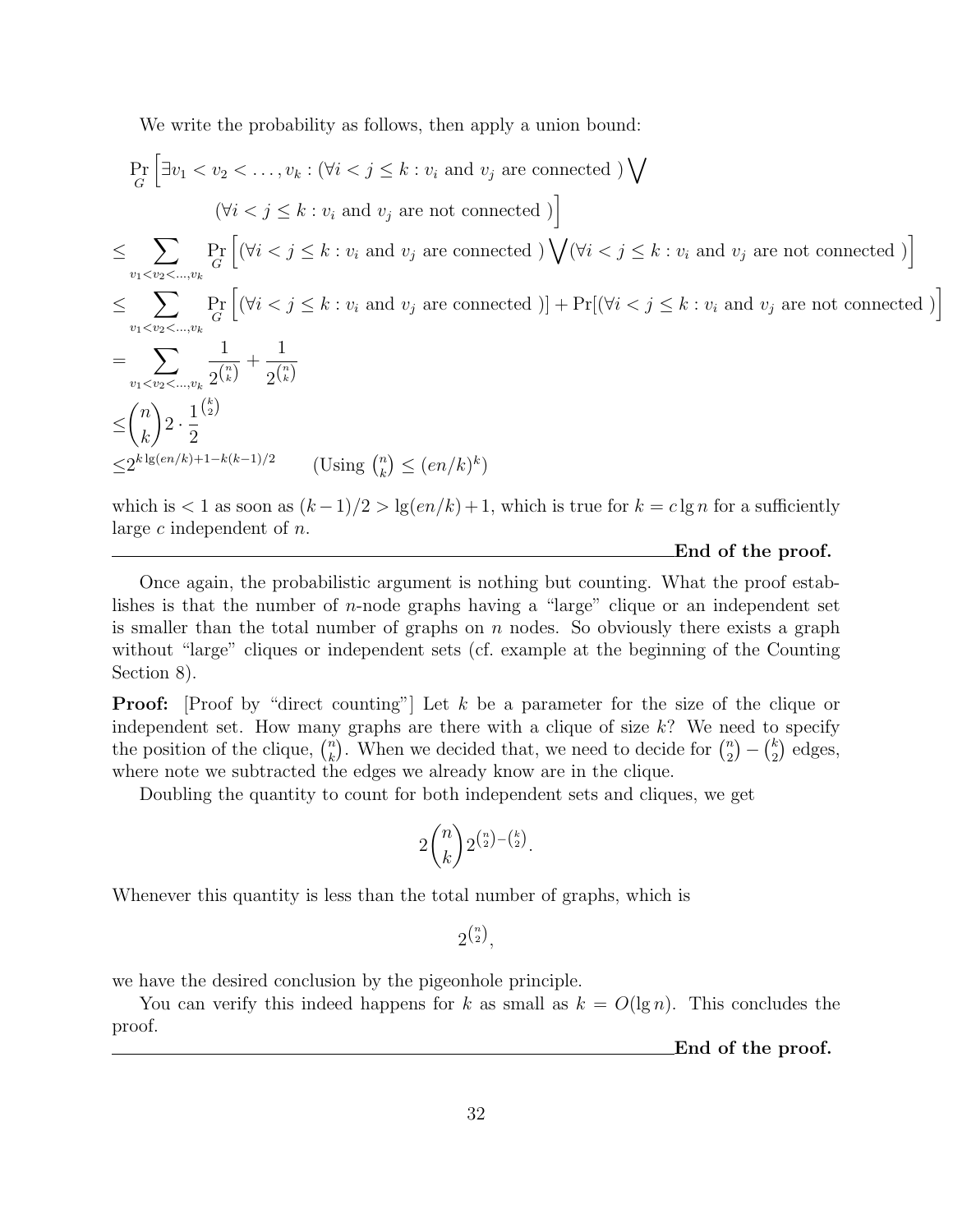The proof by the probabilistic method exactly parallels the above proof: in the probabilistic method, all quantities are normalized by  $2^{n \choose 2}$ . So you can think of the probabilistic method as "normalized quantity." Basically you set things so that the "number of all graphs is 1," and prove that the "bad" graphs are "less than 1 in number." Also, the counting in the above "direct-counting" proof is very loose. We count more than once many graphs. For example the complete graphs is counted multiple times. This overcounting corresponds to the slackness of the union bound.

There's yet another language in which this proof can be cast. The type goes under the name of incompressibility.

### 9.5 Random variables, expectation, variance, and all that

The real power of the probabilistic method comes with using random variables. Random variables are nothing but a useful way to define events. Formally, a random variable is a mappings  $X : S \to \mathbb{R}$ . If X is a random variable, we have the expected value of X: a mappings  $\Lambda : S \to \mathbb{R}$ .<br>  $E[X] := \sum_{a \in \mathbb{R}} a \cdot Pr[X = a]$ .

If X is a random variable, it makes sense to define the random variable  $X^2$ ,  $X - 17$ , and so on. You can think of  $X^2$  as: Just perform your experiment, get your outcome, obtain X, and then square.

- $\mu = E[X], \sigma^2 = E[(X \mu)^2] = E[X^2] E^2[X].$
- Linearity of expectation:  $E$  $\overline{ }$  $_i c_i X_i$ ] =  $\sum_i c_i E[X_i]$ .

Note: If X takes values in 0, 1, then  $E[X] = Pr[X = 1]$ .

**Example:** You toss *n* coins.  $X_i$  is the 0/1 outcome of the *i*-th coin.  $S := \sum_{i \leq n} X_i$ .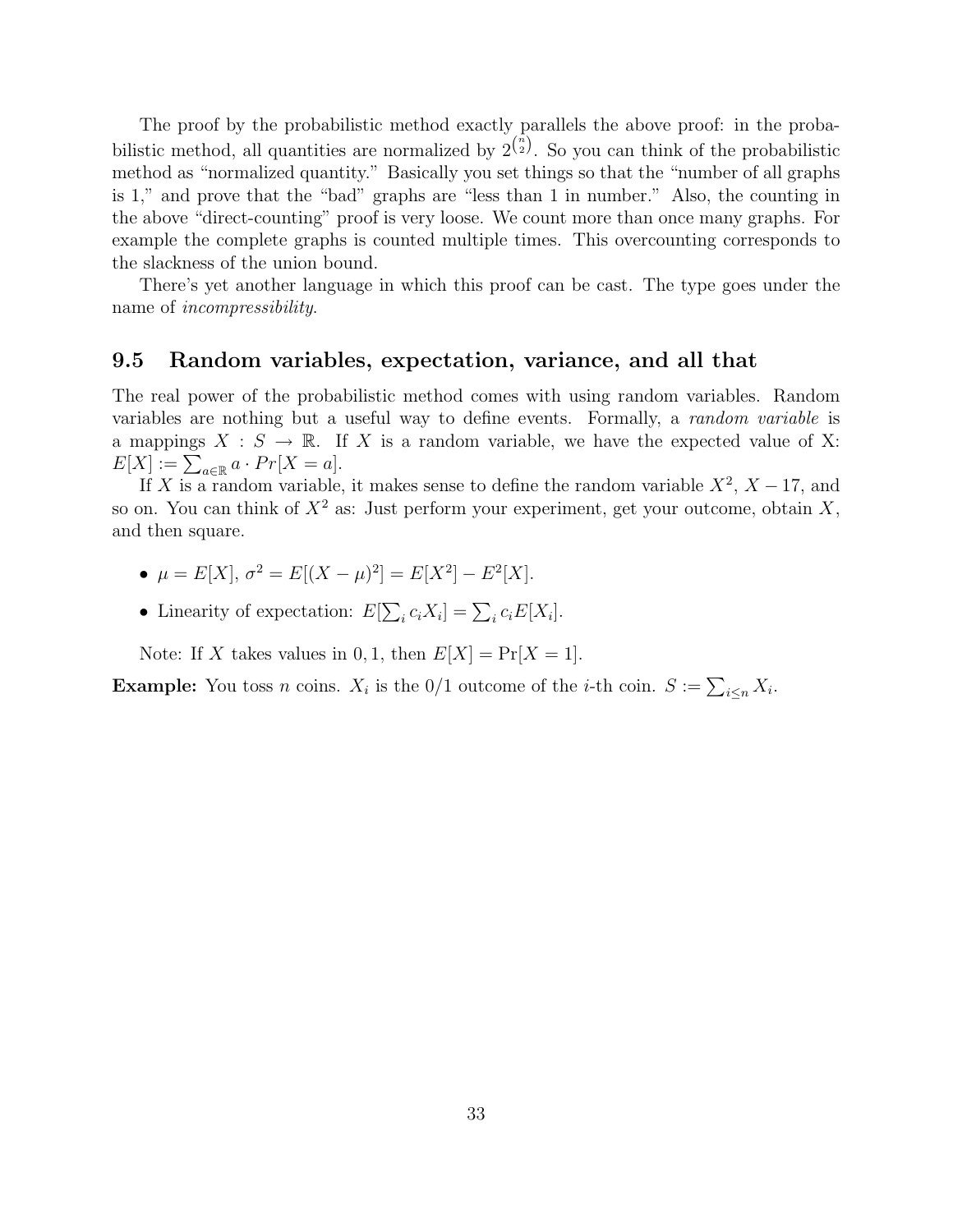$$
\mu = E[S] = E[\sum_{i \le n} X_i]
$$
  
\n
$$
= \sum_{i \le n} E[X_i]
$$
 (Linearity of expectation)  
\n
$$
= \sum_{i \le n} \Pr[X_i = 1]
$$
 (Because  $X \in \{0, 1\}$ )  
\n
$$
= \sum_{i \le n} \frac{1}{2} = n/2.
$$
  
\n
$$
E[S^2] = E\left[\sum_i x_i^2 + 2 \sum_{i < j} x_i x_j\right]
$$
  
\n
$$
= \frac{n}{2} + 2\binom{n}{2} \frac{1}{4}
$$
  
\n
$$
= \frac{n^2}{4} + \frac{n}{4}.
$$
  
\n
$$
\sigma^2 = E[S^2] - E[S]^2 = \frac{n^2}{4} + \frac{n}{4} - \left(\frac{n}{2}\right)^2
$$
  
\n
$$
= \frac{n}{4}.
$$

End of the example.

**Independence** Two random variables  $X, Y$  are *independent* if for every  $a, b$ ,  $Pr[X =$  $a \wedge Y = b$  = Pr[X = a] · Pr[Y = b]. Independent variables satisfy

$$
E[X \cdot Y] = E[X] \cdot E[Y].
$$

### 9.6 Concentration of measure

Concentration of measure is the general phenomenon that random variables often are close to their expectation. That is, with high probability  $|X - E[X]| \leq \epsilon$  for a certain  $\epsilon$ . Note that  $E[X]$  is just a number.

#### Markov's inequality

**Claim 24.** Let X be a non-negative random variable with mean  $\mu$ . Then for every  $k > 0$ :

$$
\Pr[X \ge k\mu] \le \frac{1}{k}.
$$

Equivalently,

$$
\Pr[X \ge t] \le \frac{\mu}{t}.
$$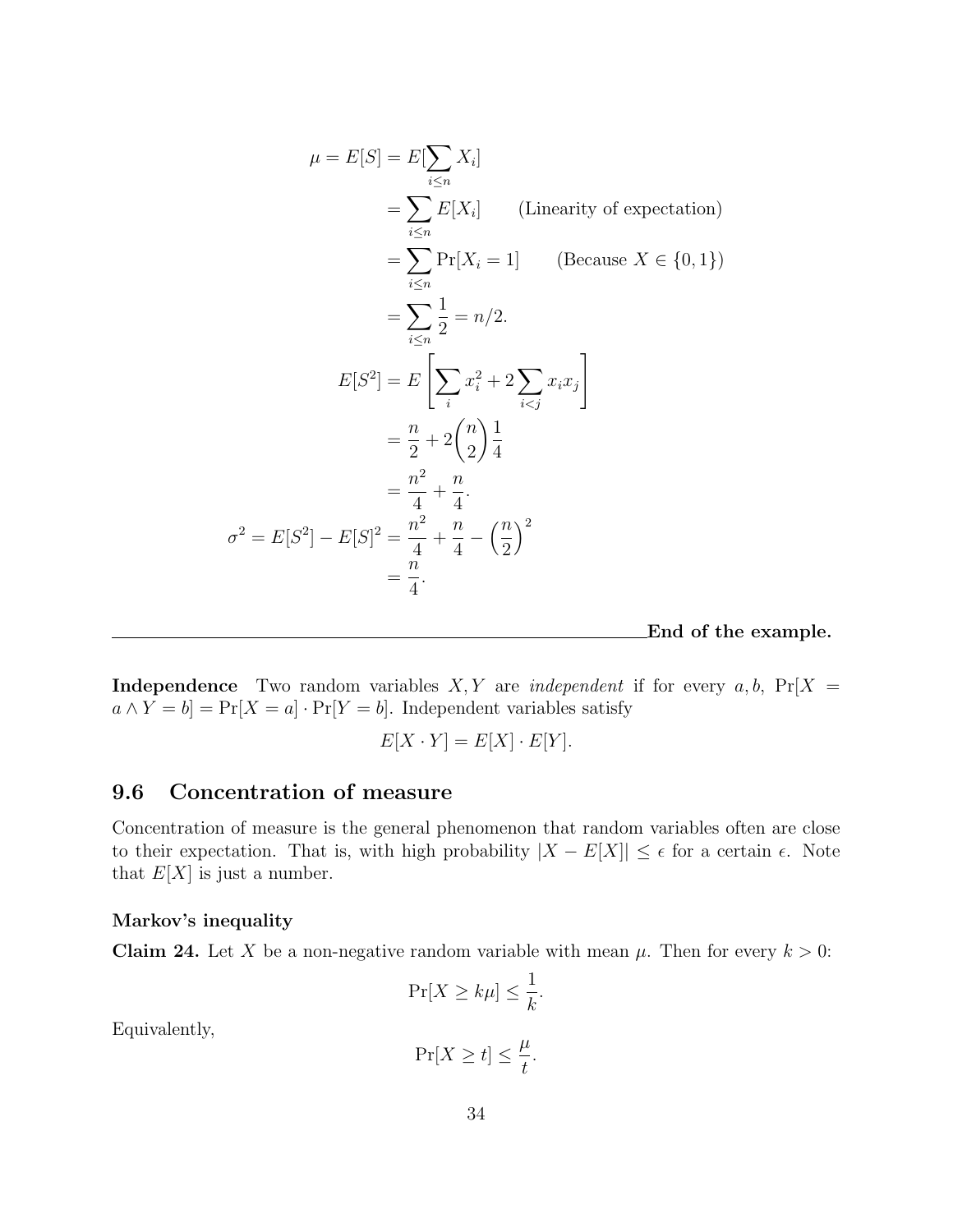Proof:

$$
\mu = \sum_{a} a \Pr[X = a]
$$
  
=  $\sum_{a \ge t} a \Pr[X = a] + \sum_{a < t} a \Pr[X = a]$   
 $\ge \sum_{a \ge t} a \Pr[X = a]$   
 $\ge t \left( \sum_{a \ge t} \Pr[X = a] \right)$   
=  $t \Pr[X \ge t].$ 

#### End of the proof.

**Example:** You toss n independent  $0/1$  coins. The probability of getting  $\geq (3/4)n$  heads is the probability of deviating by a factor  $2 \cdot 3/4 = 3/2$  from the expectation, hance it is at most 2/3.

You have just proved this scary-looking inequality:

$$
\frac{\sum_{i\leq (3/4)n} {n \choose i}}{2^n} \leq \frac{2}{3}.
$$

Doesn't it look easier using probability?

#### End of the example.

Example: Reproving the first version of Markov's inequality we proved earlier. If you have n numbers  $a_1, a_2, \ldots, a_n$ , positive, that sum to at most t, then at most  $t/2$  of them are bigger than 2.

To prove, consider the random variable X that's uniformly distributed over  $\{a_1, a_2, \ldots, a_n\}$ , i.e.,  $Pr[X = a_i] = 1/n$  for every i. Note  $E[X] = t/n$ . Hence  $Pr[X \ge 2] = \frac{|{a_i | a_i \ge 2}|}{n} \le \frac{t}{2n}$  $\frac{t}{2n}$  . Hence

$$
|\{a_i|a_i\geq 2\}|\leq \frac{t}{2}.
$$

#### End of the example.

### Chebychev's inequality

Claim 25. Let X be a random variable with mean  $\mu$  and standard deviation  $\sigma$ . Then for every  $k > 0$ :

$$
\Pr[X \ge \mu + k\sigma] \le \frac{1}{k^2}.
$$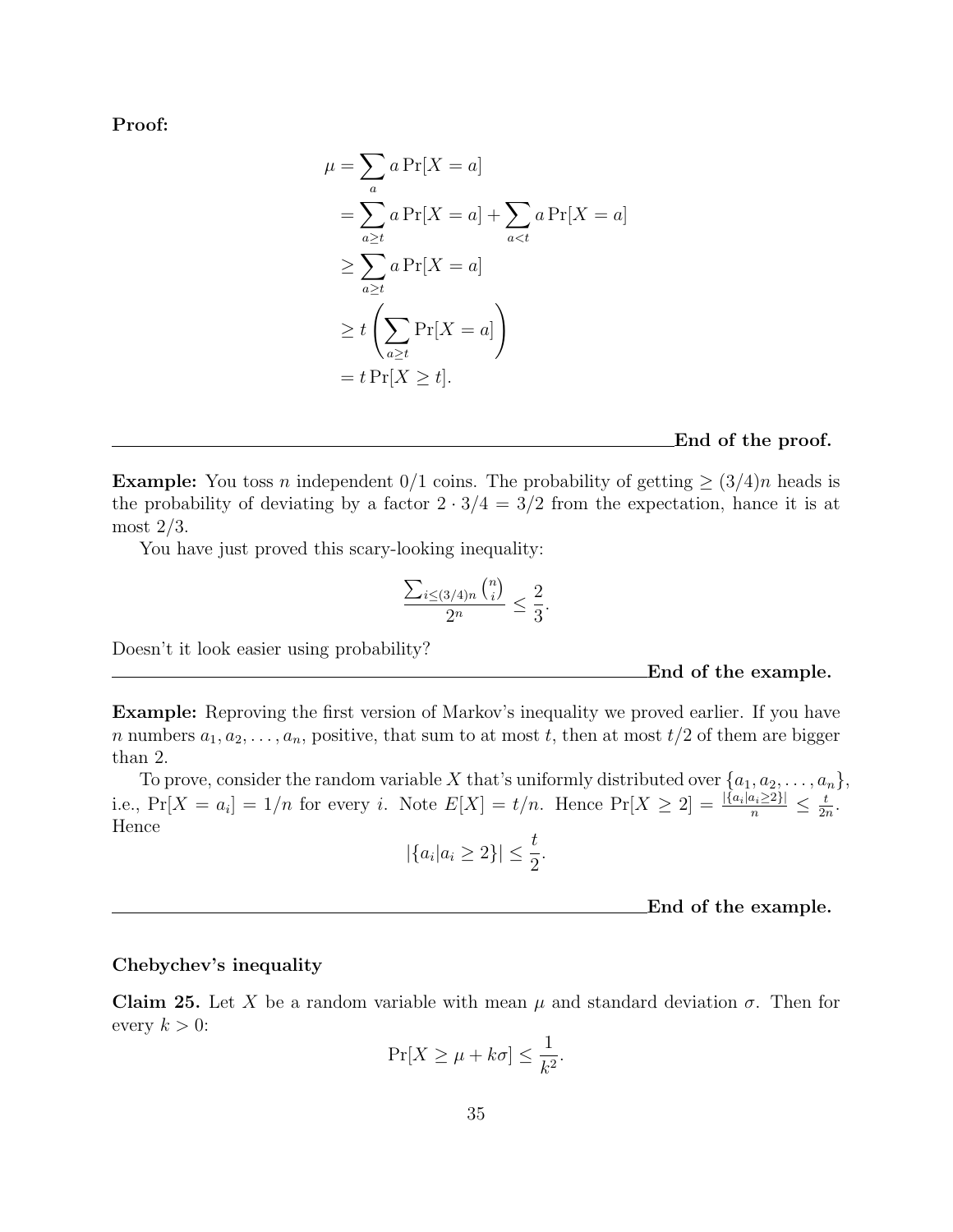**Proof:** Set  $Y := X - \mu$ . Since  $k\sigma > 0$ ,  $Pr[Y \ge k\sigma] \le Pr[Y^2 \ge k^2\sigma^2]$ . By Markov's inequality,  $Pr[Y \geq k\sigma] \leq \frac{E[Y^2]}{k^2\sigma^2}$  $\frac{E[Y^2]}{k^2\sigma^2}=\frac{1}{k^2}$  $\frac{1}{k^2}$ . End of the proof.

**Example:** You toss n independent  $0/1$  coins. The probability of getting  $\geq (3/4)n$  heads is **EXAMPLE:** FOU toss *n* independent  $0/1$  coms. The probability of getting  $\geq (3/4)n$  heads is the probability of deviating by  $\Omega(\sqrt{n})$  standard deviations from the expectation, and so it is  $O(1/n)$ .

Again, you have just improved the scary-looking inequality above to:

$$
\frac{\sum_{i\leq (3/4)n} {n \choose i}}{2^n} \leq O(1/n).
$$

Doesn't it look easier using probability?

End of the example.

### Chernoff bound

**Claim 26.** Let  $X_1, X_2, \ldots, X_n$  be n independent random variables taking values in  $\{0, 1\}$ . Suppose  $E[X_i] = Pr[X_i = 1] = p$  for every i. Then for every  $0 \le \epsilon \le 1-p$  (so that  $p+\epsilon \le 1$ ):

$$
\Pr[\sum_{i} X_i \ge pn + \epsilon n] \le 1/2^{\epsilon^2 n}.
$$

Unlike for Markov and Chebychev's inequality, for Chernoff's bound there is a vast number of inequalities providing tight bounds under various conditions. The above is just a particularly useful type.

**Example:** You toss n independent  $0/1$  coins. The probability of getting  $\geq (3/4)n$  heads can be bounded from above using Chernoff's bound with  $p = 1/2$  and  $\epsilon = 1/4$ . Thus we get the bound  $1/2^{\Omega(n)}$  – an exponential bound which wipes out the weaker bounds obtained using Markov and Chebychev's inequalities.

End of the example.

Cantelli's one-sided version of Chebychev's inequality Chebychev's inequality is useful to bound deviation by k times the standard deviation, when  $k > 1$ . It does not give anything for  $k \in [0, 1]$ . The next inequality proves a bound in this regime, which is often useful.

Claim 27. Let X be a r.v. with mean  $\mu$  and standard deviation  $\sigma$ . Then for any  $k > 0$ :

$$
\Pr[X \ge \mu + k\sigma] \le \frac{1}{1 + k^2},\tag{4}
$$

$$
\Pr[X \le \mu - k\sigma] \le \frac{1}{1 + k^2}.\tag{5}
$$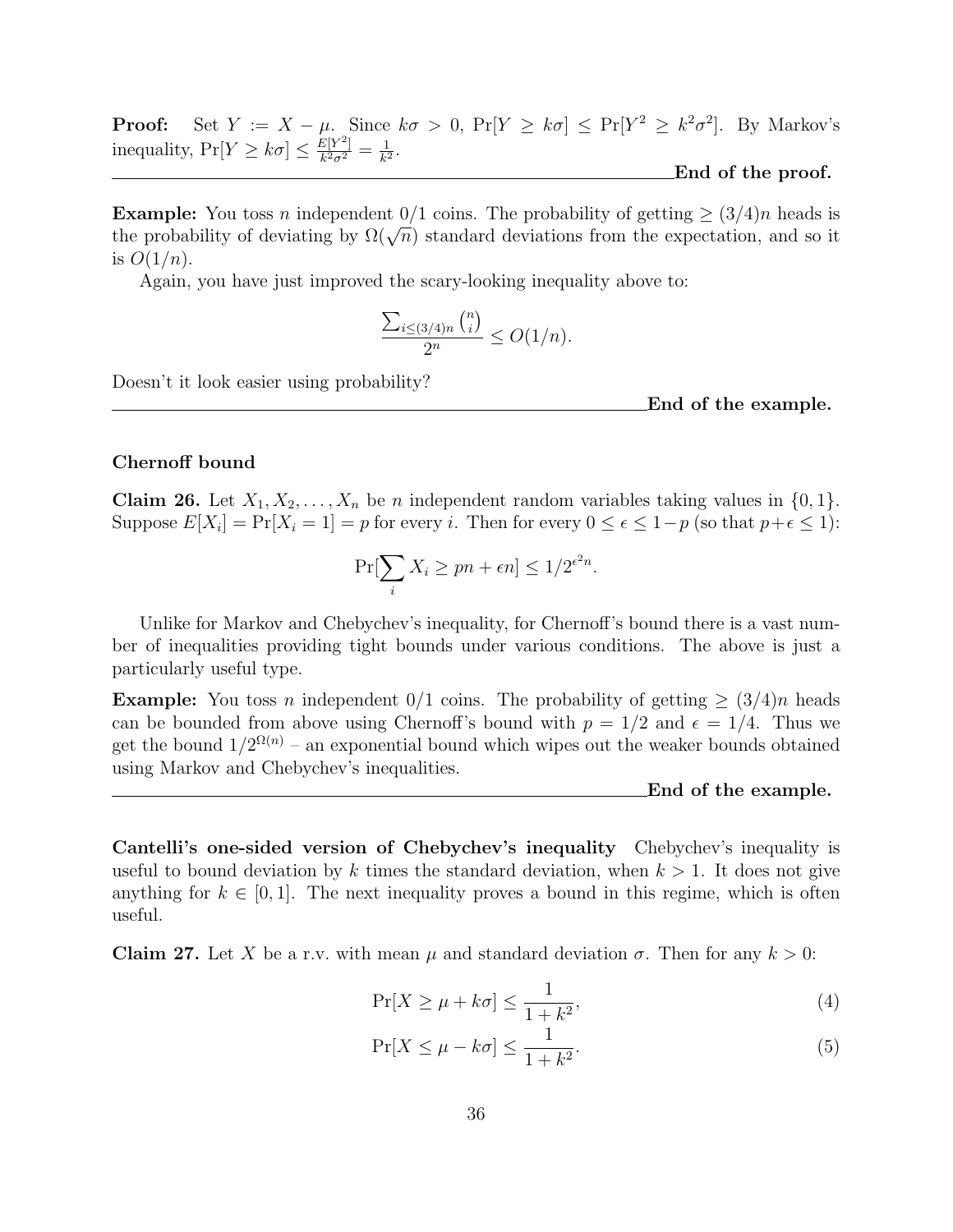**Proof:** First we prove (1). With the benefit of hindsight, define  $t := -\mu + \sigma/k$ . One can derive this choice for t by minimizing a certain expression, but I don't find remembering the correct choice of t less painful than remembering the rest.

We now have:

$$
\Pr[X \ge \mu + k\sigma] = \Pr[X + t \ge \mu + k\sigma + t]
$$
  
=  $\Pr[X + t \ge \sigma(k + 1/k)]$   
 $\le \Pr[(X + t)^2 \ge \sigma^2(k + 1/k)^2]$  (because  $\sigma(k + 1/k) \ge 0$ )  
 $\le \frac{E[(X + t)^2]}{\sigma^2(k + 1/k)^2}$  (by Markov's inequality).

We now compute  $E[(X + t)^2]$ . First, note that

$$
(X + t)^2 = X^2 + t(t + 2X).
$$

So  $E[(X+t)^2] = E[X^2] + (-\mu + \sigma/k)(-\mu + \sigma/k + 2\mu) = E[X^2] + \sigma^2/k^2 - \mu^2 = \sigma^2(1+1/k^2).$ Hence we get

$$
\Pr[X \ge \mu + k\sigma] \le \frac{\sigma^2 (1 + 1/k^2)}{\sigma^2 (k + 1/k)^2} = \frac{1}{1 + k^2}.
$$

The proof of (2) is symmetrical. Specifically, now choose  $t := -\mu - \sigma/k$ . Going through the same derivation, this time using that  $\mu - k\sigma + t < 0$ , you again obtain the bound

$$
\Pr[X \le \mu - k\sigma] \le \frac{E[(X+t)^2]}{\sigma^2(k+1/k)^2}.
$$

You also again obtain that  $E[(X + t)^2] = \sigma^2(1 + 1/k^2)$ . So the proof is concluded as before. End of the proof.

Exercise 12. In this exercise you will use concentration inequalities to prove anti-concentration inequalities, that is, the result that a certain random variable does deviate from its expectation.

It is convenient to think of the experiment of tossing  $n \{-1,1\}$  coins (instead of  $\{0,1\}$ ) coins). Let  $S$  be the sum. Prove:

> $(1) E[S] = 0.$ (2)  $E[S^2] = n$ .  $(3) E[S^4] = 3n$ (This takes some patience.) (4) The standard deviation of  $S^2$  is at most  $\sqrt{2} \cdot n$ .

Now the idea is that if it was the case that  $S$  is often very close to its expectation 0, then also  $S^2$  would be often very close to 0. But since  $S^2$  has a much larger expectation  $(n)$ then also  $S^2$  would be often very close to 0. But since  $S^2$  has a much larger expectation (*n*) and a standard deviations about the expectation ( $\sqrt{2} \cdot n$ ), this would violate a concentration inequality. Specifically: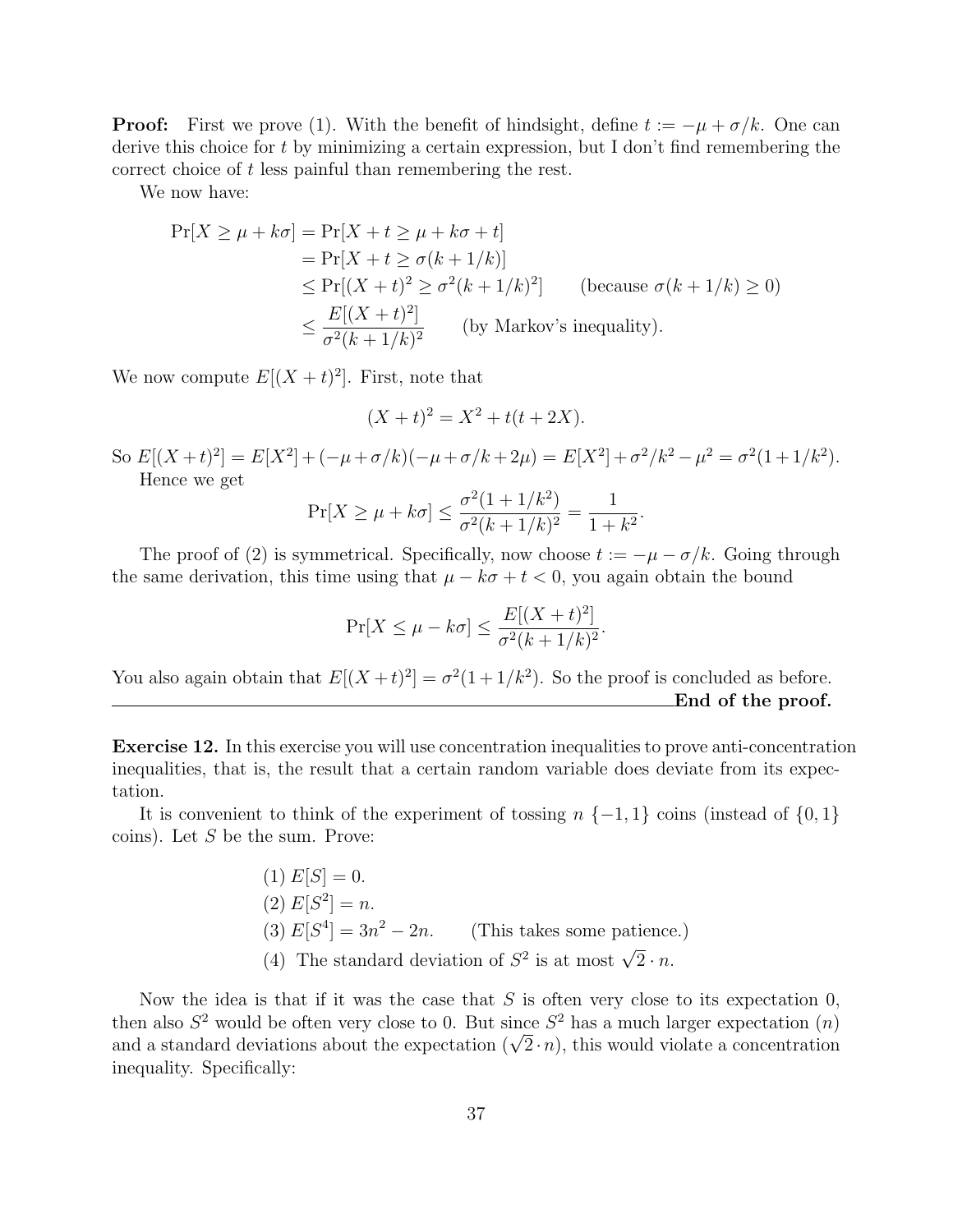(5) Use Cantelli's one-sided Chebychev's inequality to show this anti-concentration inequality:

$$
\Pr[|S| \ge \sqrt{n}/2] \ge \Omega(1).
$$

Finally, answer this question:

(6) Could you have used Chebychev's inequality to infer  $(5)$  from  $(1)-(4)$ ?

Note: Similar bounds can be obtained by approximations of the binomial coefficients Note: 5<br>such as  $\binom{n}{n}$  $n(n) = \Theta(2^n/\sqrt{n})$  for *n* even. One benefit of the proof in this exercise is that it applies in other contexts as well. For example, if v is vector in  $\mathbb R$  of length 1, with probability  $\Omega(1)$  you have that  $|\sum_i x_i v_i| \geq 1/2$ .

### 9.7 Error-correcting codes

You can send a string of n bits, but an adversary can change at most  $n/6$  locations arbitrarily. How many different messages can you send so that the receiver will be able to decode?

The question is, how big C a subset of  $\{0,1\}^n$  can you construct so that every two strings there are at hamming distance  $> n/3$ ? This is because then the received is guaranteed that there is at most one string at distance  $\leq n/6$ , for if there were two you would have two strings in C at distance  $\leq n/3$ .

You can have  $C = \{1^n, 0^n\}.$ 

With the chernoff bound we can construct C of size  $2^{\Omega(n)}$ .

**Claim 28.** There are sets  $C \subseteq \{0,1\}^n$  of size  $2^{\Omega(n)}$  such that any two strings in C have hamming distance  $\geq n/3$ .

**Proof:** Let C consist of k strings of n bits independently at random.

 $Pr[\exists x, y \in C, x \neq y \text{ at distance} < n/3]$  $\leq k^2 \Pr[x, y \text{ at distance} < n/3]$  (Union bound).

To bound  $Pr[x, y]$  at distance  $\langle n/3|$ , define  $z_i$  to be a  $\{0,1\}$  random variable that is 1 if and only if  $x_i = y_i$ . Note  $Pr[z_i = 1] = 1/2$ . Now the probability  $Pr[x, y]$  at distance  $\langle n/3]$ is the probability that the sum of the variables  $z_i$  is at least  $2n/3$ . By a chernoff bound, this probability is at most  $1/2^{\Omega(n)}$ .

Hence in the above derivation we can set  $k = 2^{\Omega(n)}$  and get the probability to be < 1, which guarantees the existence of such a set.

#### End of the proof.

**Exercise 13.** Recall Section 9.7. It is possible to show that  $n/6$  cannot be changed to 0.49n, when sending strings of *bits*. However, suppose that instead of sending a string of n bits you send a string of n symbols in  $[t] = \{1, 2, \ldots, t\}$ . Suppose that the adversary changes at most 0.49n symbols. Show that  $\exists t$  such that for sufficiently large n you can still send  $2^{\Omega(n)}$ messages.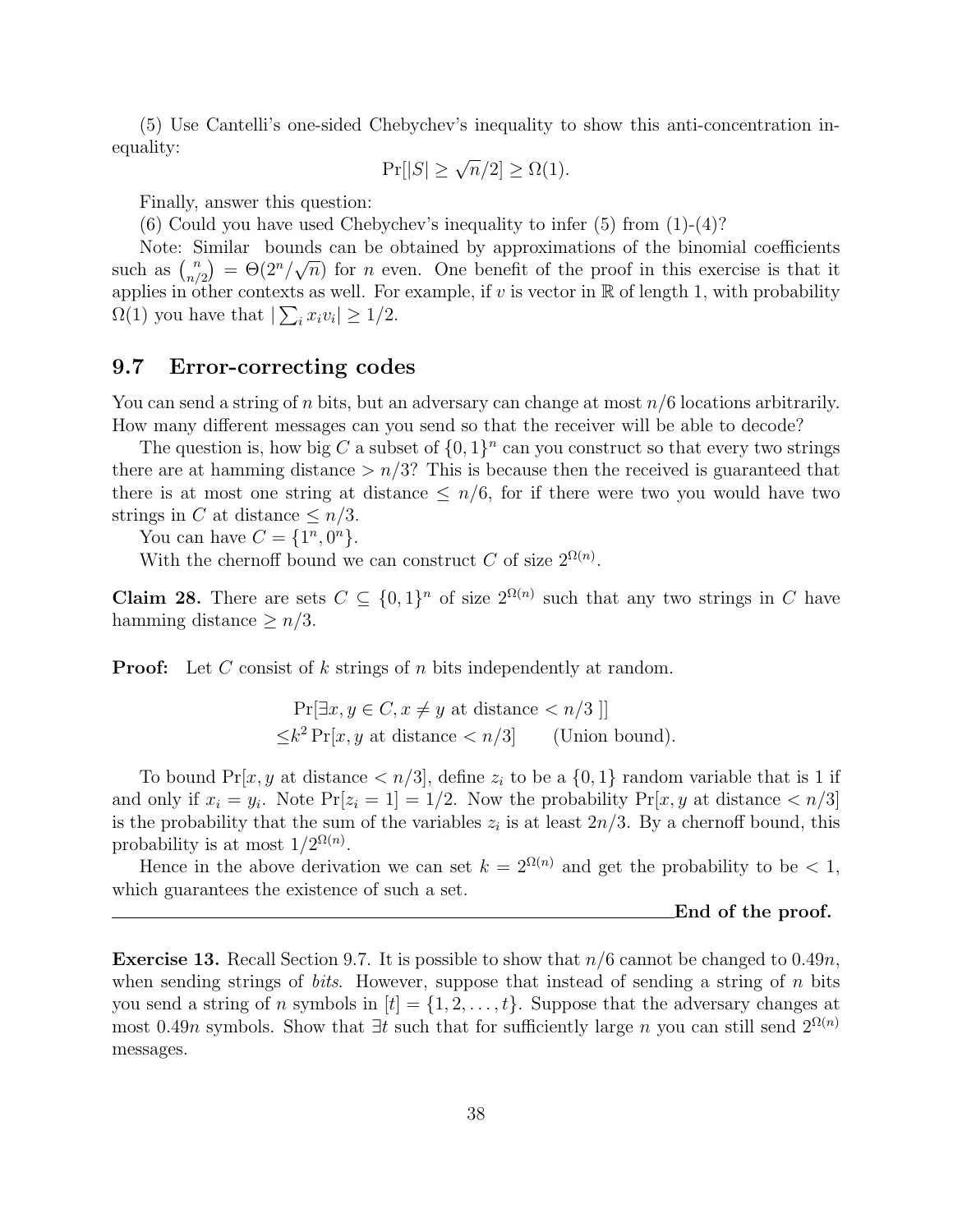Exercise 14. In this exercise you will see another example where probabilistic reasoning greatly simplifies counting. Suppose you toss  $n$  biased coins. The coins are independent, and each comes up heads with probability  $p$ .

What is the probability that you get an even number of heads?

Hint: Think of the outcome of each toss as a number in  $\{-1,1\}$ , and use  $E[X \cdot Y] =$  $E[X] \cdot E[Y]$  for independent random variables.

### 10 Conditional probability

Conditional Probability: if  $E_1$  and  $E_2$  are events (and  $Pr[E_2] > 0$ ), then the probability of  $E_1$  conditional to  $E_2$  is given by

$$
\Pr[E_1|E_2] = \frac{\Pr[E_1 \cap E_2]}{\Pr[E_2]}
$$

.

Note if  $E_1$  and  $E_2$  are independent, then  $Pr[E_1|E_2] = Pr[E_1] \cdot Pr[E_2]$ . We have, for events  $A_i$  with non-zero probability:

$$
\Pr[E] = \sum_{i} \Pr[E|A_i] \cdot \Pr[A_i].
$$

For example, in the die tossing experiment, if  $E_1 = \{2\}$  and  $E_2 = \{2, 4, 6\}$ , then  $Pr[E_1|E_2] = \frac{1/6}{3/6} = \frac{1}{3}$  $\frac{1}{3}$ .

For random variable X and event A,  $X|A$  means X conditioned to event A. We again require that  $Pr[A] > 0$ .

$$
Pr[(X|A) = a] = Pr[X = a|A] = \frac{Pr[X = a \cap A]}{Pr[A]}
$$

Similarly,  $E[X|A]$  is the expectation of random variable X conditioned to event A.

Conditional probability is a difficult notion whose mastery requires long experience and is sometimes elusive.

**Claim 29.** Let X, Y be independent random variables, and f a function  $f: X, Y \to \mathbb{R}$ . If  $E_{X,Y}[f(X,Y)] \geq \epsilon$ , then  $\exists$  fixed  $\bar{x}$  such that  $E_Y[f(\bar{x}, Y)] \geq \epsilon$ .

**Proof:** Suppose for the sake of contradiction that  $\forall \bar{x}$ ,  $E_Y[f(\bar{x}, y)] < \epsilon$ . Then,

$$
E_{X,Y}[f(X,Y)] = \sum_{\bar{x}} E_{X,Y}[f(X,Y)|X = \bar{x}] \cdot Pr[X = \bar{x}].
$$

But  $X$  and  $Y$  are independent, so this is equal to

$$
\sum_{\bar{x}} E_Y[f(\bar{x}, Y)] \cdot Pr[X = \bar{x}] < \epsilon \cdot \sum_{\bar{x}} Pr[X = \bar{x}] = \epsilon
$$

This contradicts our hypothesis on  $f$  in the claim.

End of the proof.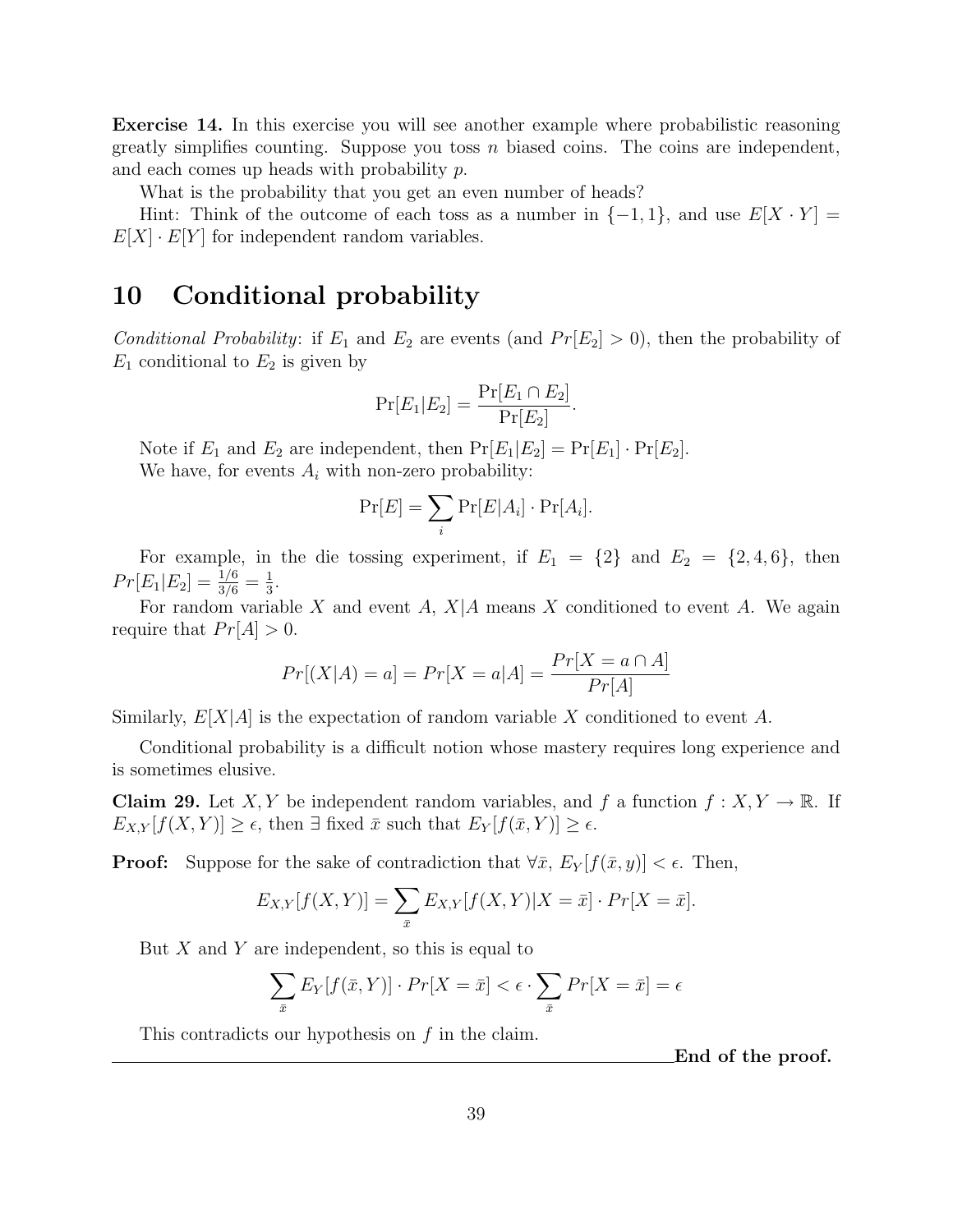# A Summary of equivalences

connectives, quantifiers, sets, pigeonhole, counting, prob., strings, sequences,

# B Examples of bad proofs

**Proof:** [Example of what is not a proof]

Here is the algorithm

 $\delta(a, 0) = (c, 1, R)$  $\delta(a, 1) = (b, 2, L)$  $\delta(b, 0) = (a, \#, R)$  $\delta(b, 1) = (b, 1, L)$  $\delta(c, 0) = (d, 1, L)$  $\delta(c, 1) = (c, 2, R)$  $\delta(d, 0) = (b, 1, L)$  $\delta(d, 1) = (c, 2, R).$ 

End of the proof.

What is wrong with the above is that it does not explain anything! Why is the algorithm supposed to be correct? What are the ideas behind it? If the author of the "proof" cannot explain, chances are things are not clear for them either.

Proofs should have an *explanation in English* of why things are true. We are allowed to say that things like  $2 + 2 = 4$  are obvious. But the correctness of the above algorithm is not obvious, and must be explained.